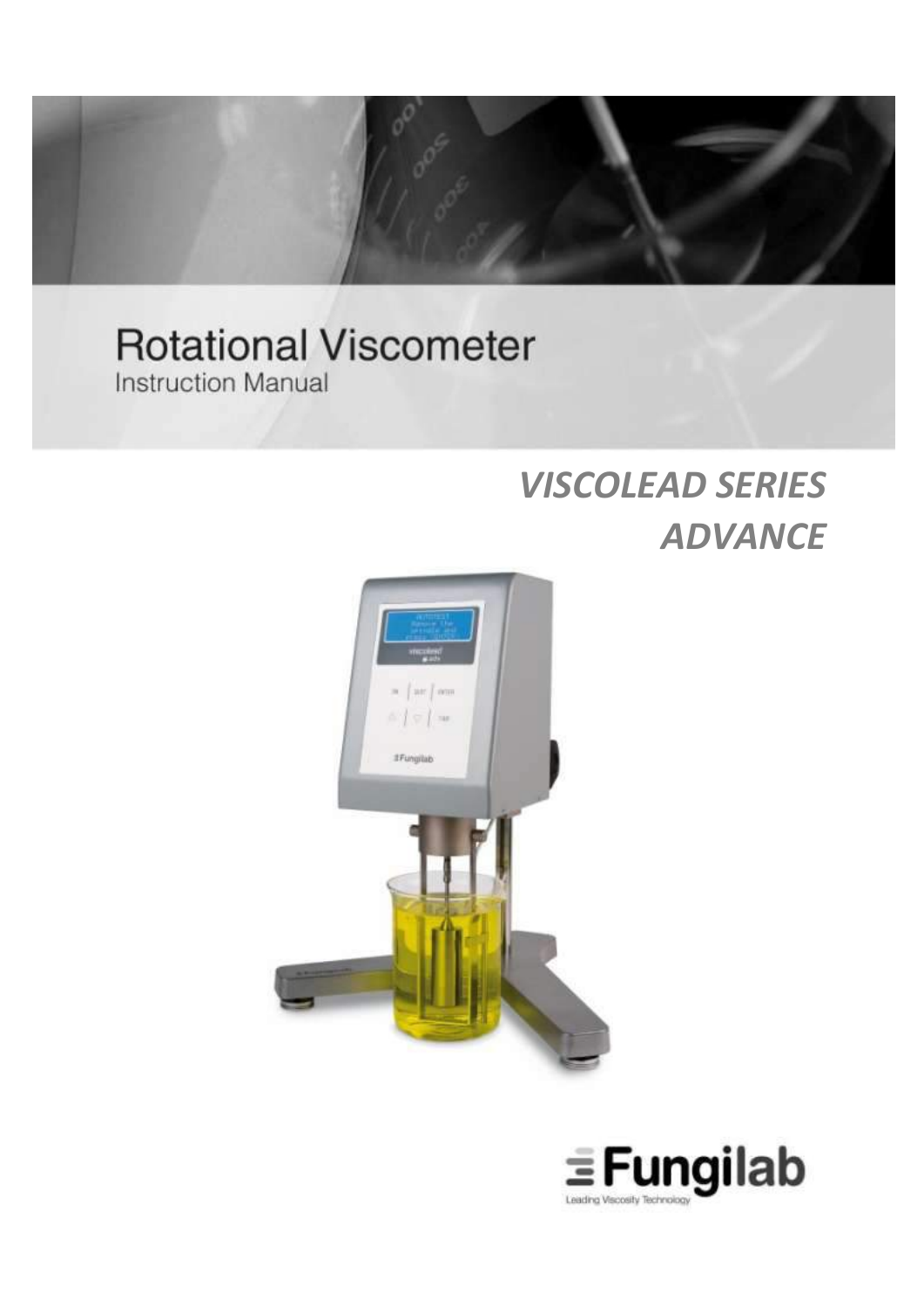# VISCOLEAD SERIES ADVANCE Rotational Viscometer

Software Version: 5.2 Manual Version:1.3

# Instruction Manual

FUNGILAB S.A. C/ Constitució, 64 Pol. Ind. Les Grases 08980 Sant Feliu de Llobregat Barcelona, SPAIN Phone: +34 93 685 35 00 Fax: + 34 93 685 37 50 Email: [sales@fungilab.com](mailto:sales@fungilab.com) [www.fungilab.com](http://www.fungilab.com/)

FUNGILAB INC 89 K Cabot Ct. Hauppauge 11788 NY (US) Phone: .+1 631-750-6361 Fax: +1 631-750-6362 Email: [sales@fungilab.us](mailto:sales@fungilab.us) [www.fungilab.com](http://www.fungilab.com/)

ADVANCE Manual 2/69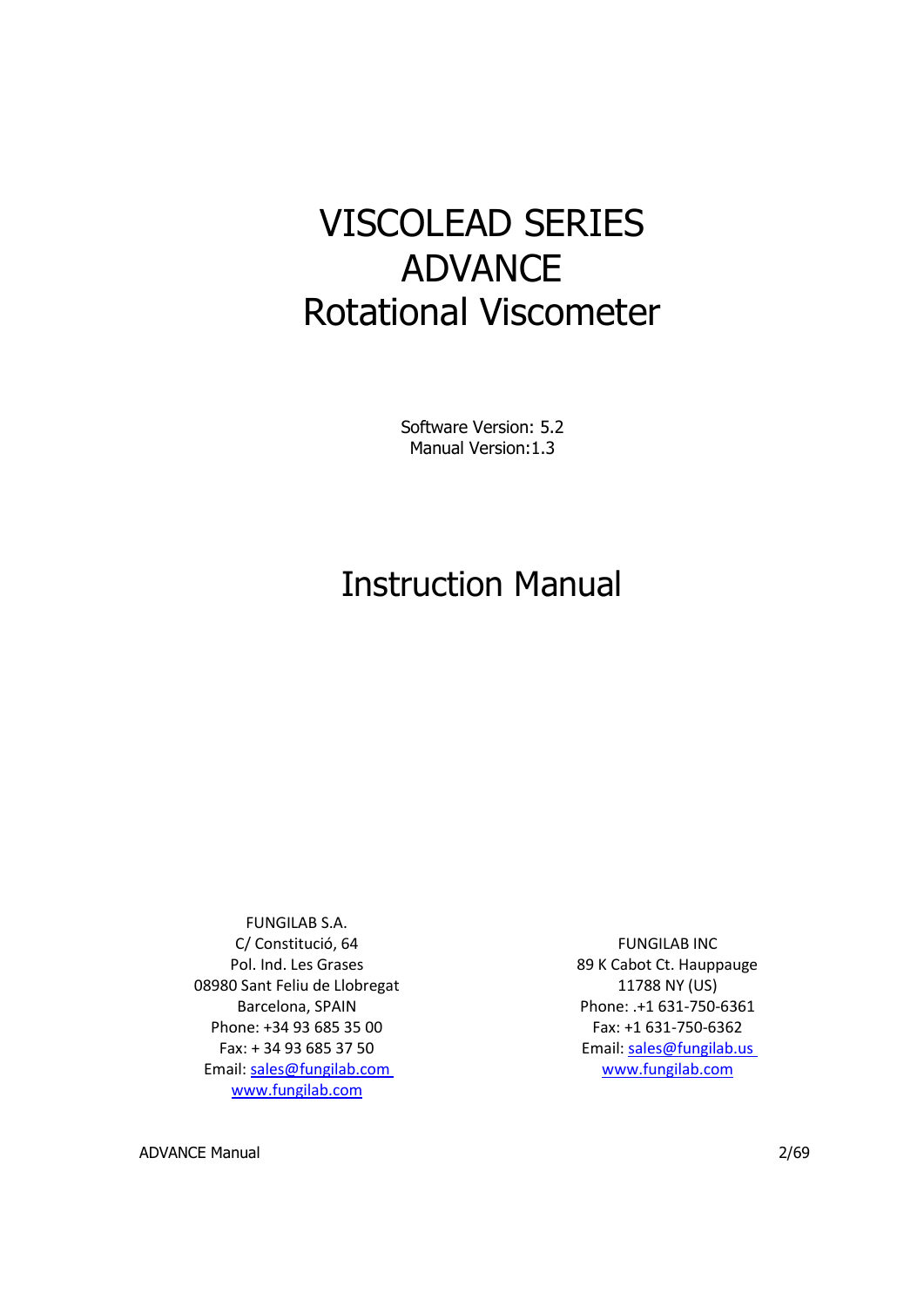# <span id="page-2-0"></span>**INDEX**

**ADVANCE Manual**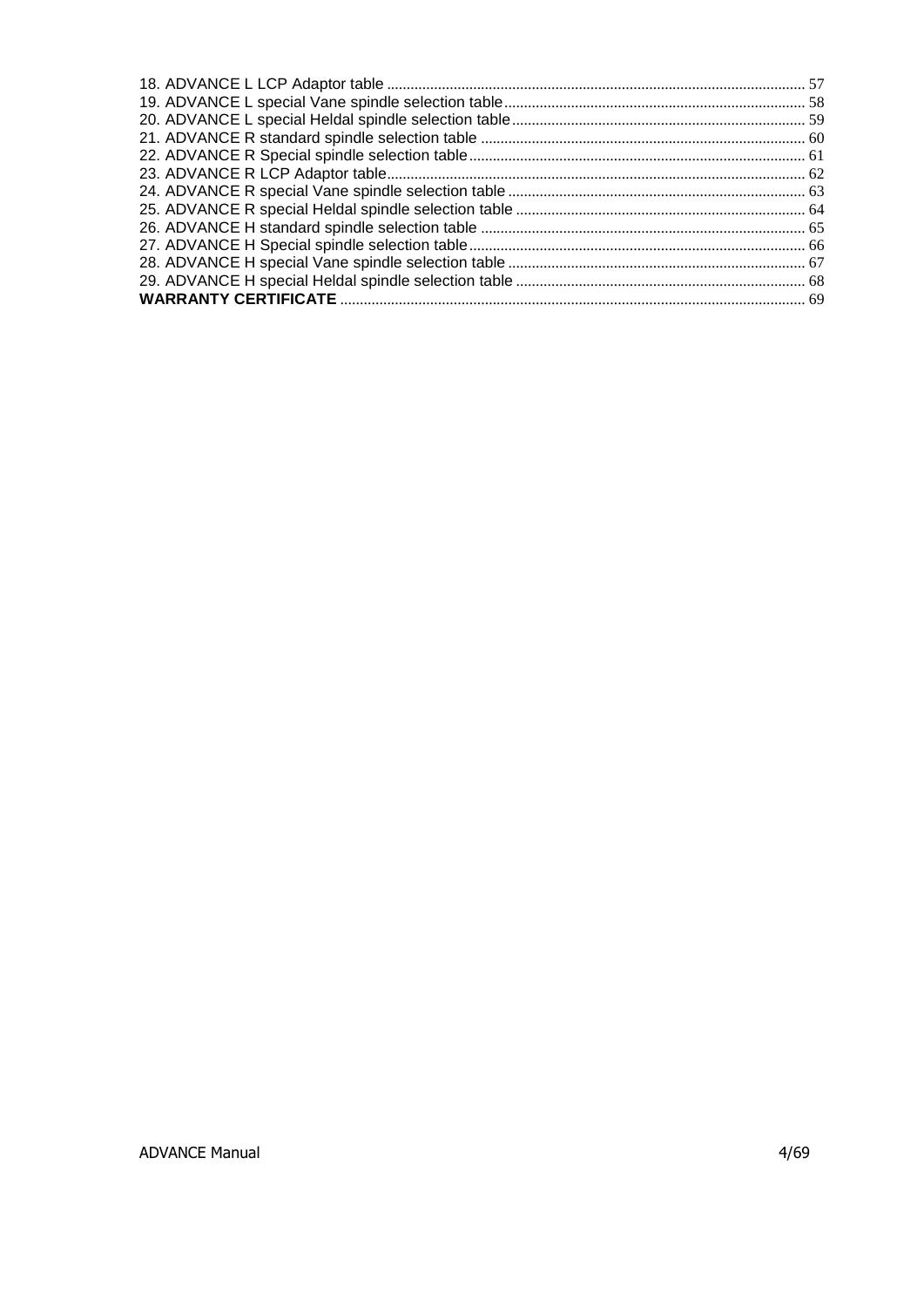# <span id="page-4-0"></span>1. Introduction

Thank you for acquiring the ADVANCE rotational viscometer model from Fungilab.

The ADVANCE is a rotational viscometer, based on the torque measurement of a rotating spindle in the sample at a specified velocity. Three different models (type L, R and H), as well as various accessories, allow it to cover a wide range of viscosity measurement.

### <span id="page-4-1"></span>2. Safety Instructions

- It is not the purpose of this manual to outline all of the safety instructions recommended for the use of the rotational viscometer, its accessories and samples. It is the user's responsibility to establish health and safety practices and to determine the application's limits before use.
- Fungilab guarantees the satisfactory operation of the viscometers and its accessories if there has not been any unauthorized adjustment to the mechanical pieces, the electronic components and the software.
- The operator should follow all the instructions and warnings of this manual to ensure the safe and proper operation of the equipment.
- Do not use the equipment for any other purpose than those described in this manual.
- Do not use any accessory that is not supplied or approved by Fungilab.
- Do not use the viscometer or its accessories if there is any suspicion of malfunction. Do not use the equipment in situations or conditions that can cause personal injuries or material damage.

The rotational viscometer is **not a flameproof or an intrinsically safe (ATEX)** instrument. Therefore, it should not be used in areas where there is an explosion risk.

### **Before using the viscometer, read and observe carefully the following precautions:**



Not following these instructions may cause serious harm or personal injuries.

### **To avoid an electric shock:**

 The socket by which the viscometer will be connected should have a ground. Verify that the voltage and the frequency match with the specifications of the power supply. Before switching on the equipment, let it sit for some time so that it acclimates to the surrounding temperature in order to avoid a short-circuit caused by condensation. The fluctuations of the power source should not surpass ±10 % of the nominal voltage.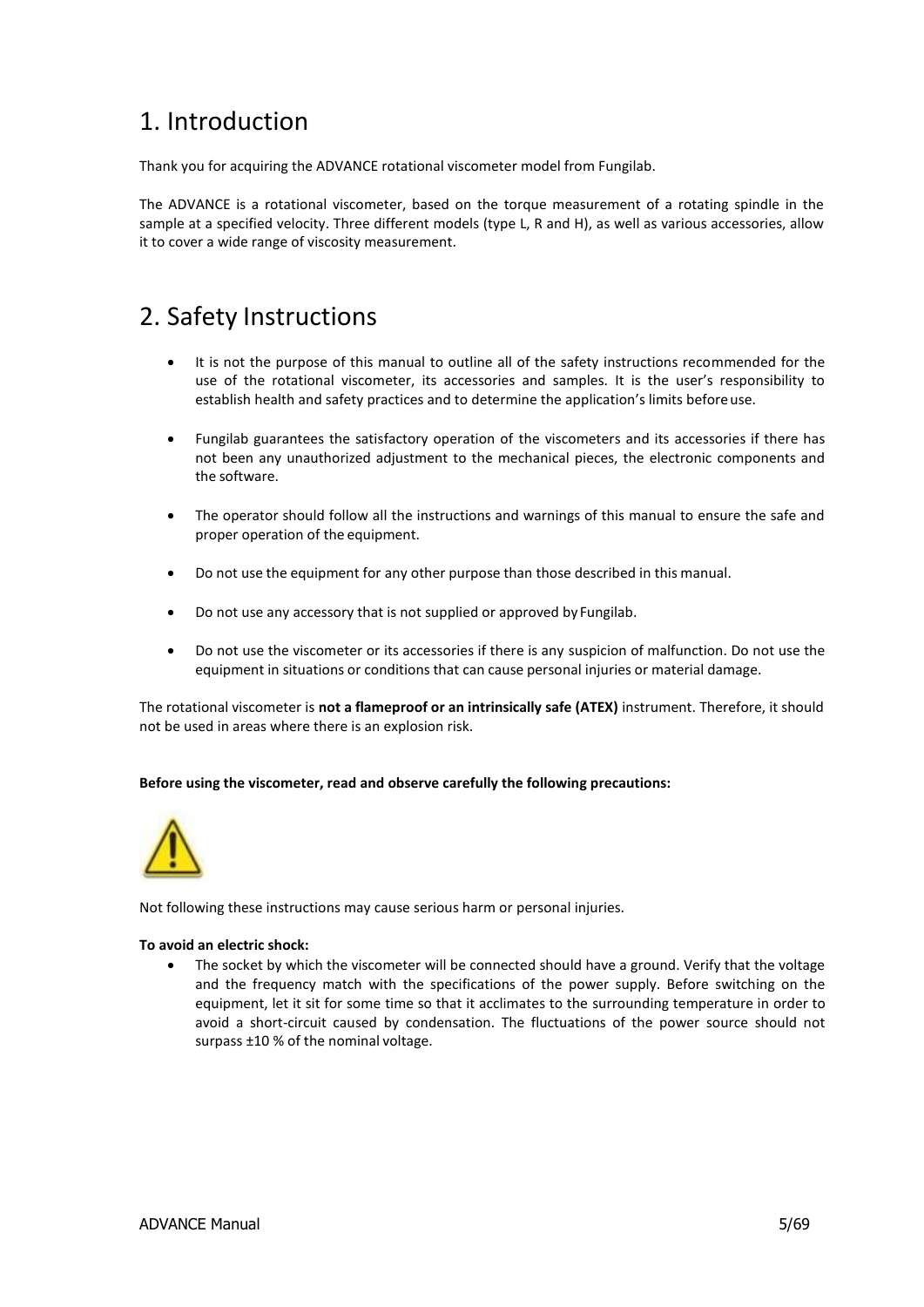# <span id="page-5-0"></span>3. Safety Symbols and Precautions

**Safety Symbols:** The following symbols are used in this instruction manual:



This symbol warns of an operational, practical, or similar procedure that, if it is not carried out properly, may damage the equipment



This symbol indicates hazardous voltages may be present



This symbol indicates that additional information has to be considered

**Precautions**



If this instrument is used in a not specified by the manufacturer manner, the protection provided by the instrument may be impaired.



This instrument is not intended for use in a potentially hazardous environment.



In case of emergency, switch off the instrument and, after that, disconnect the electrical cord from the wall outlet.



The user should ensure that the substances placed under test do not release poisonous, toxic or flammable gases at the temperatures which they are subjected to during testing.

### <span id="page-5-1"></span>4. Utilities

Input Frequency: 50 / 60 Hz Power Consumption: 15 VA

Input Voltage: Universal Power Supply (100-240V)



Main supply voltage fluctuations cannot exceed ±10% of the nominal supply voltage

# <span id="page-5-2"></span>5. Specifications

**Speeds:** 0.3 – 100 RPM

**Viscosity Accuracy:** ±1.0 % of full scale range The use of accessory items will have an effect on the measurement accuracy **Viscosity Repeatability:** ±0.2 % of full scale range **Temperature Accuracy:** ±0.1 °C | -40 °C to 300 °C (-40 °F to 572 °F) **Operating Environment:** +5 °C to 40 °C temperature range (41 °F to 104 °F) Non condensing humidity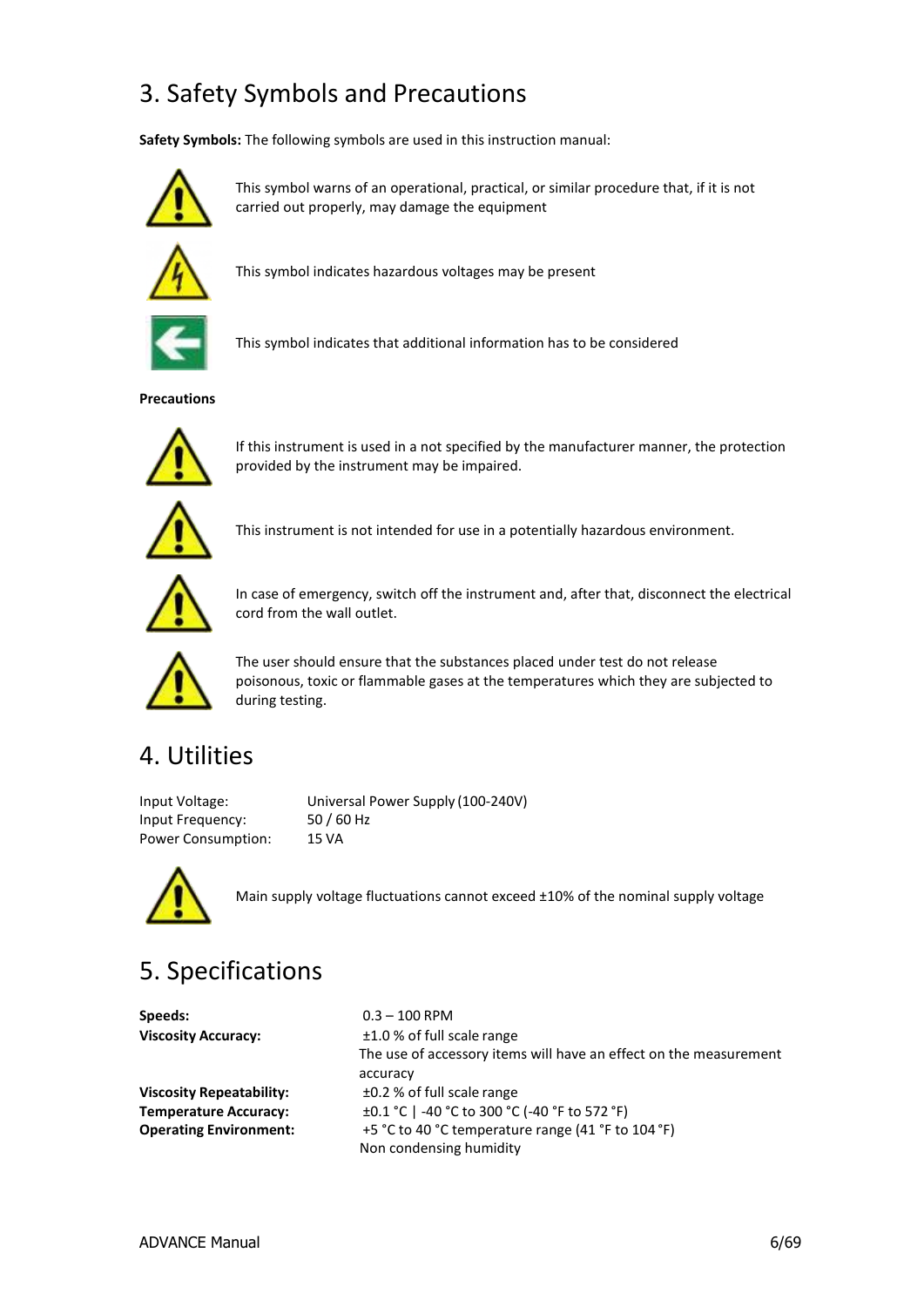| Noise emitted:             | Set less than 70 dB (A) |
|----------------------------|-------------------------|
| <b>Vibrations emitted:</b> | Less than 2.5 $m/s^2$   |

### **Certifications:**

| Conforms to CE Standards: |                                                                                               |
|---------------------------|-----------------------------------------------------------------------------------------------|
| EN 61010-1:2010           | Safety requirements for electrical equipment, for measurement, control<br>and laboratory use. |
| EN 61326-1:2013           | Electrical equipment for measurement, control and laboratory use                              |
| Directive RoHS:           | 2011/65/UE + 2014/IUE a 2014/6/UE +2014/8/UE a 2014/16/UE                                     |

#### **Notice to customers:**



The product is made up of various components and various materials that must be recycled or, failing that, deposited in the corresponding debris removal sites when the product's life has been completed or when otherwise it is necessary to dispose of it. To do this, the end user who acquires the product must know the current regulations of each municipality and / or locality based on the waste electrical and electronic equipment. The user who acquires this product must be aware of and responsible for the potential effects of the components on the environment and human health as a result of the presence of hazardous substances. Never place the product in a conventional container of citizen scope if a previous dismantling and knowledge of the components that incorporates. If you do not know the procedure to follow, consult with the city council for more information.

### <span id="page-6-0"></span>6. Conditions for use

- Indoor use
- Maximum altitude 2000 m.
- Surrounding temperature range: from +5 to 40°C.
- The equipment temperature must be kept above the dew point so moisture doesn't condense on or in it. The power source fluctuations should not surpass  $\pm 10\%$  of the nominal voltage
- Installation category II
- Pollution level II

### <span id="page-6-1"></span>7. Maintenance

- Always clean all of the parts after each use! Clean and dry the spindles and the spindle guard well. Make sure that there is not any sample remaining, especially in the delicate zones such as the spindle connector.
- Use detergents or solvents to clean the spindles and the protector:
	- For cleaning food samples, use lukewarm water and if necessary, use soft household detergents
	- Other solvents that generally provide good results are acetone, gasoline, or any solvent with a high percentage of alcohol
	- For the use of any other solvent, make sure that it does not corrode the spindles or the protector. The spindles are made in AISI 316.

**Warning**: Handle the volatile and flammable solvents with proper cautions. It is the user's responsibility to establish safety conditions at work*.*



- Check regularly the spindle's thread and the viscometershaft.
- During the viscometer's lifespan, regular maintenance is important. FUNGILAB recommends annual check-ups by the technical service of your local distributor.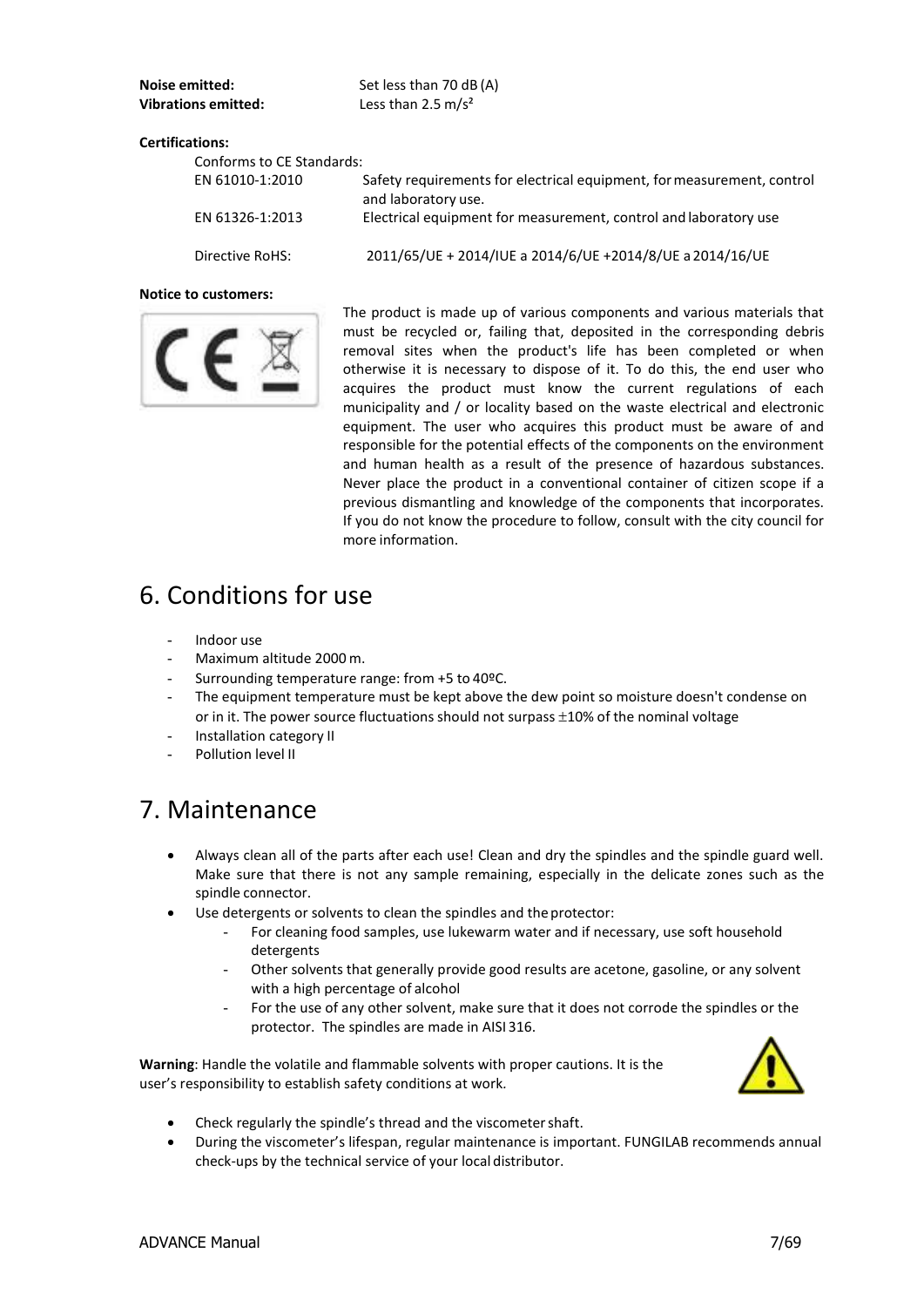The viscometer is powered by a MEAN WELL GS25A12-P6J power supply. Do not open, expose, modify or touch the internal circuitry of the powersupply.

### <span id="page-7-0"></span>8. Equipment presentation

- Once the equipment package is received, check and confirm the delivery note. If some discrepancy or problem is found, notify immediately the supplier.
- Verify that the viscometer model corresponds to the one that was ordered.
- Read carefully the instruction manual.
- The manufacturer is not responsible for any damages that may result from modifications or lack of maintenance of any of the machine's mechanisms (directive 89/655/CEE).

Fungilab recommends using the carry-case provided with the equipment for making any kind of delivery. Please, keep the carry-case in a safe location. In case of transporting the equipment or during long storage periods, always place each part of the equipment as shown in figure 1. It can be seen that the position of each piece inside the equipment's carry-case is presented. In case of an incorrect packaging, the pieces of equipment can suffer some damage. This damage will not be covered by Fungilab's guarantee.

Parts included within the equipment standard delivery:

- Viscometer head with serial number
- Foot or base, 3 height adjustable knobs for the base
- Nut
- Fastening rod
- Standard spindles
- Spindle guard
- Spindle support
- Calibration Certificate
- Conformity declaration
- Oil certificate document copy
- USB-Memory containing the User Manual (PDF file). The USB-Memory might contain also the company catalogues.
- Power cable
- PT100 Temperature probe
- Clip for holding the PT100 probe
- MEAN WELL GST25A12-P1J power supply



**Do not open the power supply due to electrical shock risk. There are not serviceable parts inside. In case of suspecting of a power supply malfunction, please contact FUNGILAB for assistance.**

**It is mandatory to leave enough free space around the equipment ON/OFF switch, needs to be reachable at any time, especially in case of an emergency or malfunction.**



**It is very important to treat the silkscreen printed logos carefully when cleaning the equipment. Please use a soft cloth, with isopropyl alcohol (70%).**



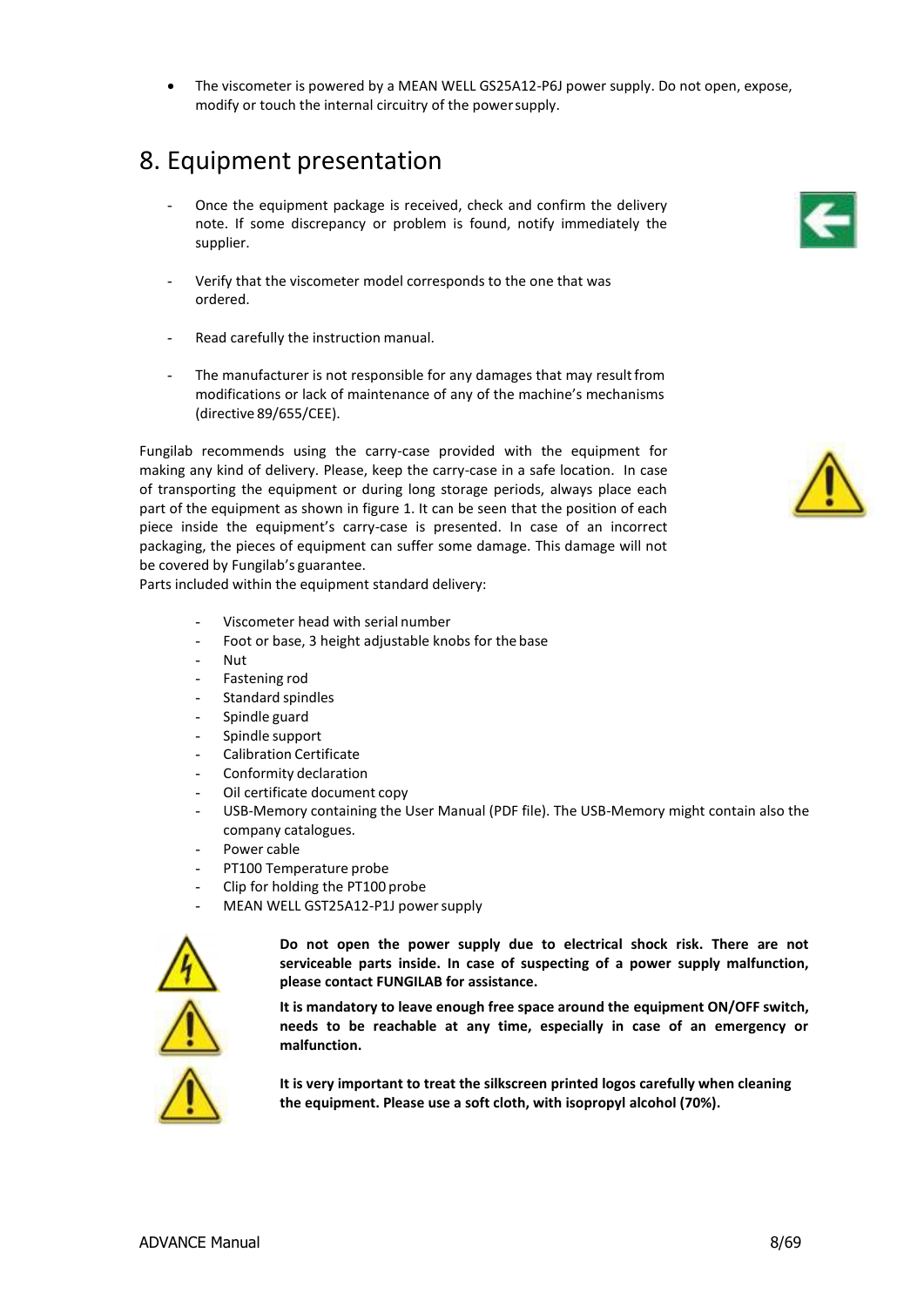

Fig. 1.a First level of the viscometer in its carry-case



Fig. 1.b Second level of the viscometer in its carry-case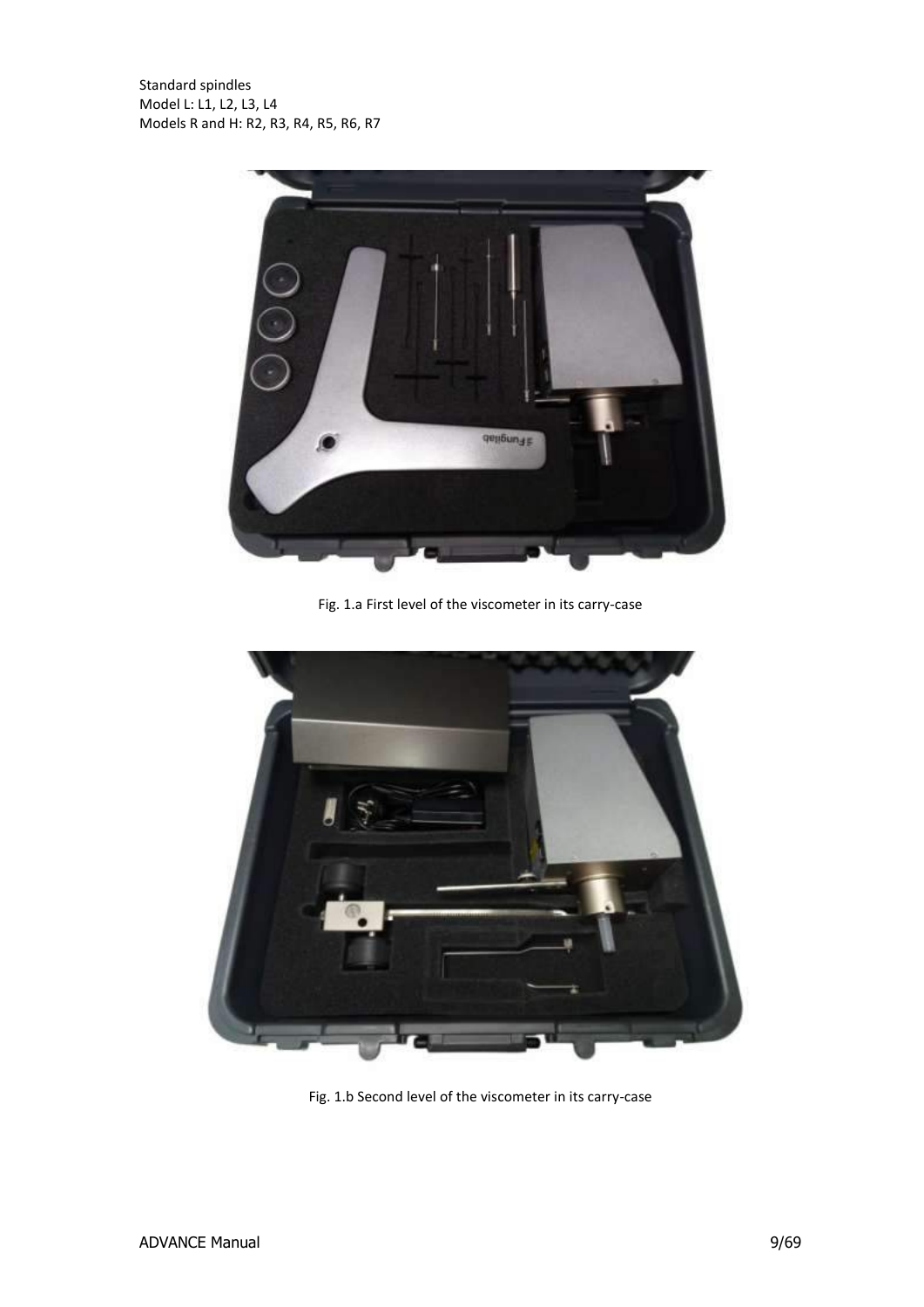# <span id="page-9-0"></span>9. Equipment Description



Fig. 2 Frontal view of the equipment

- 1. Screen
- 2. Capacitive keyboard
- 3. Nut
- 4. Spindle guard
- 5. Fastening rod
- 6. Temperature probe
- 7. Spindle
- 8. Sample container (not included)
- 9. Base (viscometer support)
- 10. Height adjustable knob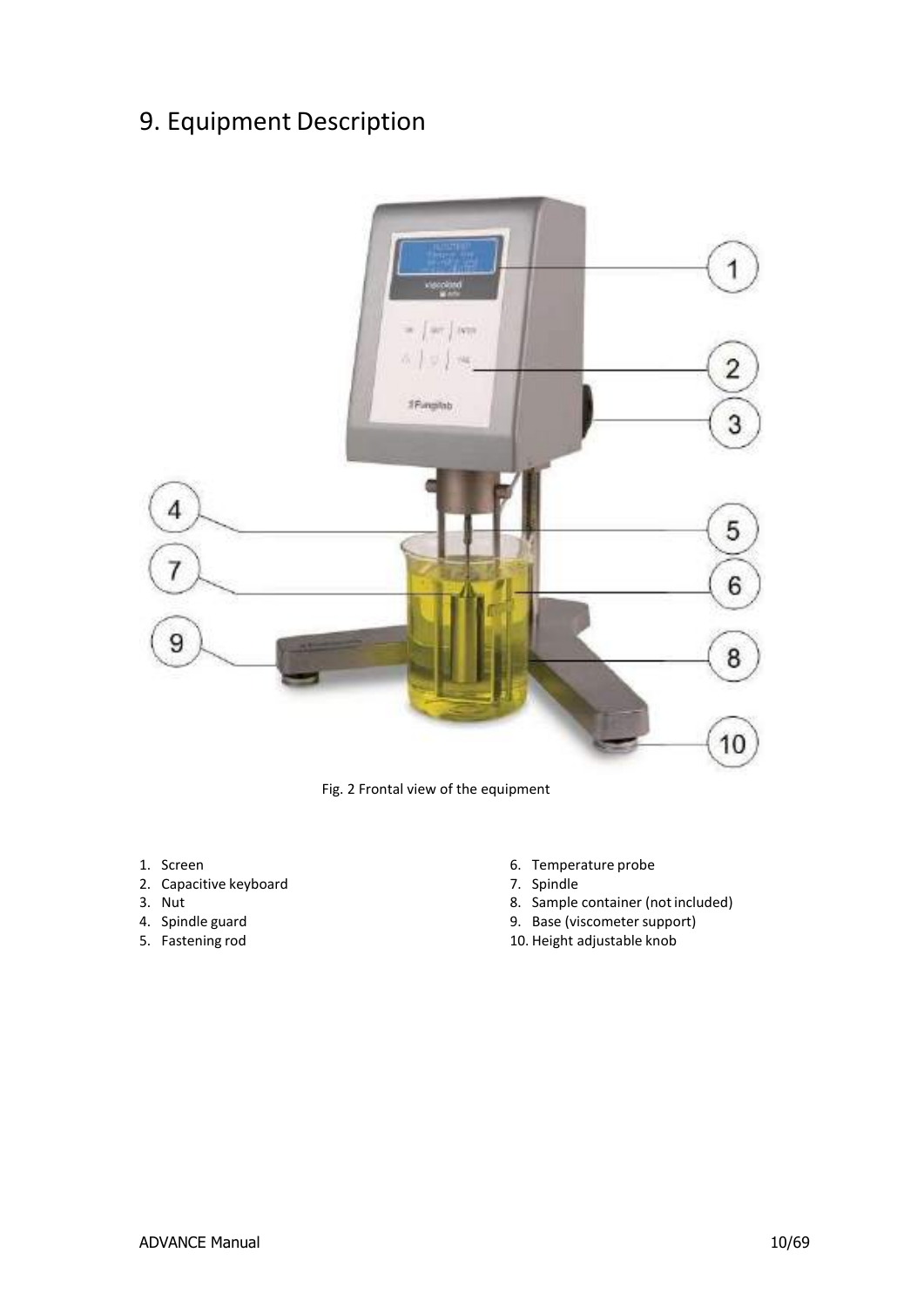

- Description of the equipment identification label:
	- 1. Viscometer model
	- 2. Viscometer code
	- 3. Serial number of the equipment
	- 4. Voltage and power of the equipment
	- 5. Electronic equipment (specifies throw intrash)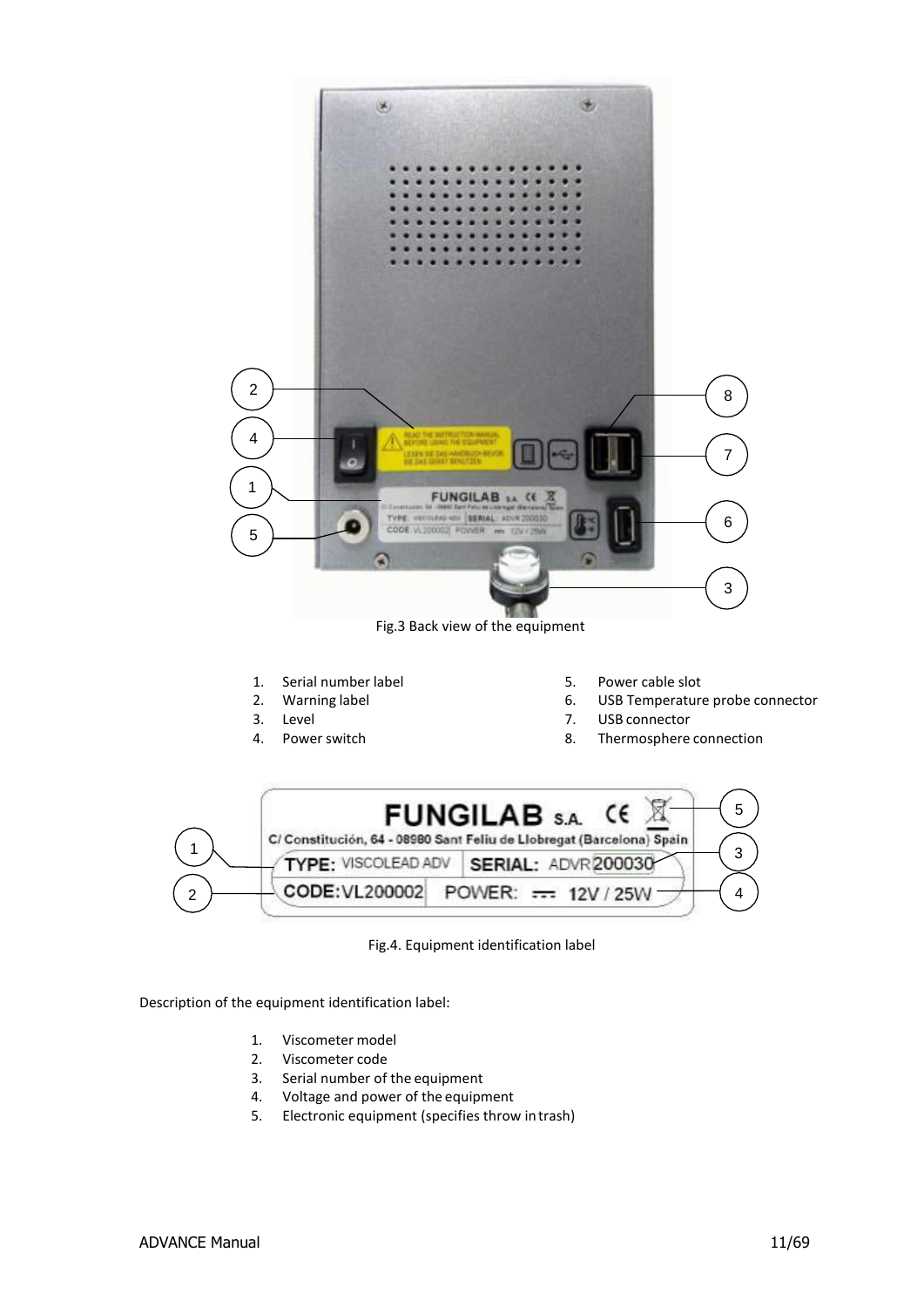# <span id="page-11-0"></span>9.1 Equipment set-up

- Remove all of the parts from the carry-case or the standard package. Note the Figure below (fig 5).
- Place correctly the three height adjustable knobs (B) on the Y-shaped base(A).
- Mount the fastening rod (C) with the holding screw (D) at the base(A).
- Attach the nut (F) to the fastening rod. The viscometer should be connected to the nut (F) by means of its rod (E).

### *Note:*

*The following process should be done carefully in order to not harm to the shaft of the viscometer. Immediately remove the shaft's plastic protector before beginning to use the viscometer.*



Insert the horizontal rod of the viscometer (E) into the nut (F).



Fig. 5 Set-up for the viscometer base

- The viscometer should be placed on a stable laboratory table or on a stable surface free of vibrations (i.e. caused by other machines or equipment). Do not put the viscometer in direct contact with sunlight or in the middle of any air flow (the temperature of the sample can be easily influenced by the surrounding conditions). The viscometer has been designed to work indoor!
- Turn the height adjustment knobs until the height of the viscometer (located in rod E) is correctly adjusted.
- Plug the power cable into its correct slot located on the back of the equipment (Fig. 3 position 4) and plug it into the power source.

#### *WARNING:*

*Verify that the voltage and the frequency coincide with the specifications of the power supply (look at the identification). Before turning on the machine, let it sit for some time so that it acclimates to the surrounding temperature in order to avoid a short-circuit caused by condensation. The fluctuations of the power source should not surpass 10% of the nominal voltage.*

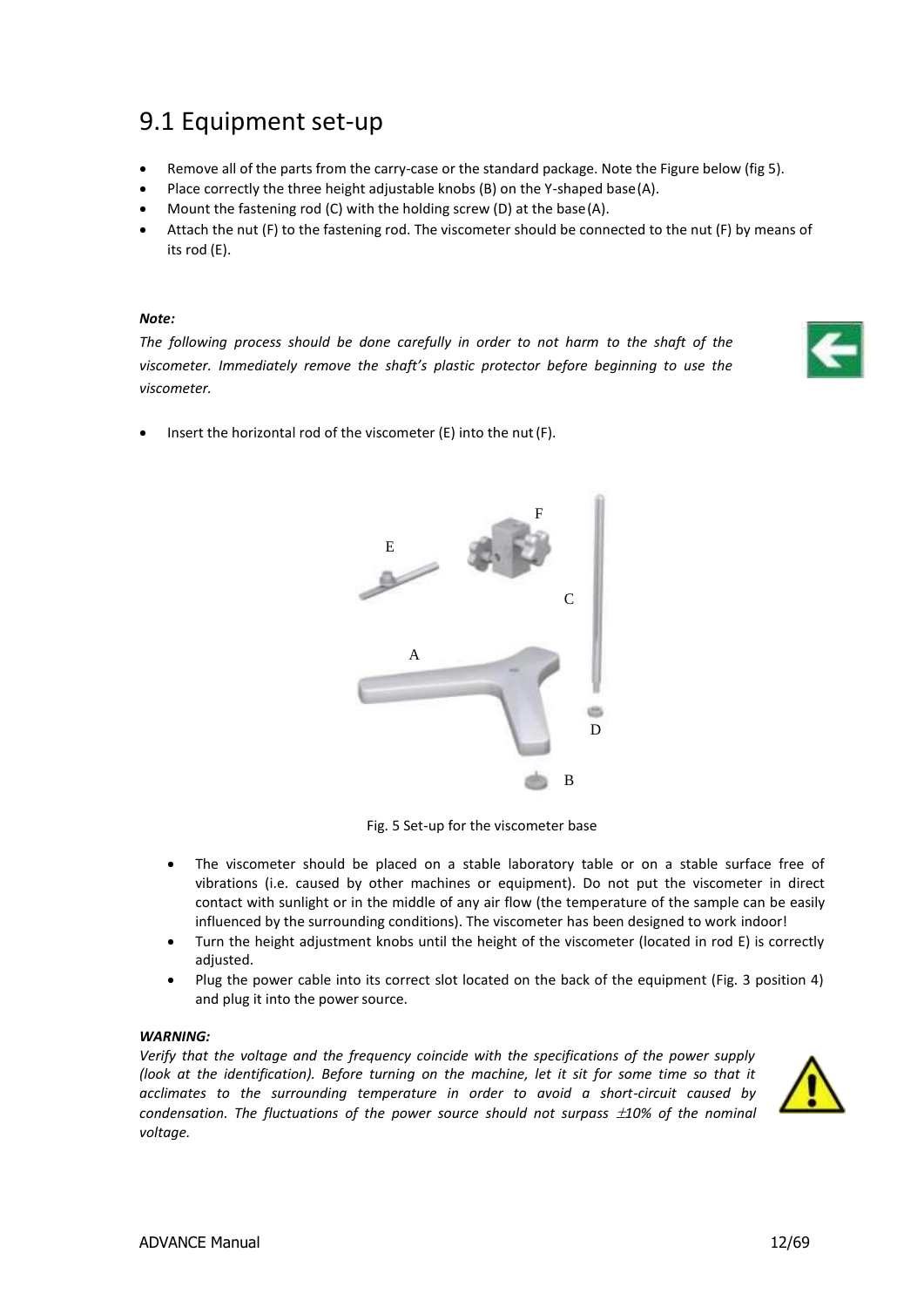# <span id="page-12-0"></span>9.2 The keyboard and screen

Before starting up the machine, it is recommended to become familiar with the viscometer controls seen in the previous section. The instrument has a 6 capacitive keyboard (Fig. 6) and a 4-lined Alphanumeric Display screen (Fig. 2, number 1) on the frontal part ready to use and they allow the user to interact with the machinery. The screen always shows the operations that the user is carrying out by showing menus that will be explained later on. The measurements collected by the instrument will also be explained in this manual. The keyboard gives the user the mobility throughout all of the menus, the selection of different options and the creation and/or modification of viscosity measurement configurations to suit the user's needs.

The keyboard has the following configuration:



Fig. 6 The keyboard for the ONE viscometer

The different numbered keys will always allow you to type in the proper numerical value (if a modifiable field has been selected).

| <b>Key</b>  | <b>Function</b>                                                                                 |  |  |
|-------------|-------------------------------------------------------------------------------------------------|--|--|
| $' \Delta'$ | Go to the previous option; increase a value when a field has been<br>selected.                  |  |  |
| 'ab         | Go to the next option; decrease a value when a field has been<br>selected.                      |  |  |
| 'TAB'       | The field selected changes in some menus.                                                       |  |  |
| 'QUIT'      | to previous screen and stop the<br>during<br>motor<br>Return<br>measurements.                   |  |  |
| 'ENTER'     | Accept an option or value in a field. It also allows editing to fields<br>that can be modified. |  |  |
| 'ON         | Stop/Start the motor during measurements.                                                       |  |  |

In the following sections, the function of each key in the corresponding menus will be explained in full detail, including the exceptions to the general operation.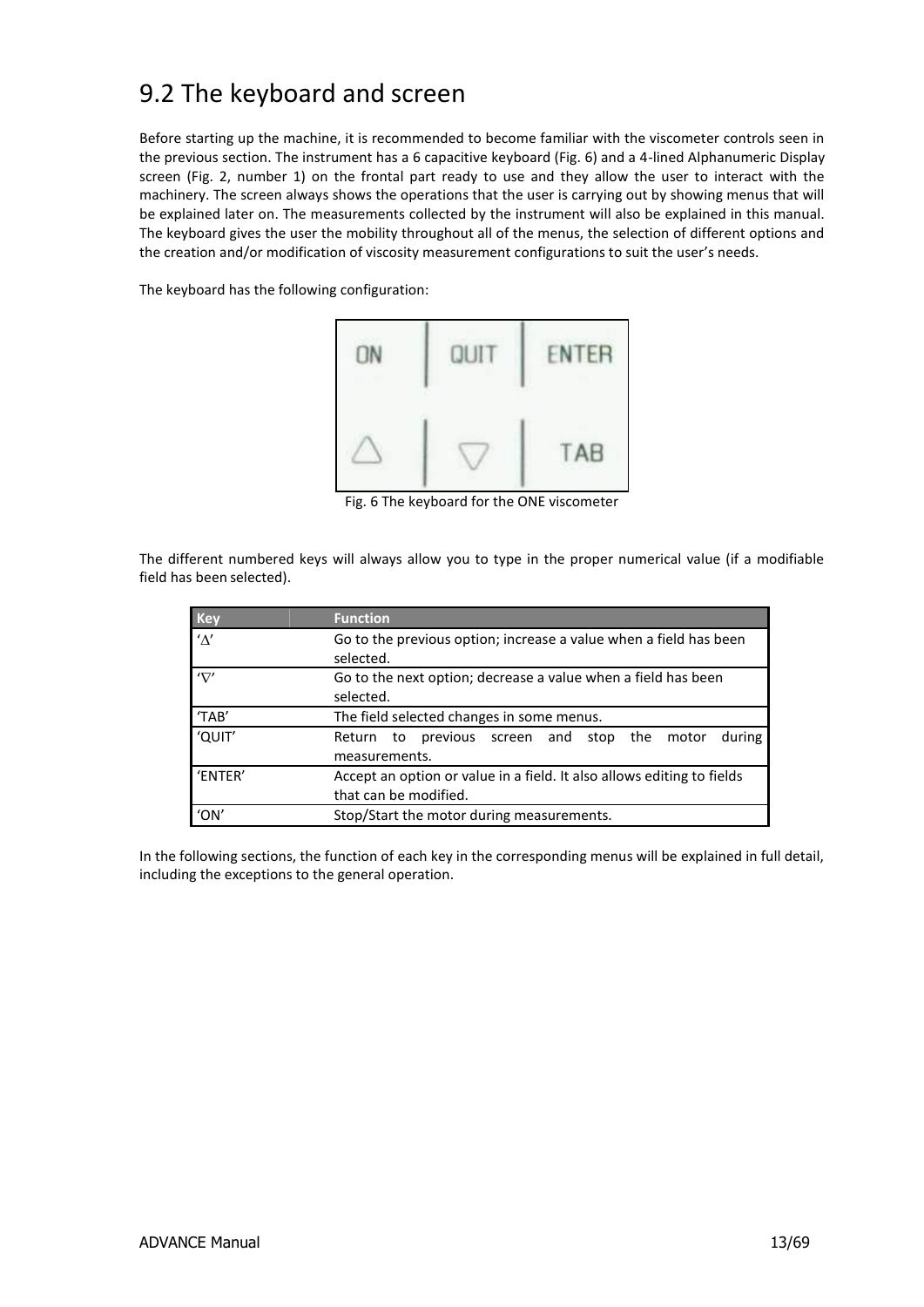### <span id="page-13-0"></span>10. Menu system

Fungilab viscometers work with a system of menus that allow the user to go through the instrument in a quick and simple way. The basic actions in the menus are: moving through the options (' $\Delta'$  and ' $\nabla'$  keys), selecting an option ('ENTER' key) or returning to the previous menu ('QUIT" key).

### <span id="page-13-1"></span>10.1 Start-up

Turn on the switch placed at the back of the machine (number 3, Fig. 3). If after doing this, the machine does not turn on:

 Verify that the power cable is connected to both the power and the Power Supply and that the Power Supply is also connected to the equipment (back part, number 4, Fig.3).

The machine will beep, indicating that it has started and it will show the following screen:



The screen informs the user of the version and the instrument model in addition to the selected language. After a few seconds, the Start-up screen will disappear and the Autotest screen for the viscometer is shown (section 10.2 of this manual).

The equipment initially comes configured with:

- English
- Temperature units in Celsius (ºC)
- Viscosity units in centipoises (cP).

If these are not the desired basic configurations, the equipment can be configured and changed to meet the user's needs. The method of configuring the apparatus by varying these and other parameters is explained in detail in a later section of this manual called 'Instrument setup menu' (section 10.4). Any changes made to the machine will stay configured to the last modification made at the configuration menu and will not return to the factory settings after a restart.

Once the configuration information is given will submit the system to a Autotest.

### <span id="page-13-2"></span>10.2 Autotest

The Autotest menu allows the user to verify the operation of the viscometer in a way that allows detection of motor malfunctions in a simple and practical way.

The following message will appear on the screen:



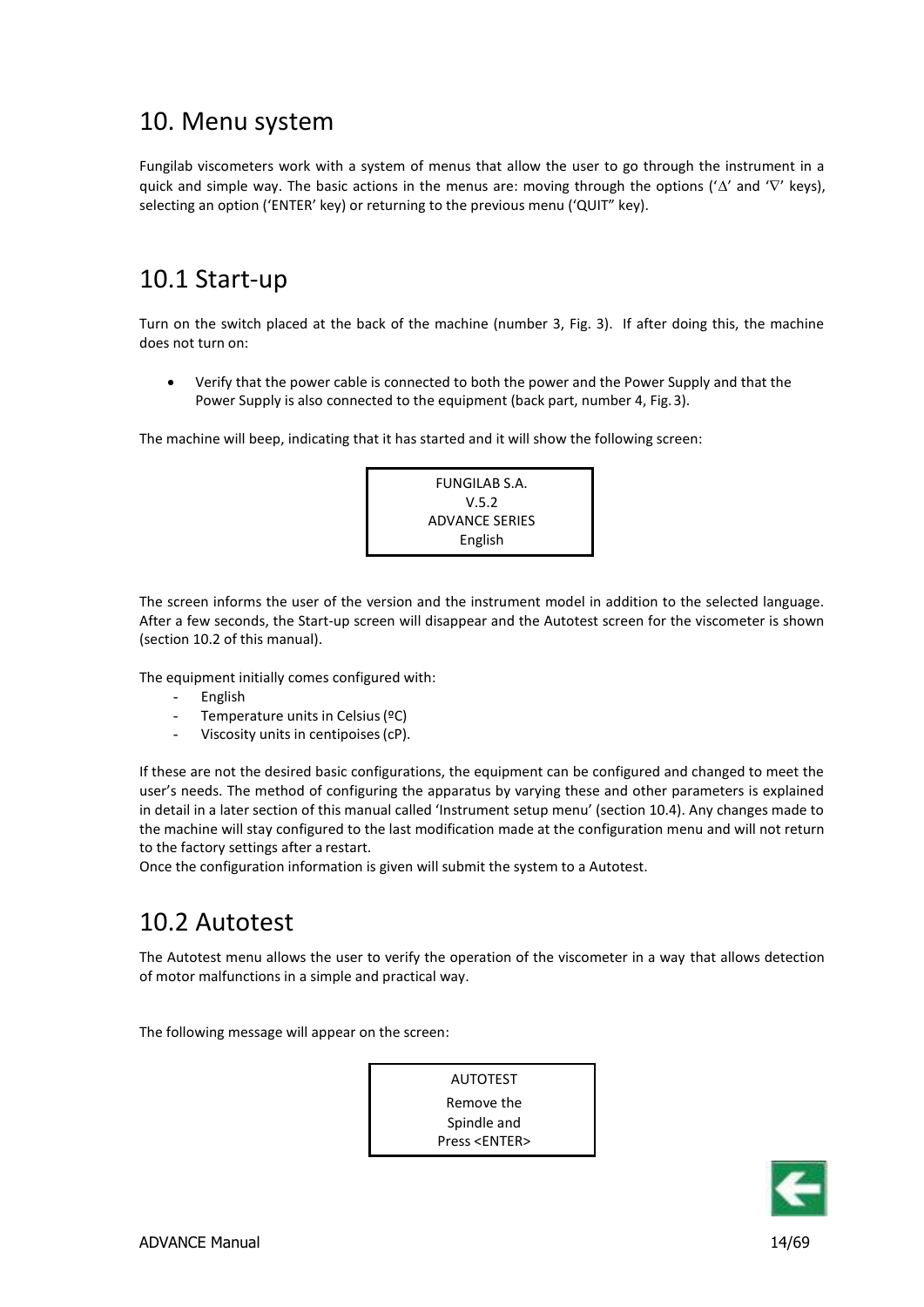**VERY IMPORTANT:** The Autotest should be carried out without a spindle.

Once this message is shown on the screen, we should confirm that the spindle is not connected. Afterwards, press 'ENTER' and the auto-check process will begin. While this test is running, the screen will show this message:



The dots that appear below the Word ¨Autotesting¨ will appear continuously every half second.

Once the Autotest process finishes, two possible messages will appear, depending on the result of the diagnostic.

If the viscometer detects an anomaly, it will show the following message on the screen while it emits an acoustic warning:



If this message appears, the technical service from the supplier or manufacturer should be contacted. To get the manufacturer's contact information, press the <ENTER> key and the following format will appear.

> TECHNICAL SERVICE FUNGILAB, S.A. +34 93 685 35 00 [www.fungilab.com](http://www.fungilab.com/)

If there is a system error, the equipment will stay blocked, meaning the motor is not working properly. If the machine is turned off and restarted, the same screen willreappear.

In the case of a successful check, the main menu will be displayed.

| → | <b>Instrument Setup</b>  |
|---|--------------------------|
|   | Measurement              |
|   | Test profiles            |
|   | $\downarrow$ Programming |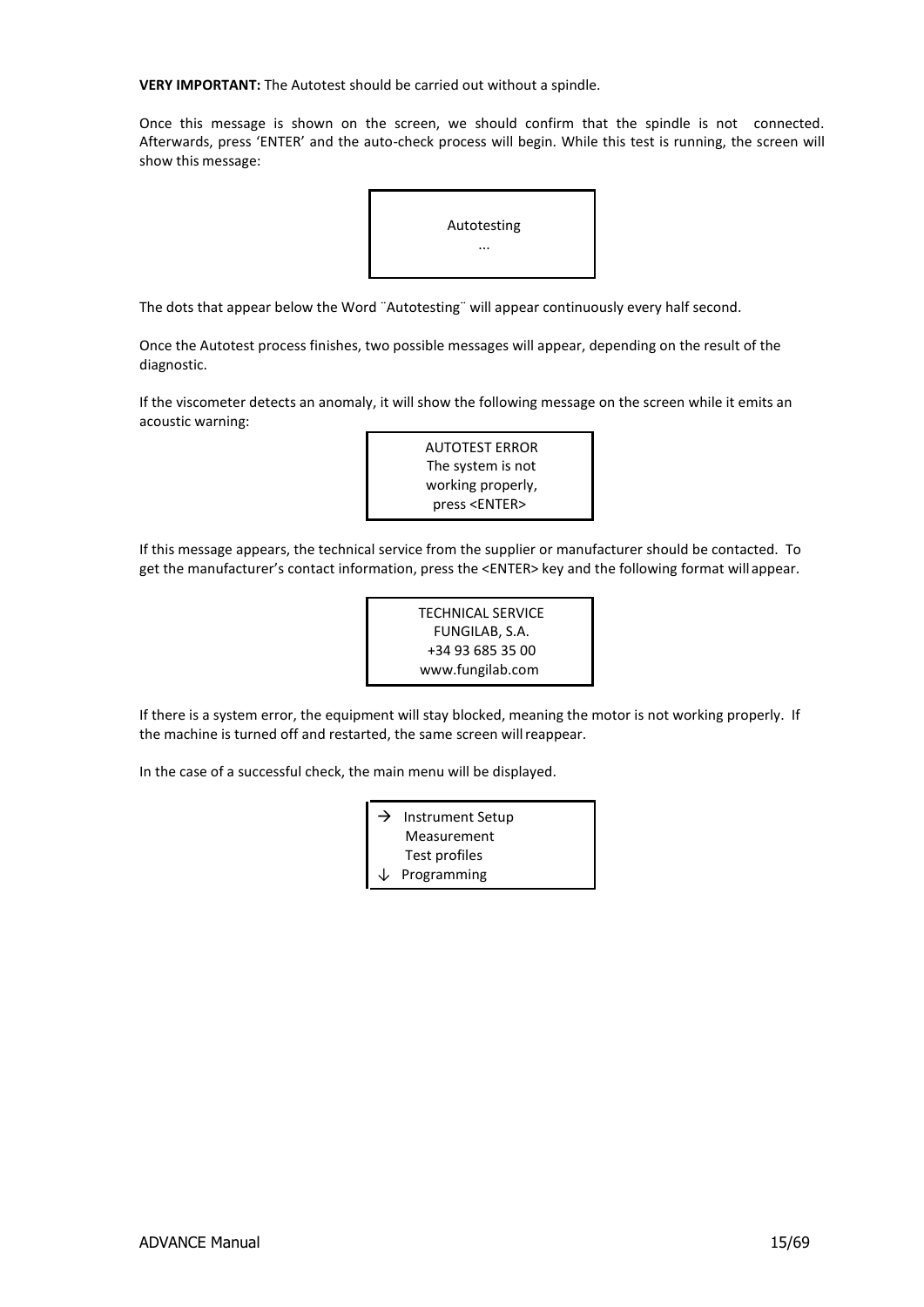### <span id="page-15-0"></span>10.3 Main Menu

The main menu is the one that appears after the Autotest screen. It is accessed by turning on the machine normally and after a satisfactory result from the test run. The main menu screen will show:

> $\rightarrow$  Instrument Setup Measurement Test profiles **Programming**

By default, the cursor  $\rightarrow$  is placed on the 'Instrument Setup' option.

The menu can be navigated with the ' $\Delta'$  and ' $\nabla'$  keys. The current selection will be highlighted and by pressing 'ENTER' you will access to the selected submenu (for more information about each function in particular see the corresponding sections).

The first time the machine is used, it is advisable to access the 'Instrument Setup' option as the first step in order to establish the values for certain parameters of the viscometer such as language and measurement units.

The '↓' symbol indicates that the menu is more extensive than shown. When you are in the first option in menu and press ' $\Delta'$  or in the last option of the same menu and press ' $\nabla'$  the screen will change and show:



The ' $\uparrow$ ' symbol indicates that using the ' $\Delta'$  and ' $\nabla'$  keys you can return to the first screen of the main menu.

In the following sections, each of the 5 submenus of the main menu can be seen beginning with the configuration submenu.

### <span id="page-15-1"></span>10.4 Instrument Setup menu

The configuration menu contains those functions that are not standardized and that modify the state and/or operations of the instrument. Once the 'Instrument Setup' option is selected by pressing the 'ENTER' key, the following screen will appear:



Move through the options using the ' $\Delta'$  and ' $\nabla'$  keys and select a submenu with the 'ENTER' key. Once again, the ' $\downarrow$ ' symbol indicates that the menu is larger than the part shown. Using the ' $\Delta$ ' or ' $\nabla$ ' keys you can change to the following screen:

> ↑ ---Instrument Setup---  $\rightarrow$  Time settings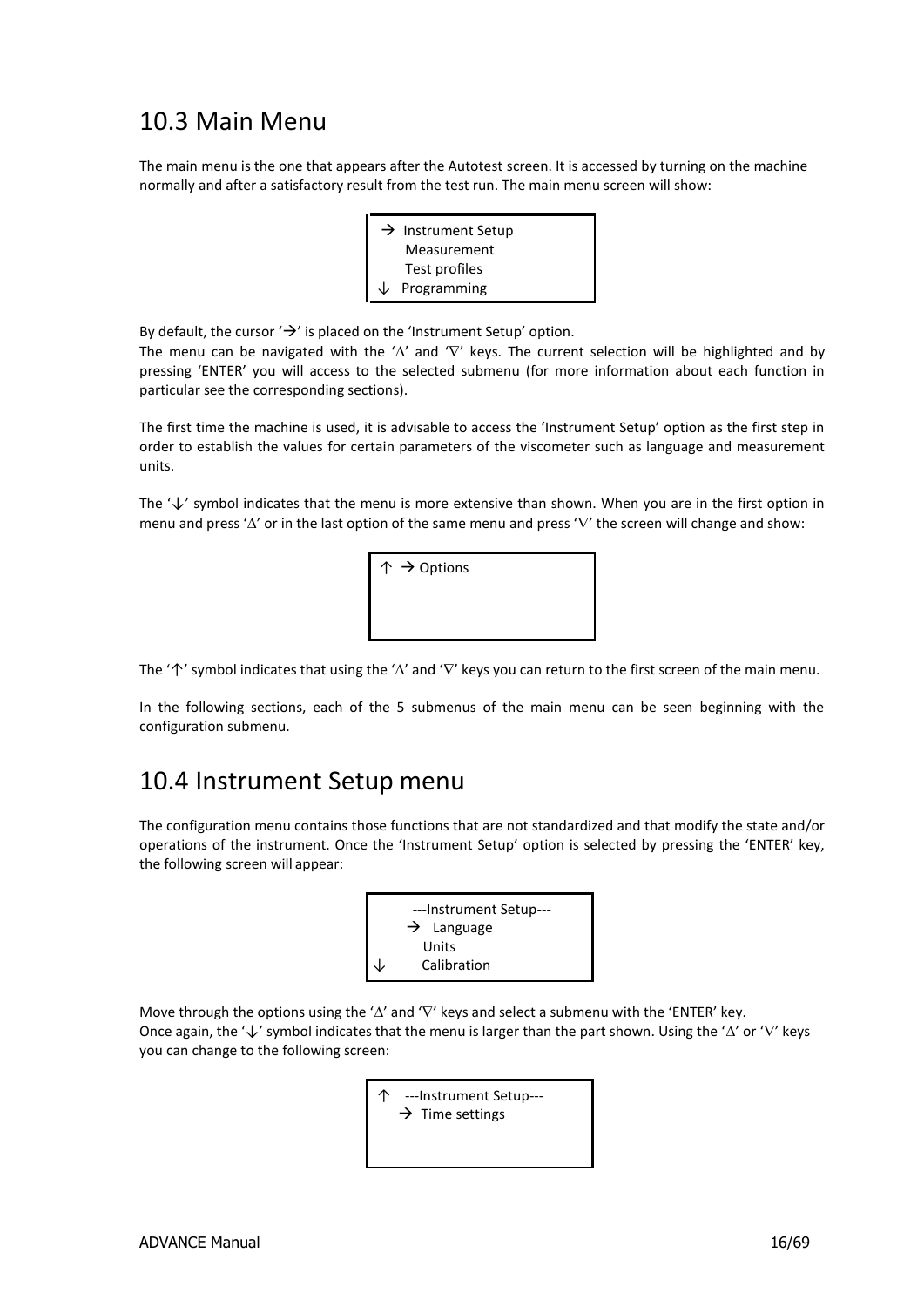Using the ' $\Delta$ ' and ' $\nabla$ ' keys you can return to the original submenu.

The main submenu provides the possibility of:

- Changing the working language
- Selecting the measurement units (viscosity and temperature)
- Carrying out calibrations (the machine comes calibrated from factory, therefore it is not necessary to do any calibrations when the machine isreceived)
- Adjusting the date and time.

The language, time and units should be selected by the user before beginning to work with the equipment so that it functions properly.

### <span id="page-16-0"></span>10.4.1 Language

Once the configuration menu has been accessed, the first option that the cursor ' $\rightarrow$ ' points to is 'Language'. To change the language, this option must be selected by hitting the 'ENTER' key.

When we enter in this submenu, the viscometer will show a screen like the next one:



By using ' $\Delta'$  and ' $\nabla'$  the different working languages for this equipment can be seen, which are:

English French German Italian Japanese Portuguese Spanish Dutch Polish Catalan

Once the language has been selected, press 'ENTER' and it will automatically change the language of the menus and return to the configuration main menu screen.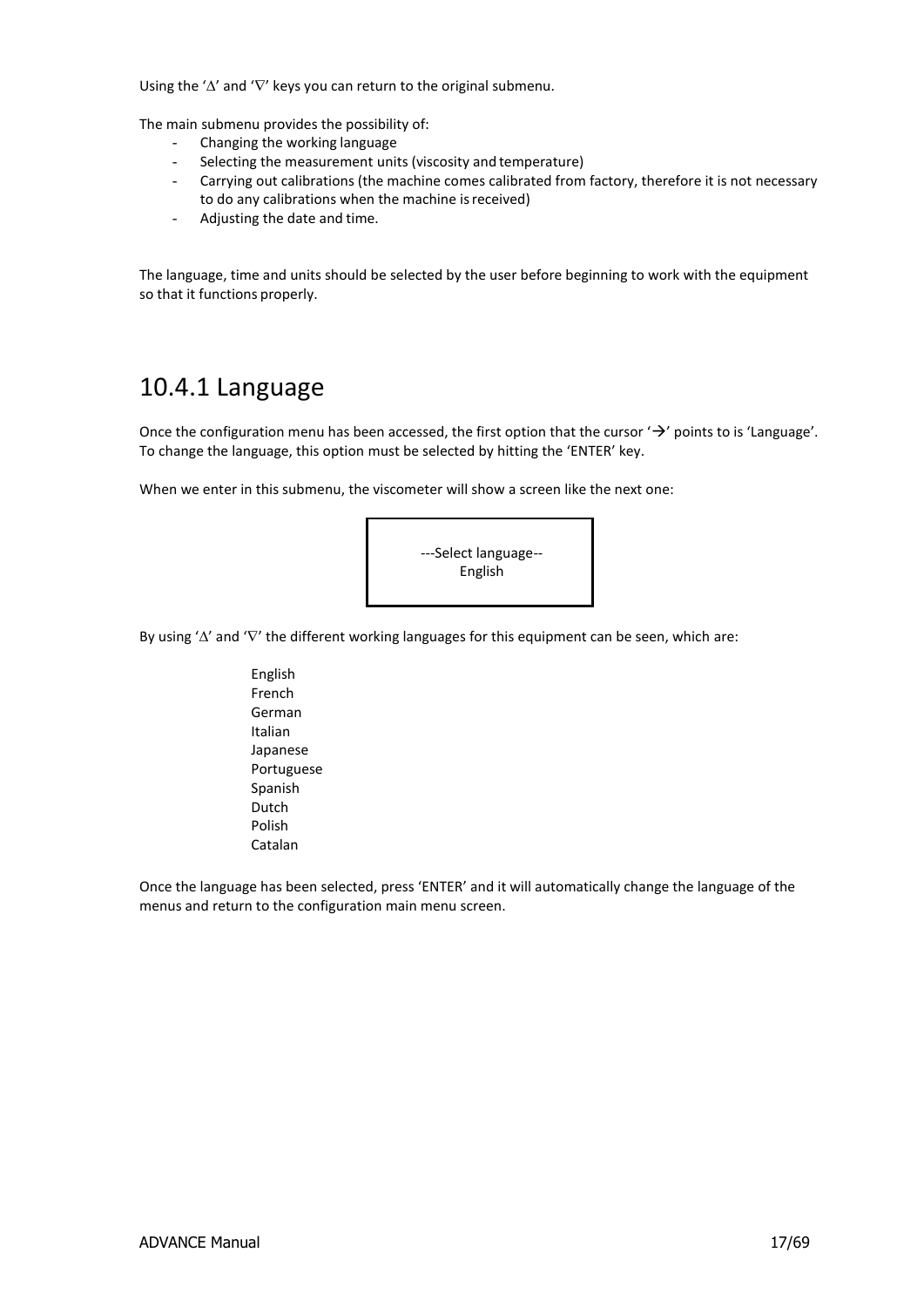# <span id="page-17-0"></span>10.4.2 Units.

The ADVANCE-type viscometer allows the user to select the units that are used for measuring viscosity and temperature.

The possible choices for dynamic viscosity are:

- International system of units (Pa·s or mPa·s)
- Centimetre-gram-second system of units (Poise or centipoises)

And those of temperature units are:

- Celsius(ºC)
- Fahrenheit (ºF)

When the cursor key,  $\rightarrow$ , points to the units submenu, it can be accessed by pressing the 'ENTER' key and the viscometer will show the following screen:



By default, this submenu screen for 'Units' comes configured with the temperature unit's field selected.

Press the 'TAB' key to change to the viscosity units. Press 'TAB' again to return to the temperature units.



Once the desired field has been selected, the units to be used with the viscometer can be varied by using the ' $\Delta'$  and ' $\nabla'$  keys to switch the options.

After the desired units have been selected, press the 'ENTER' key to save the changes and return to the configuration main menu screen.

# <span id="page-17-1"></span>10.4.3 Calibration

This submenu contains the viscosity calibration options that the user can exploit to recalibrate the viscometer.

### **IMPORTANT:**

The viscometer contains a default calibration element, which is installed during the manufacturing process. It is for this reason that it is unnecessary to calibrate the equipment when using it for the first time. Nevertheless, certain norms of quality recommend that the equipment be recalibrated once a year, which is why we offer the user the possibility of realizing this calibration without needing to send the viscometer back to the usual provider, or to FUNGILAB.



FUNGILAB cannot be held responsible for the measurements taken by an independently recalibrated viscometer and it is essential to follow the instructions given by Fungilab carefully when recalibrating.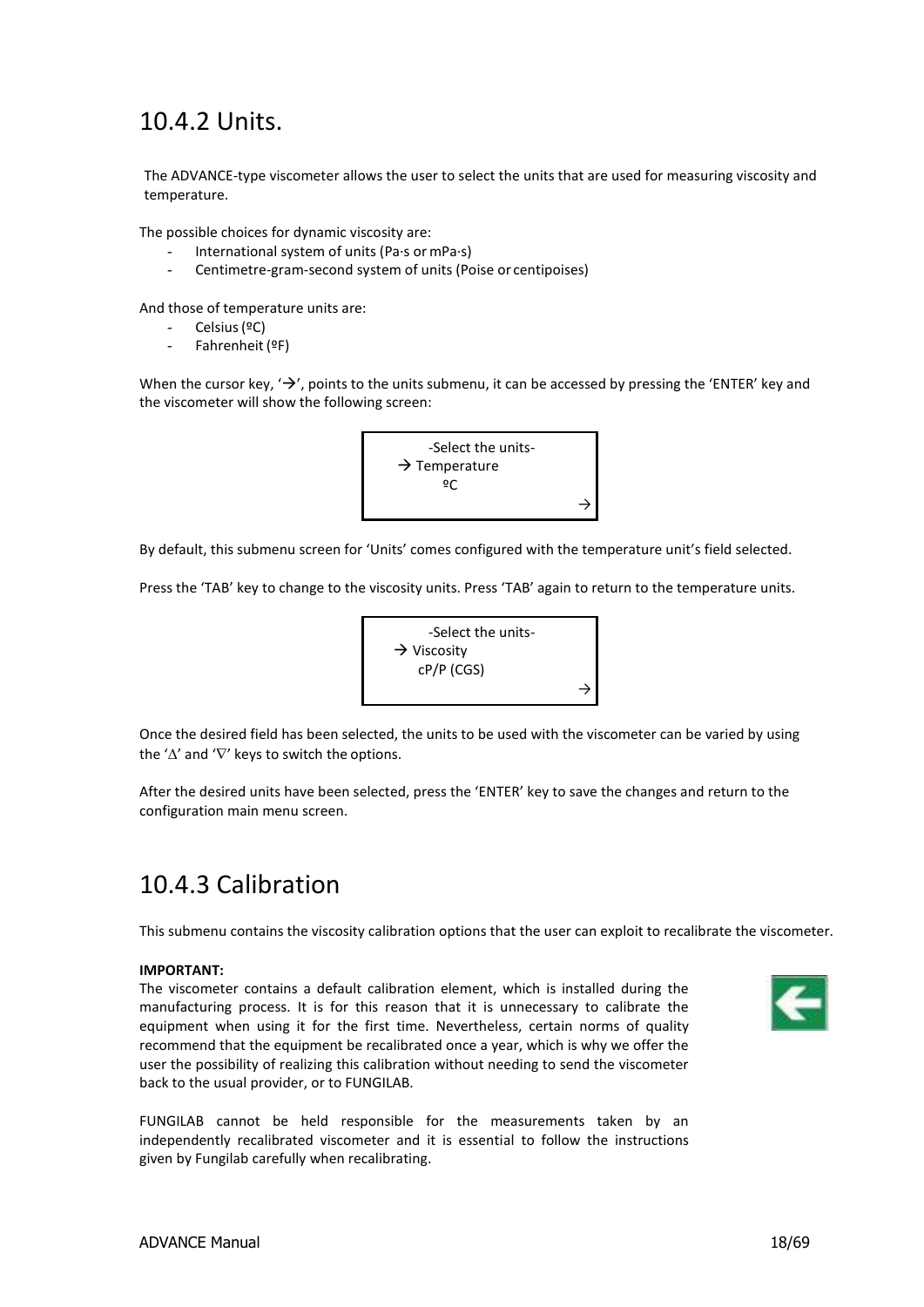#### **Calibration Norms:**

 To execute a viscosity calibration, it is necessary to have on hand at least a little standard calibration oil and a thermo-statization system to maintain the sample at a constant temperature. If you do not possess this equipment, then you will not be able to guarantee good post-calibration measurements. FUNGILAB provides upon request the standard oils necessary for the calibration, as well as the accessories need to thermo-statize theoils.



- The calibration of any spindle will only modify the values of that individual spindle. The rest of the equipment's spindles will not be affected by this calibration. If you want to calibrate more than one spindle it will have to be calibrated one by one. The oils used for each spindle will also be different, so for calibration you should have standard silicon oil for each spindle you're calibrating.
- Tables 6, 7 and 8 (page 54) specify the standard oils necessary for each spindle.

This submenu is accessed through the main configuration menu, by choosing the Calibration menu and pressing 'ENTER'. Once at the submenu, the following screen will appear:



Using the ' $\Delta'$  and ' $\nabla'$  keys, you can select the different options of this submenu, placing the ' $\rightarrow$ ' cursor over each option and pressing 'ENTER' to choose it.

Using the same ' $\Delta'$  and ' $\nabla'$  keys you can also switch between the original calibration menu screen and the next one:

> ----Calibration---- $\rightarrow$  Temperature

### <span id="page-18-0"></span>10.4.3.1 Reset

This submenu contains the equipment's RESET option. After resetting, the equipment will restore the original viscosity calibration. Upon entering this submenu, the following screen will appear:





Press 'ENTER' to continue with this procedure.

Once the 'ENTER' key is pressed, a second confirmation will be asked as a security measure. The following screen will appear: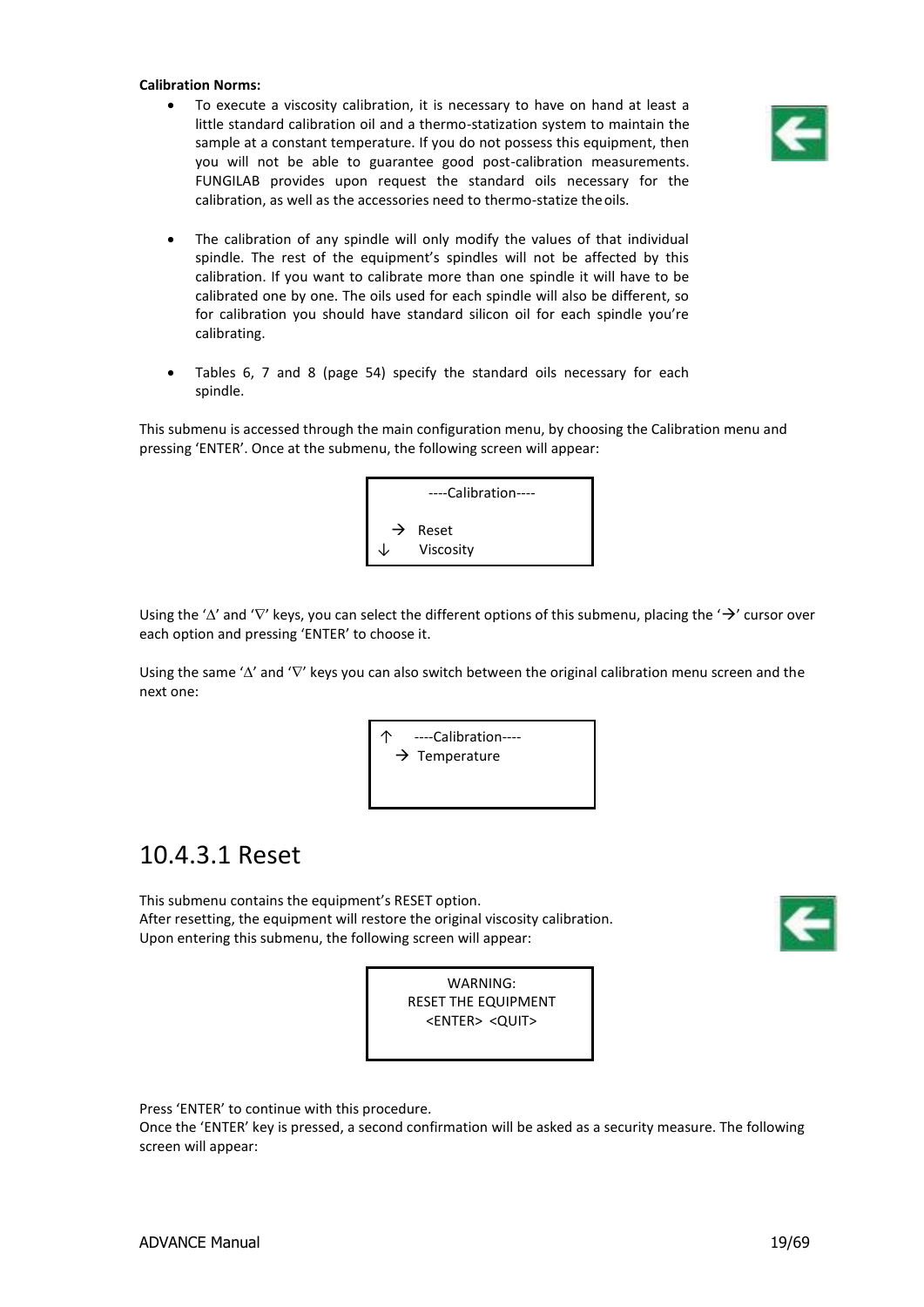| Are you sure?                 |  |
|-------------------------------|--|
| <enter> <quit></quit></enter> |  |

If you press 'ENTER' here, the factory-stage calibration will be restored (calibration, language), the memory will be erased as well as the programming and you will return to the main configuration screen.

### <span id="page-19-0"></span>10.4.3.2 Viscosity calibration

When selecting the viscosity option (moving through the menu with the ' $\Delta'$  and ' $\nabla'$  key) and pressing 'ENTER' the user will access to the following screens, depending on the model of the viscometer:

Model L

|   | Spindle L1 |  |  |
|---|------------|--|--|
| v | 100.0 cP   |  |  |
|   |            |  |  |

Models R and H

| Spindle R1 |  |
|------------|--|
| 100.0 cP   |  |
|            |  |

The possible spindles' list to use depends on the model of your viscometer (L, R or H). Thus, in tables 1 to 5 (page 50 and 51) you can see the different available spindles for each model.

Once this field is selected and situated in the list of corresponding spindles, you can select the spindle that you wish to calibrate using the ' $\Delta'$  and ' $\nabla'$  keys.

Once the spindle is selected, go to the "Viscosity" field using the 'TAB' key. Pressing 'ENTER', accept the field and introduce the value of the standard oil corresponding to the viscosity calibration. To introduce the data, use the '\" and 'V' keys to increase or decrease the value of each digit. Then, press 'TAB' again to go from one-digit place to another.

Once the value of the oil is determined, press 'ENTER' to continue with the calibration process.

Afterwards, press the 'ON' key and the following screen will be shown:

Attach the spindle and press <ENTER>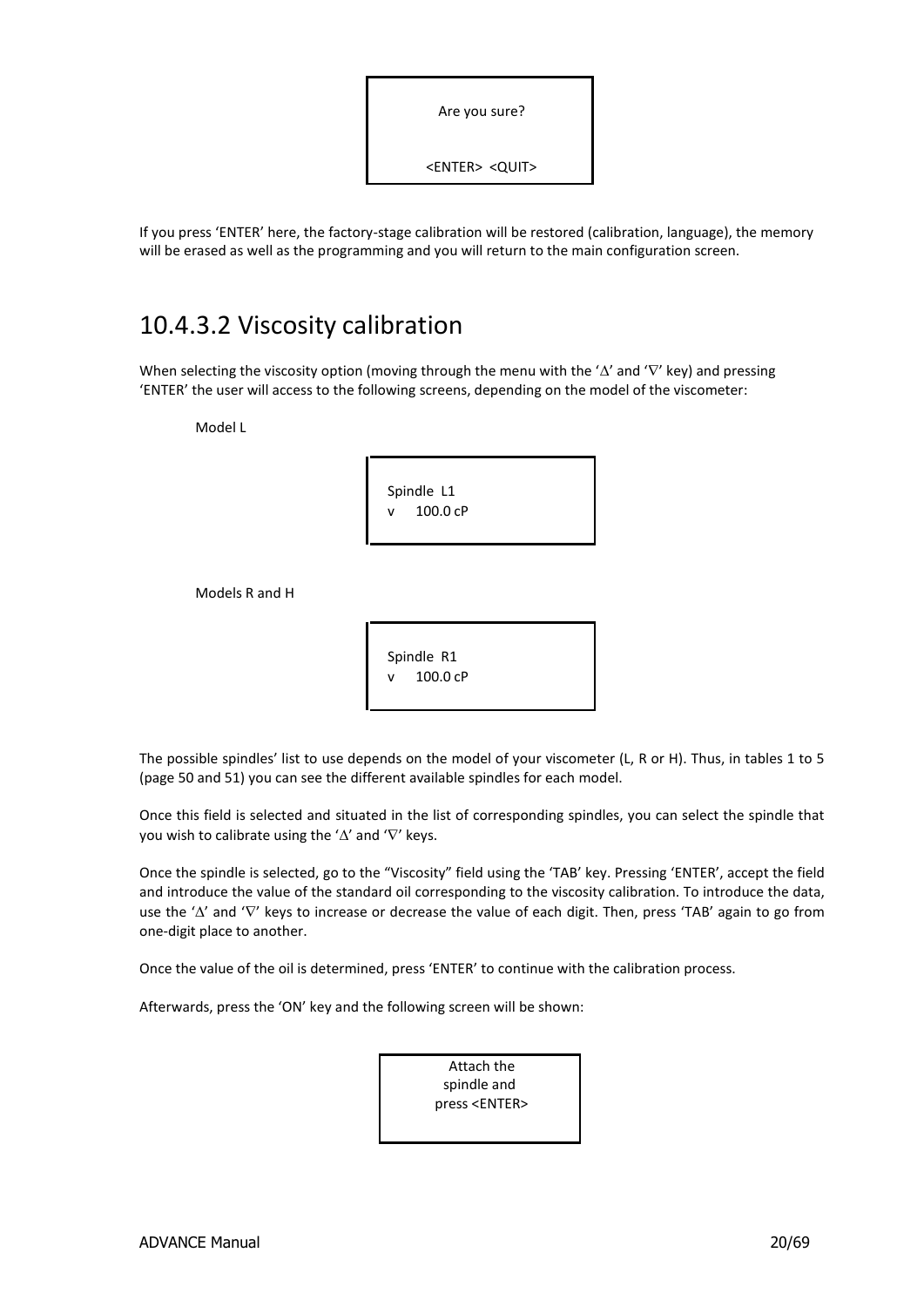Once the spindle is in position in the device, press 'ENTER' again and the following screen will appear:



In this screen it is necessary to introduce the time required from the moment you give the command to start the calibration to the moment the device begins the calibration process. This time lapse is frequently used to allow the sample and the spindle to achieve the desired thermal stability before starting the calibration.

*NOTE: When the digits of this field are not selected, the whole line will be blinking. When the field is selected using the 'ENTER' key, only the place of the digit to be modified will be blinking.*



This field will be permanently opened to modification. To modify the value, use the ' $\Delta'$  and 'V' keys to increase or decrease the value of each digit. Then, press the 'TAB' key again to go from a digit's place to another. By pressing 'ENTER' again, you can finalize the field modification and start the calibrating process by pressing 'ON'.

By means of pressing the 'ON' key, a countdown back to zero will begin.

The spindle must already be submerged in the liquid once you confirm the start time.

When the countdown gets to zero, the viscometer will start the calibrating sequence. While the equipment is calibrating, the following screen will appear(example):



On this screen, each step of the calibration process is displayed.

When the process is over, information on the values of the angles and linearity of the calibration are displayed. If the curvature is lower to 2%, press 'ENTER' to confirm the calibration and you will be taken back to the main calibration screen.

The exit key 'QUIT' allows the user to exit to the main menu but never while calibrating (never when the screen looks like the example shown just above).

*NOTE: Exiting mid-calibration denies the equipment a proper calibration and therefore it cannot guarantee accurate results.*

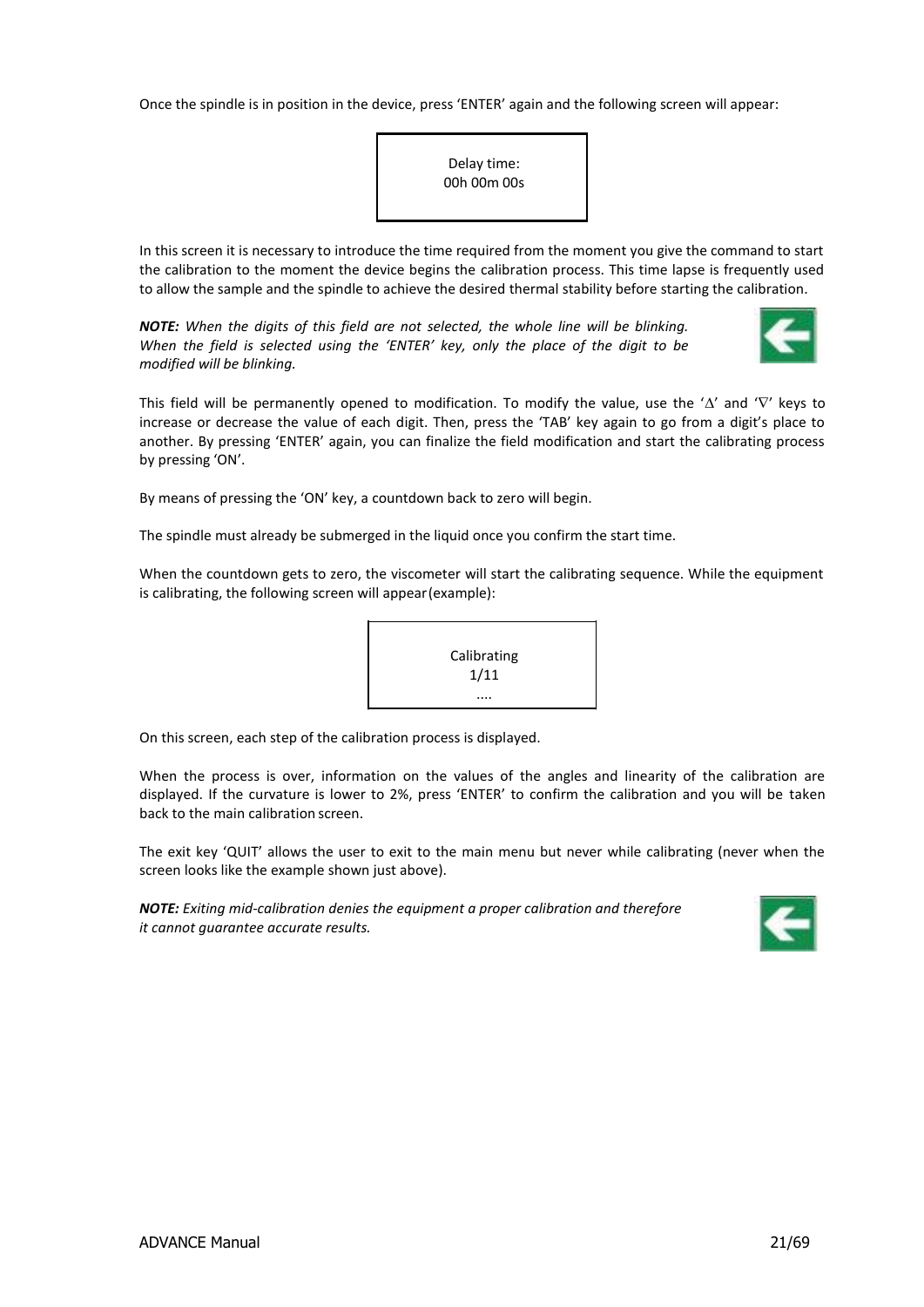# <span id="page-21-0"></span>10.4.3.3 Temperature calibration

Once selected the temperature option (by moving through the menu using the ' $\Delta'$  and ' $\nabla'$  keys) and pressed 'ENTER', the user will watch a screen similar to this one:



**VERY IMPORTANT**: The Test-run should be carried out without a spindle.

Once this message is shown on the screen, we should confirm that the spindle is not connected. Afterwards, press 'ENTER' and a screen similar to this one will be shown:

| Remove the PT100      |  |
|-----------------------|--|
| probe and connect the |  |
| $09C$ gauge           |  |
| press <enter></enter> |  |

Connect the temperature simulator, using a USB connector, to the back of the viscometer simulating the indicated temperature (in this case 0ºC).

The viscometer's screen will show the instructions to be follow to achieve the calibration of the probe that measures temperature. You'll have to connect the PT100 simulator generating an impedance equivalent to PT100 at 0 degrees Celsius. Once the gauge is connected press 'ENTER' and the following screen will appear:



After a few seconds and once the temperature is calibrated to 0 degree Celsius, a second screen of instructions will appear, containing the following information:

| Replace the 0ºC          |  |
|--------------------------|--|
| gauge for the            |  |
| 100 <sup>o</sup> C gauge |  |
| press <enter></enter>    |  |

Now, you'll have to connect the PT100 simulator generating impedance equivalent to a 100ºC PT100. With the gauge connected and pressing the 'ENTER' key, this screen will appear:

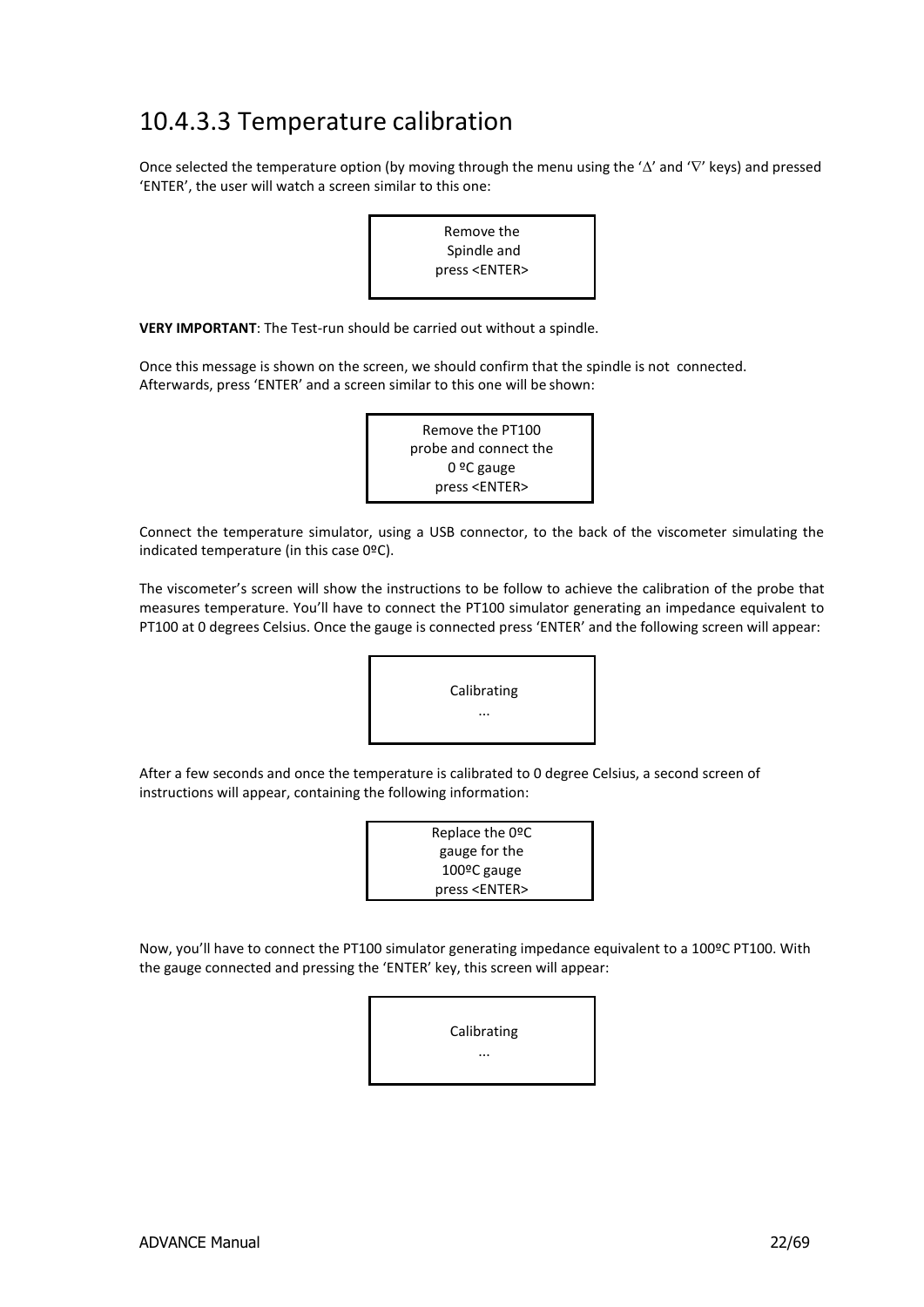After a few seconds, a second screen of instructions will appear, containing the following information:

Replace the 100 degree Gauge for the 200 gauge press <ENTER>

Now, the PT100 simulator needs to be connected. That device generates an impedance equivalence similar to the impedance of a PT100 at 200ºC. With the gauge connected and pressing the 'ENTER' key, this screen will appear:



After the calibrating is finished, the equipment will show the calibration menu.

*NOTE: Exiting in the middle of the calibration denies the equipment a proper calibration, and thus, accurate results cannot be guaranteed.*



### <span id="page-22-0"></span>10.4.4 Time Settings

When the cursor " $\rightarrow$ " is placed over "Adjust date/time", press the 'ENTER' key to select this option and the viscometer will display the following page:



At this point, the user can choose between the date and the time using the ' $\Delta'$  and ' $\nabla'$  keys to move through the options and 'ENTER' to choose the desired field.

If you choose the 'time' option, the following screen will appear:

| Time     |          |
|----------|----------|
|          | hh:mm:ss |
| Present: | 00:00:00 |
| New:     | 00:00:00 |

In the second line it can be seen the equipment's current time, which is presented as information only and cannot be modified. In the third line(New), the user can modify the time. To change the time, press 'ENTER' once and the whole field will be selected. Then, using the ' $\Delta'$ , ' $\nabla'$  and 'TAB' keys, the desired values can be introduced. Once the right value is entered, press 'ENTER'.

The date change functions in much the same way as the time change. Once this option is selected, the following screen will appear:

| dd/mm/yyyy |
|------------|
| 00:00:0000 |
| 00:00:0000 |
|            |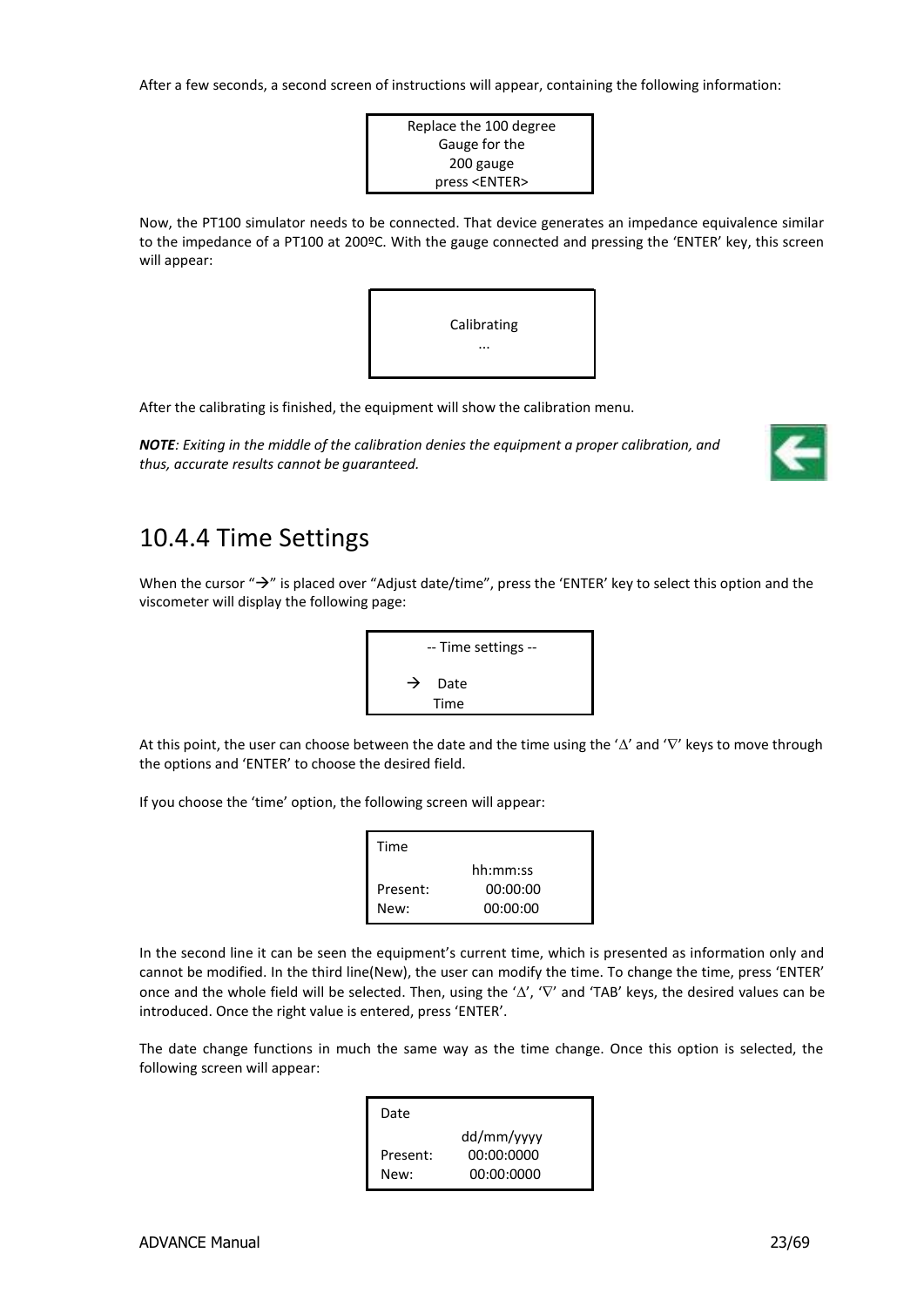In the second line you can see the equipment's current date, which is presented as information only and cannot be modified. In the fourth line you can modify the date (new date). To change the date can be done by pressing 'ENTER' once and the whole field will be selected. Now, using the ' $\Delta'$ , ' $\nabla'$  and 'TAB' keys the desired values shall be introduced. Once the right value is entered, press 'ENTER'.

If the user presses the 'QUIT' key the modification will be cancelled and the previous field value will be restored.

# <span id="page-23-0"></span>10.5 Measurement Configuration

The measurement configuration menu allows access to the basic functions of the device: measuring fluid viscosity. From the main menu screen, with the  $\rightarrow$  cursor over the 'Measurements' field, press the 'ENTER' key to choose this option.

After choosing this option, you will see one of these screens, depending on the viscometer model you have:

Model L

| --Measurement Config.-- |              |  |
|-------------------------|--------------|--|
| SP: L1                  | RPM:100.0    |  |
| d:                      | 1.0000 g/cm3 |  |
| Max:                    | 60.0         |  |

Model R and H

| ----Measure Config.---- |  |  |
|-------------------------|--|--|
| RPM:100.0               |  |  |
| 1.0000 g/cm3            |  |  |
| 100.0                   |  |  |
|                         |  |  |

To move through the fields cyclically use the 'TAB' key and with the 'ENTER' ' $\Delta$ ' and 'V' keys you can proceed to edit each one of the fields. Let's first look at what each field represents and howto modify it.

- SP: the field that indicates which spindle we use for themeasurement.
- RPM: the field indicating the working speed.
- d: indicates the density of the sample
- Max: Maximum viscosity to be determined with the speed and the spindle selected.

The SP field together with the selected speed will determine the maximum and minimum viscosity values (tables 9 to 23, from page 56 and on), as well as the existence of a shear stress measurement (if you're using coaxial spindles). To modify the spindle, first, it is needed to select the field using the 'ENTER' key. The viscometer will only show the spindles that are compatible with your model. Once the spindle field is selected, we use the same direct selection method previously explained in the section about viscosity calibration.

*IMPORTANT: Selecting a spindle that doesn't correspond to the ones adapted to your model will cause measurement problems.*



The RPM field (revolutions per minute) indicates the speed at which the test will be performed. The ADVANCE series incorporates 18 pre-determined speeds: 0.3, 0.5, 0.6, 1, 1.5, 2, 2.5, 3, 4, 5, 6, 10, 12, 20, 30, 50, 60, 100 rpm.

The viscosity of the liquid and the spindle used determine the speed (tables 9 to 23, from page 53 and on).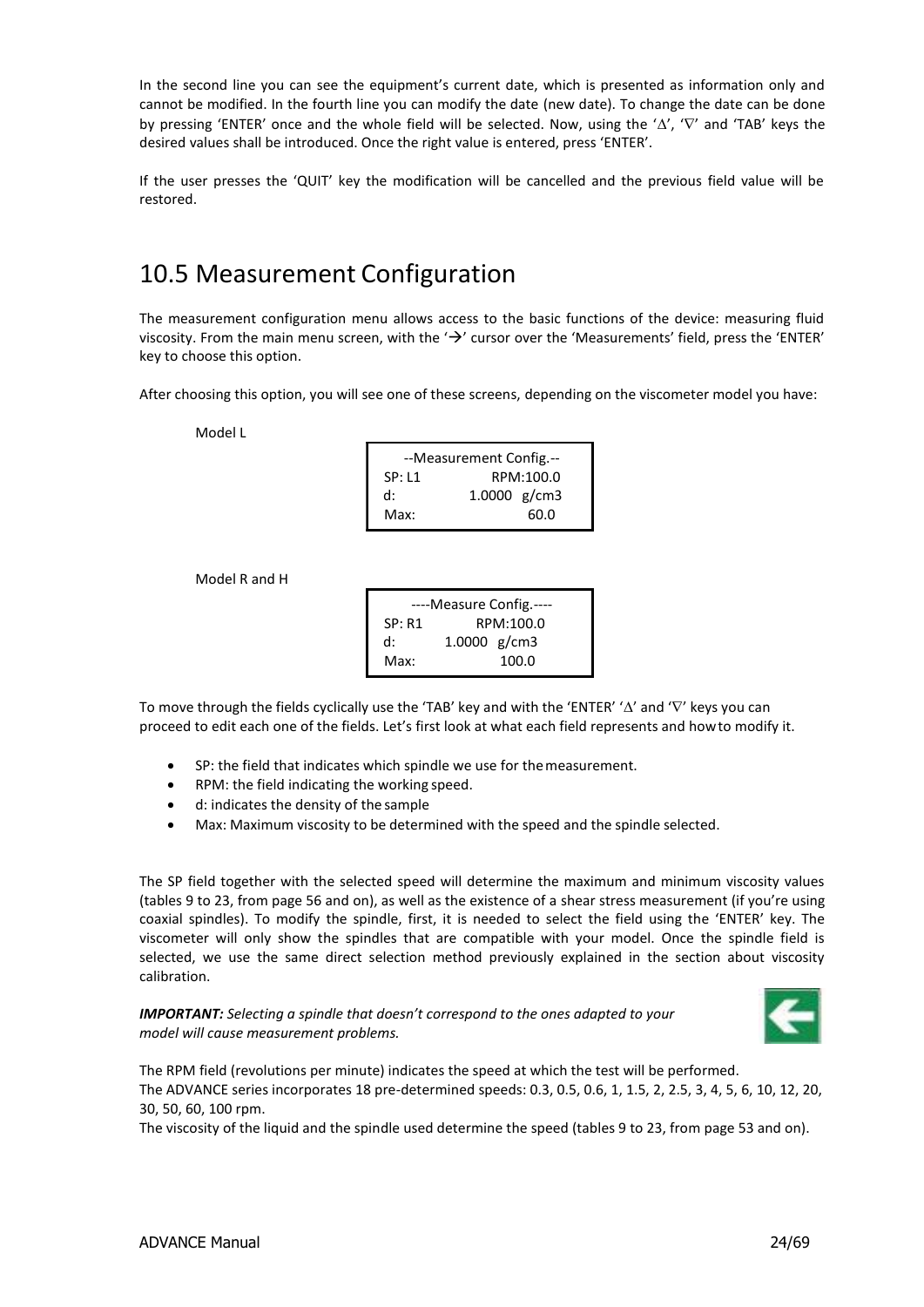Speed modification: once the corresponding field is selected using the 'TAB' key, you can move through the pre-established speed using the ' $\Delta'$  and ' $\nabla'$  keys. If you want to keep the selected speed, press the 'TAB' key to change parameters.

You have also a quicker option for changing the speed. When the speed field is selected (it will be blinking), press the 'ENTER' key to access this option. All of the digits will be blinking and they can be modified according to the user's needs. Using the ' $\Delta$ ' and ' $\nabla$ ' keys, each digit can be modified, cyclically, between 0 and 9. The ',' will be used as a decimal market. If two commas are accidentally entered, the value will be considered invalid and thus, it will not be saved. At this time, the process shall need to be repeated. To change the digits, use the 'TAB' key and to confirm the entered value (as long as it is a coherent and valid one), press 'ENTER' again.

*NOTE: If, during modifications, you introduce a speed that doesn't exist amongst the preprogrammed speeds, the machine will automatically replace your introduced speed by the closest one to it among the pre-determined speeds.*



**NOTE:** *If you modify the density, the viscometer will give its measurements in cSt (centiStokes), whereas if you conserve the initial density (considered the density by default), the measurements will be in cP (centipoises), P (Poise) or mPa·s, Pa·s.*



If, once the values of all of the fields are confirmed, press the 'ON' key and you will go on to the measurement screen. If instead you press the 'QUIT' key, you'll return to the main menu screen, losing all of the data introduced in measurement configuration.

### <span id="page-24-0"></span>10.5.1 Measurement Screen

You can access this screen by pressing the 0N key after the introduction of the measurement parameters. The spindle will start rotating, which means that the equipment is ready to start collecting data. In the next picture, an example of the data shown on the screen at this stage can be seen:

| ------Measuring------ |           |  |
|-----------------------|-----------|--|
| SP: L1                | RPM:100.0 |  |
| v:                    | 30.4 cP   |  |
| 50.1 %                | T: 25.19C |  |

As the equipment goes about collecting viscosity data (one piece of data for each rotation of the spindle), the information on the screen will be updated. On the screen you willsee:

- SP: Current spindle. Selected on the previousscreen.
- RPM: Revolutions per minute. Value selected on previousscreen.
- V: Viscosity. Value expressed in cP or mPa·s, or cSt (in the case that a density different from the default one is introduced).
- %: Certain percentage of the base scale. Percentage value of the curvature of the spring in relation to the base of the same scale.
- T: Temperature of the sample (ºC or ºF)

*NOTE: The speed field will be blinking until the motor speed is stable.*



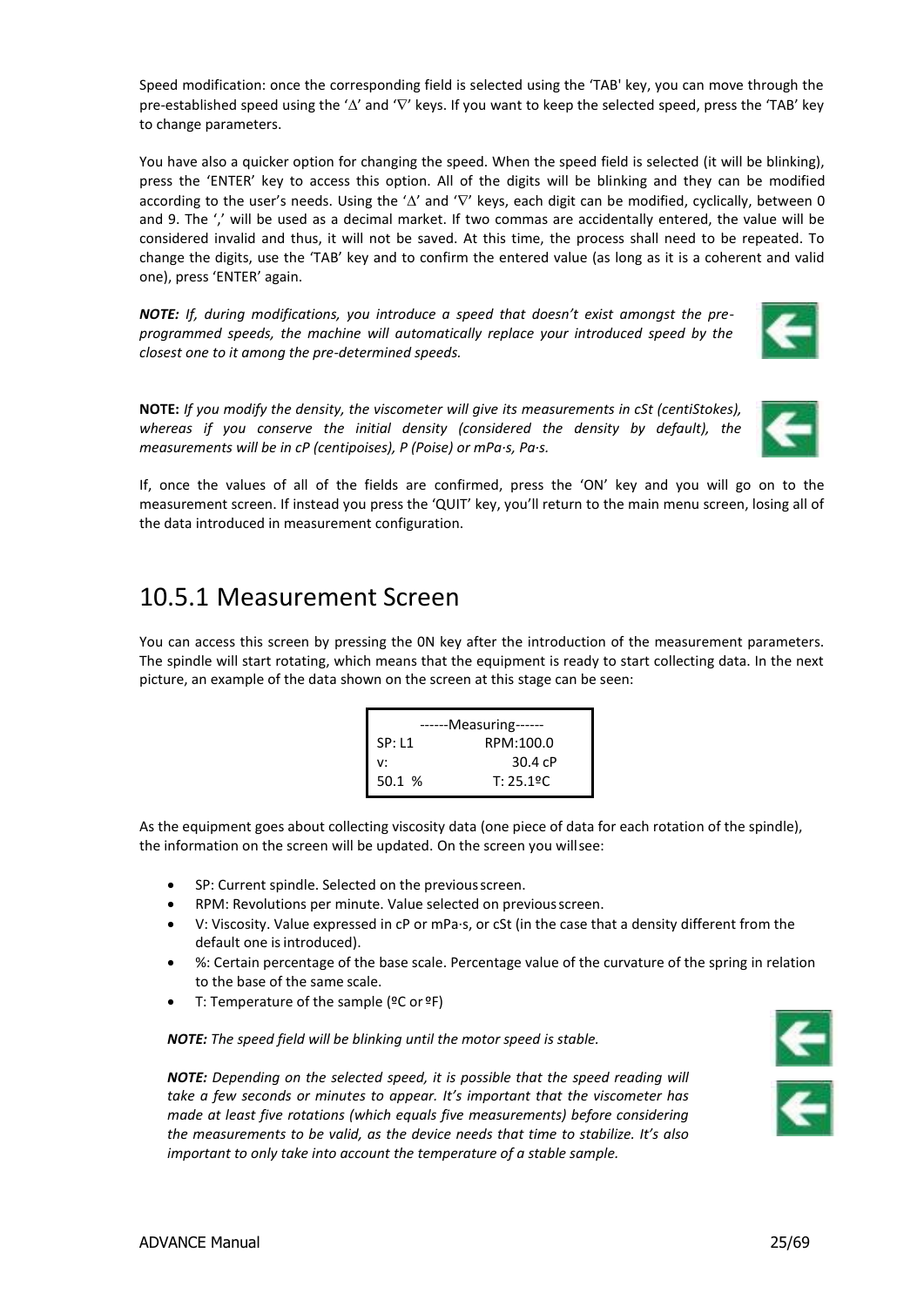In addition to visualize the obtained measurements of the sample-on-test, the user can perform other actions in parallel from this screen.

Using the ' $\Delta'$  and ' $\nabla'$  keys, you can increase or reduce the speed of the spindle's rotation (RPM). When pressing one of these two keys, the rotation speed increases or decreases, respectively, from the previous speed.

This way, we can comfortably modify the turning speed without having to leave the measurement screen. When making a speed change, the field will start blinking again until the motor speed stabilizes.

To make a unit change, whether it's in viscosity or in temperature, the equipment will have to take into account the stabilized rotation (speed field (RPM) not blinking). With the 'TAB' key, the viscosity field will blink for five seconds. If you then use the ' $\Delta'$  and ' $\nabla'$  keys, you can vary the units.

To save the changes, press 'ENTER'. If you do not do this within five seconds, the changes will go unsaved. The units in the temperature field can be modified using the same process but you will need to use the 'TAB' key again when you've selected the viscosity field (it will be blinking).

*IMPORTANT: When the certain percentage of the base scale is lower than 15% or is as high as 100%, the measurement cannot be considered valid and the equipment will emit a warning beep with every rotation made under thesecircumstances.*



If you are using coaxial spindles (TL or TR) or the low-viscosity spindle (LCP/SP) you can access the other measurement information screen.

By pressing 'ENTER' in the main measurement screen, the following screen will appear:

| ------Measuring------ |           |  |
|-----------------------|-----------|--|
| SP: TR5               | RPM:100.0 |  |
| SR: 28.0              | SS: 200.9 |  |
| 50.1%                 | T: 25.19C |  |

This screen shows the same values of Spindle, Revolutions per Minute, Percentage and Temperature of the sample that were shown on the previous screen. But in addition this screen shows:

- SR: Share Rate.
- SS: Share Stress.

Using the 'ENTER' key again you can return to the original Measuring screen. You can also, if a Time to Stop is defined (see section 10.7 for more information) press the 'TAB' key to show the countdown as the following screen represents:

| ------Measuring------ |  |
|-----------------------|--|
| 00h 00h 59s<br>Time:  |  |

In the other hand, if you are not using coaxial spindles (TL or TR) or the low-viscosity spindle (LCP/SP) but there is a Time to Stop programmed, the 'ENTER' key will lead you to the countdown screen.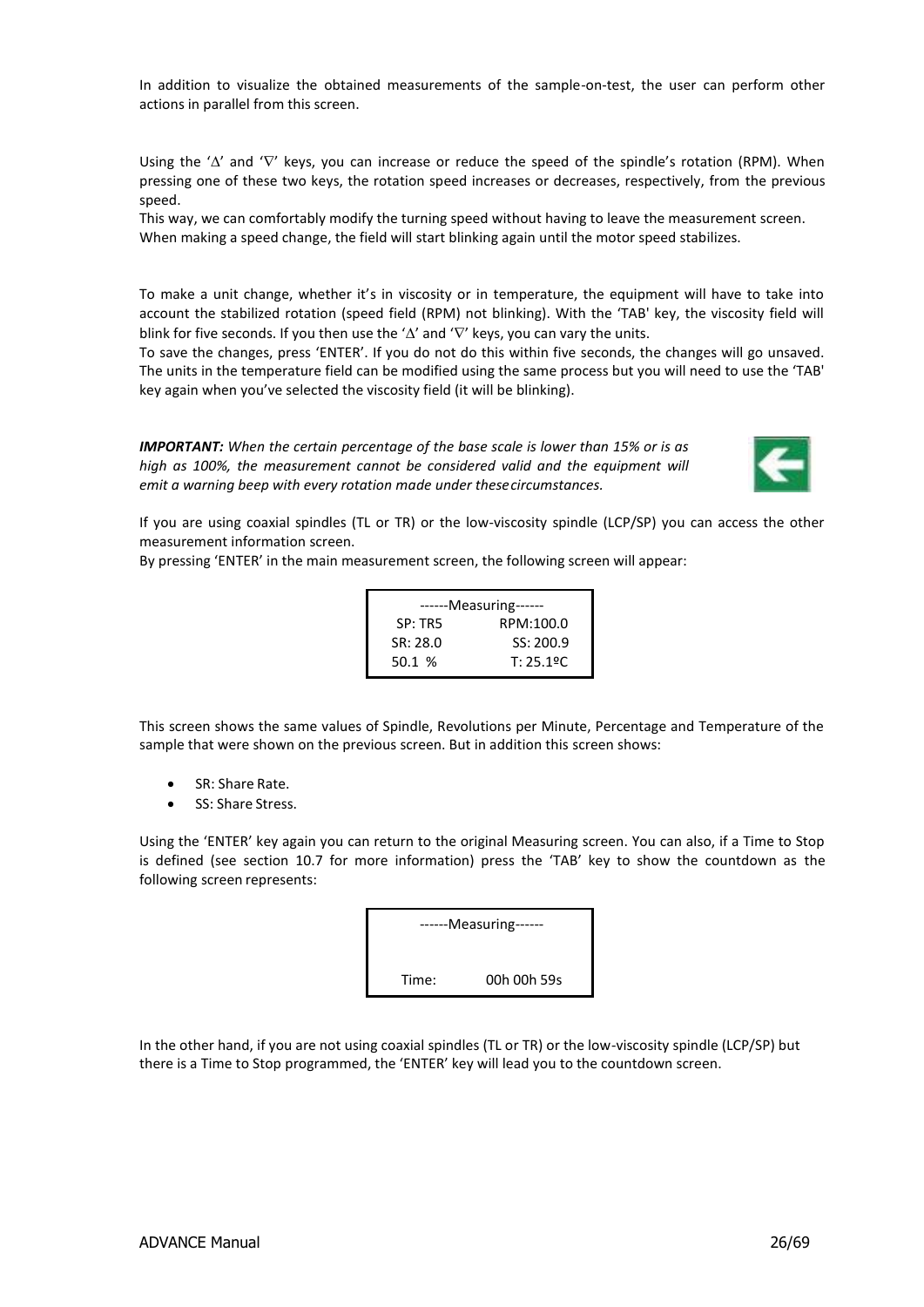With the 'ON' key you can stop or start the motor, which allows for momentary pauses in an experiment. When you press this key, the equipment will show the following message:



If you press the 'QUIT' key when you see the message above, the viscometer will abandon the measuring and return to the main screen.

If you press the 'ON' key, the equipment will restart the measurements with the same configuration.

### <span id="page-26-0"></span>10.6 Test Profiles

FUNGILAB viscometers incorporate a group of programmable logs that allow configurations to be saved in order to speed up use of the machine when carrying out measurements of a certain frequency.

From the main menu screen, select the Logs option by using the ' $\Delta'$  and ' $\nabla'$  arrows and press the 'ENTER' key to accept. The viscometer will show the following screen:



The first option will start a measurement with some configurations already recorded in the instrument's log and the second is for saving the measurement options of a new configuration. Select one field or the other by using the 'ENTER' key.

### <span id="page-26-1"></span>10.6.1 Edit Test Profile

To select this option, the 'ENTER' key should be pressed when the cursor " $\rightarrow$ " is placed on the "Edit profile" option line. The viscometer will show the following screen:

|      |          | -- Select a Profile -- |  |
|------|----------|------------------------|--|
|      | M1 M2 M3 |                        |  |
| M4 - |          | M5 M6                  |  |
| M7 - |          | M8 M9                  |  |

To choose one of the logs, use the 'TAB' key. In the log recording there are three option blocks that you must configure once the desired log has been chosen. We will now explain viscometer programming, output conditions and specific configurations for themeasurement.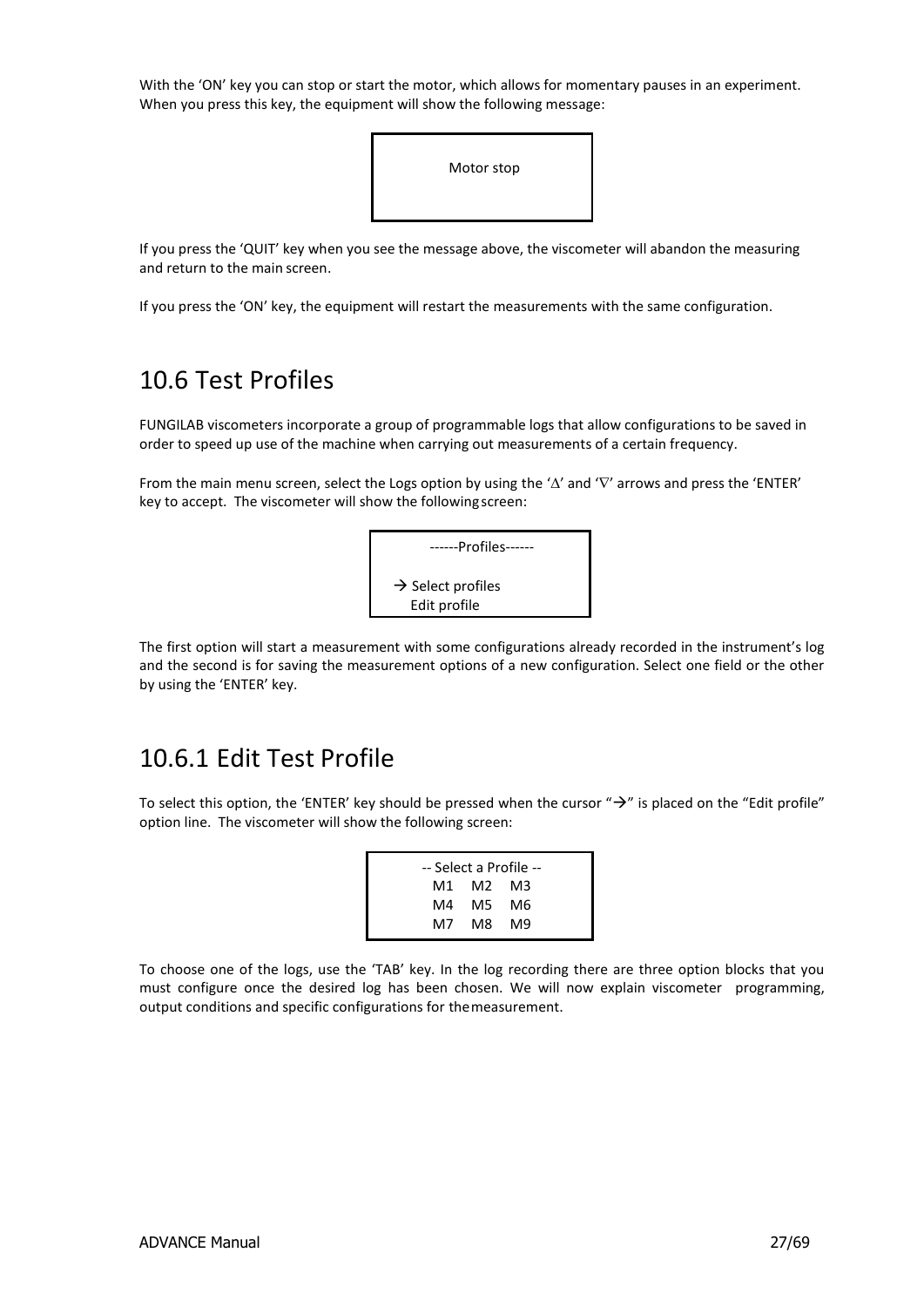### <span id="page-27-0"></span>10.6.1.1 Viscometer programming

Once the log is chosen, the following screen will appear:

-- TTT & TTS -- Time to torque: OFF Torque: 15.0%  $\rightarrow$ 

By pressing " $\rightarrow$ " the next image can be seen:



As stated before, these abbreviations mean:

- **TTT:** Time to Torque. User must set a torque value (%), at which the viscometer will stop the measurement. The screen will show the obtained viscosity value at this moment in the torque. (see section 10.7)
- **TTS:** Time to Stop. You must set a time for the experiment and a time for the viscometer to stop. Once the device has arrived at the determined time, the equipment will stop and display the value of the viscosity (see section 10.7)

The two fields that can be activated in this screen are the TTT and TTS. To select a field, use the 'TAB' key to go through the options in a cyclical way. The selected field will show intermittently the necessary information.

TTT and TTS can only be ON or OFF. To change from one to the other the user must select the desired field and use the ' $\Delta'$  or ' $\nabla'$  keys to change the status.

If no mode is chosen, the user cannot access to the 'Torque' or 'Time' fields. These fields need to be activated ('ON' in the fields TTT and TTS, respectively) in order to access them.

Once the 'Time to Torque' field is activated by pressing 'ENTER', you can access the 'Torque' option by pressing 'TAB' and then 'ENTER' again to edit. Use 'TAB' and the ' $\Delta'$  or ' $\nabla'$  keys to reach the desired value and press 'ENTER' again to save the changes (it should be a numerical value between 15 and 95). This value will remain saved even if the option is deactivated ('OFF').

'Time' is modified in a similar way. You should have the 'TTS' option activated (pressing ' $\Delta'$  or ' $\nabla'$  keys to change the mode to 'ON'). Once it is selected, use 'TAB' to enter the desired value.

The selected field will be blinking on the screen until it is modified, which you can do by means of ' $\Delta'$  or ' $\nabla'$ key and 'TAB'. By pressing 'ENTER' again, these changes remain saved. If the 'TTS' option is deactivated, the value will still be saved in the memory.

*NOTE: It is impossible to select both the TTT and TTS functions at the same time.*

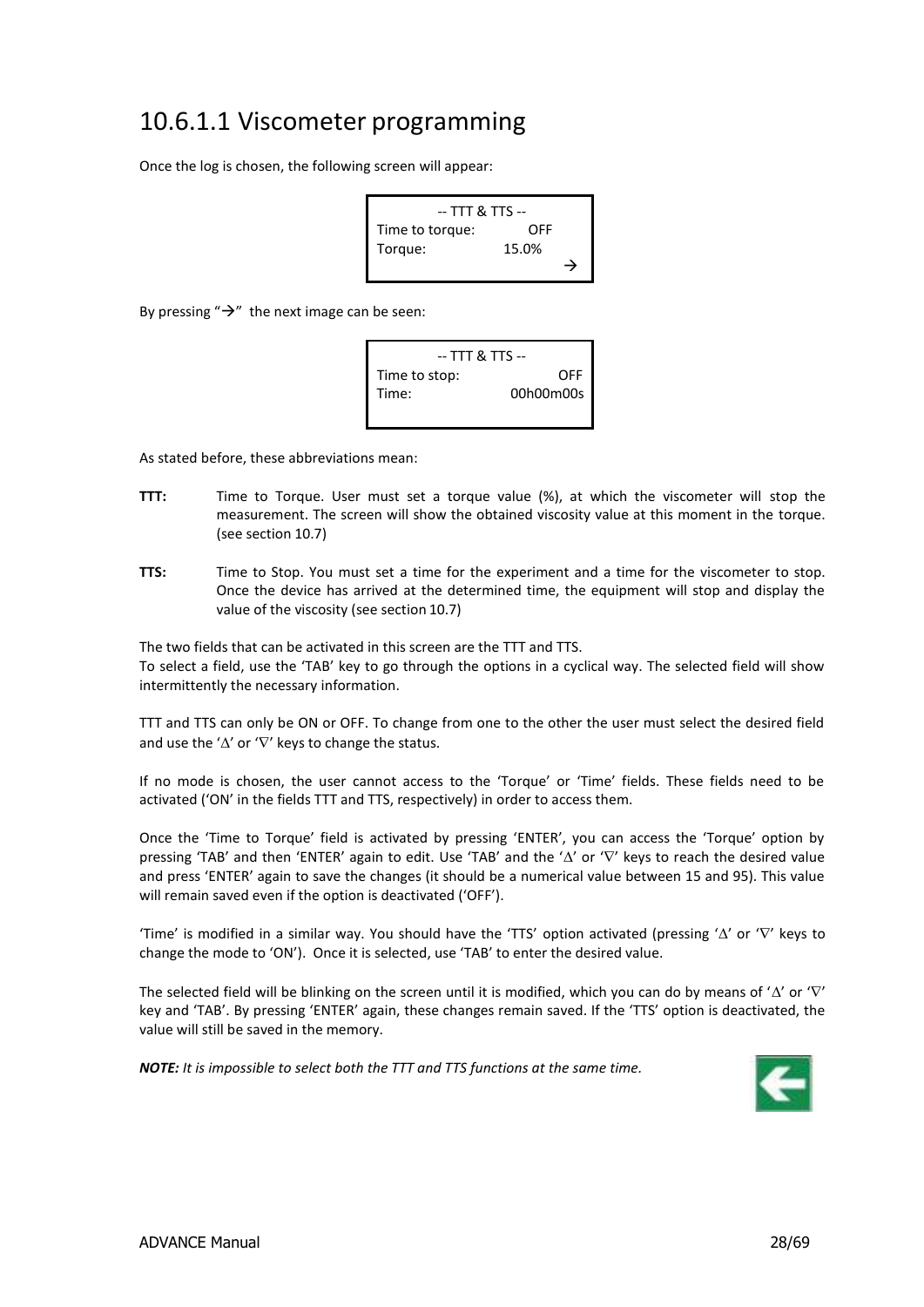### <span id="page-28-0"></span>10.6.1.2 Output options

By pressing the 'ON' key from the previous TTT and TTS configuration screen, the viscometer will show you the following screen:

| Status | OFF         |
|--------|-------------|
| Ini    | 00h 00m 00s |
| End    | 00h 00m 00s |
| Inc    | 00h 00m 00s |

- Ini: record start time, 'Beginning'
- End: data record end time.
- Inc: the increments by which samples are taken.

To modify each field, press 'ENTER'. The selected field will blink on the screen until it is modified, using the ' $\Delta'$  or ' $\nabla'$  keys or the 'TAB' key. To save the changes press 'ENTER', which will unselect the field and save the entered values.

In the 'options and output configuration' screen (as we will now see), the user can begin the configuration of the measurement or experiment.

# <span id="page-28-1"></span>10.6.1.3 Measuring configuration options

The 'ON' key will make appear a screen resembling to this one:

| ----Measure Config---- |                |  |
|------------------------|----------------|--|
| SP: L1                 | RPM:100.0      |  |
| $d$ :                  | 1.0000 $g/cm3$ |  |
| Max:                   | 60.0           |  |
|                        |                |  |

The modification on this screen has already been explained in detail in section 8.3 Measurement configuration menu.

Once the measurement parameters are configured, press the '0N' key to save them into the memory. The equipment will move on to the next screen and the recording process will be finalized.



To assure the memory has been accurately recorded the process can be checked in 'Use Log'.

# <span id="page-28-2"></span>10.6.2 Select Profile

If the user wants to use some of the machine's logs, the 'ENTER' key should be pressed once the cursor " $\rightarrow$ " is placed on this option and the following screen will appear:

| -- Select a Profile -- |          |  |
|------------------------|----------|--|
|                        | M1 M2 M3 |  |
| M4 –                   | M5 M6    |  |
| M7 -                   | M8 M9    |  |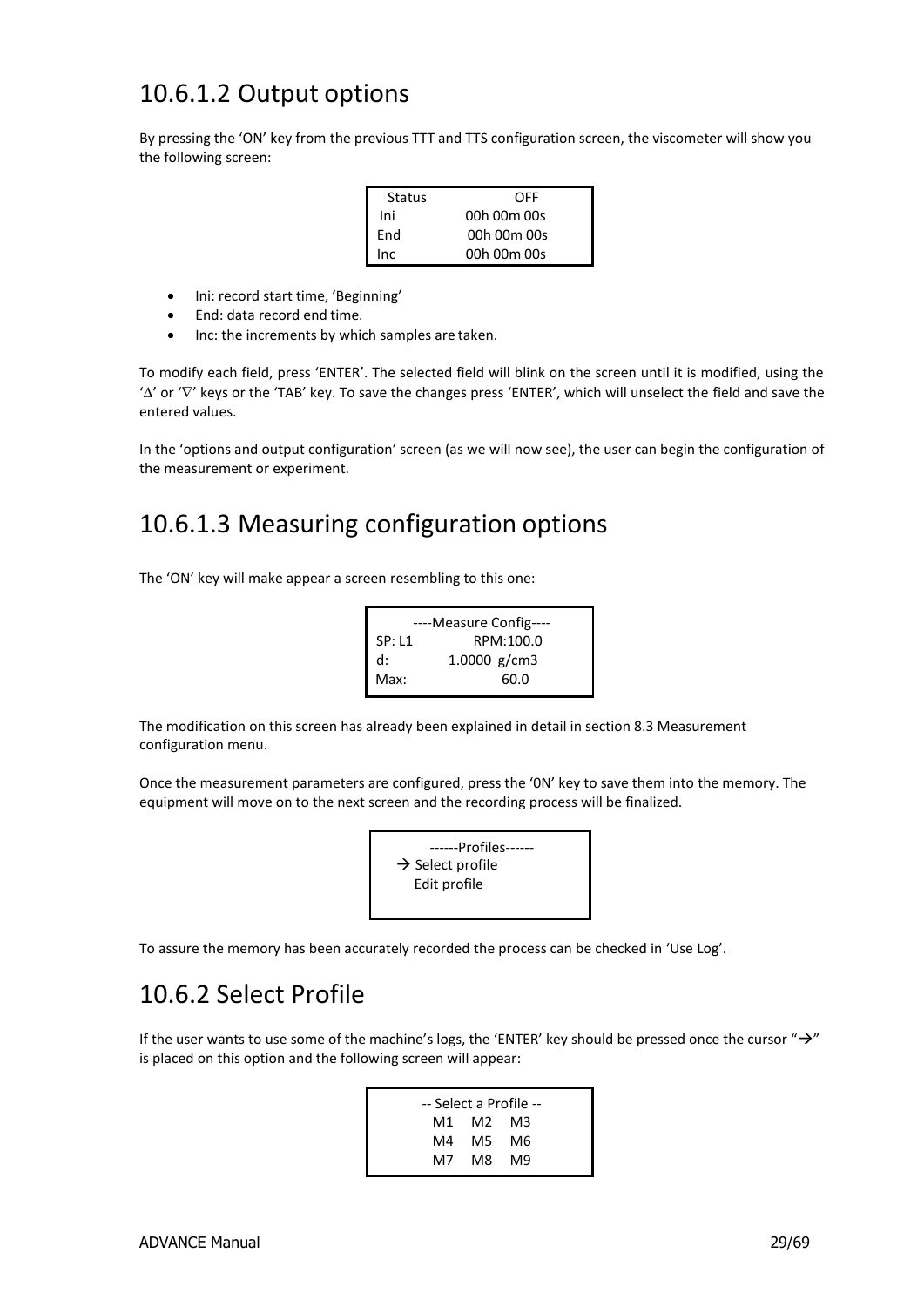Once the log is chosen and the 'ENTER' key is pushed (use 'TAB' key to move through them), the following screen will appear. In the sample figure all of the possibilities are shown. Only one of the two words, ON/OFF, will appear depending on which function is active:

| ------Status------ |        |  |
|--------------------|--------|--|
| TTT: xx.x%         | ON/OFF |  |
| TTS:               | ON/OFF |  |
| Output:            | ON/OFF |  |

This screen is the same one as the auxiliary screens of the measurements for this machine. The information shown will not be able to be modified under any condition, it is only shown to inform the user. Once the user has this information on the screen, by pressing the 'ON' key the measurement can begin and then the measurement screen will be shown. If the 'ENTER' key is pressed the measurement configuration page is accessed and if the key is pressed again, the status page appears.

| ----Measure Config.---- |                |  |
|-------------------------|----------------|--|
| <b>SP: L1</b>           | RPM:100.0      |  |
| $d$ :                   | 1.0000 $g/cm3$ |  |
| Max:                    | 60.0           |  |
|                         |                |  |

Once on the measurement configuration screen, the measurement details can be seen but not modified. Now if the 'ON' key is pressed, the measurement can begin.

|               | ----Measuring---- |
|---------------|-------------------|
| <b>SP: L1</b> | RPM:100.0         |
| v:            | 30.4cP            |
| 50.1%         | T: 25.19C         |
|               |                   |

If a log that has not been recorded previously is selected by mistake (the viscometer comes from the factory with empty logs) and if the 'ENTER' key is pressed, a screen like the following will appear:



"X" being a log number from 1 to 9. If the following screen is visualized:



Means that the slot M3 would have been selected and it would be there without having been recorded on (empty). By pressing the 'ENTER' key again, the log selection screen will reappear to be able to select another log.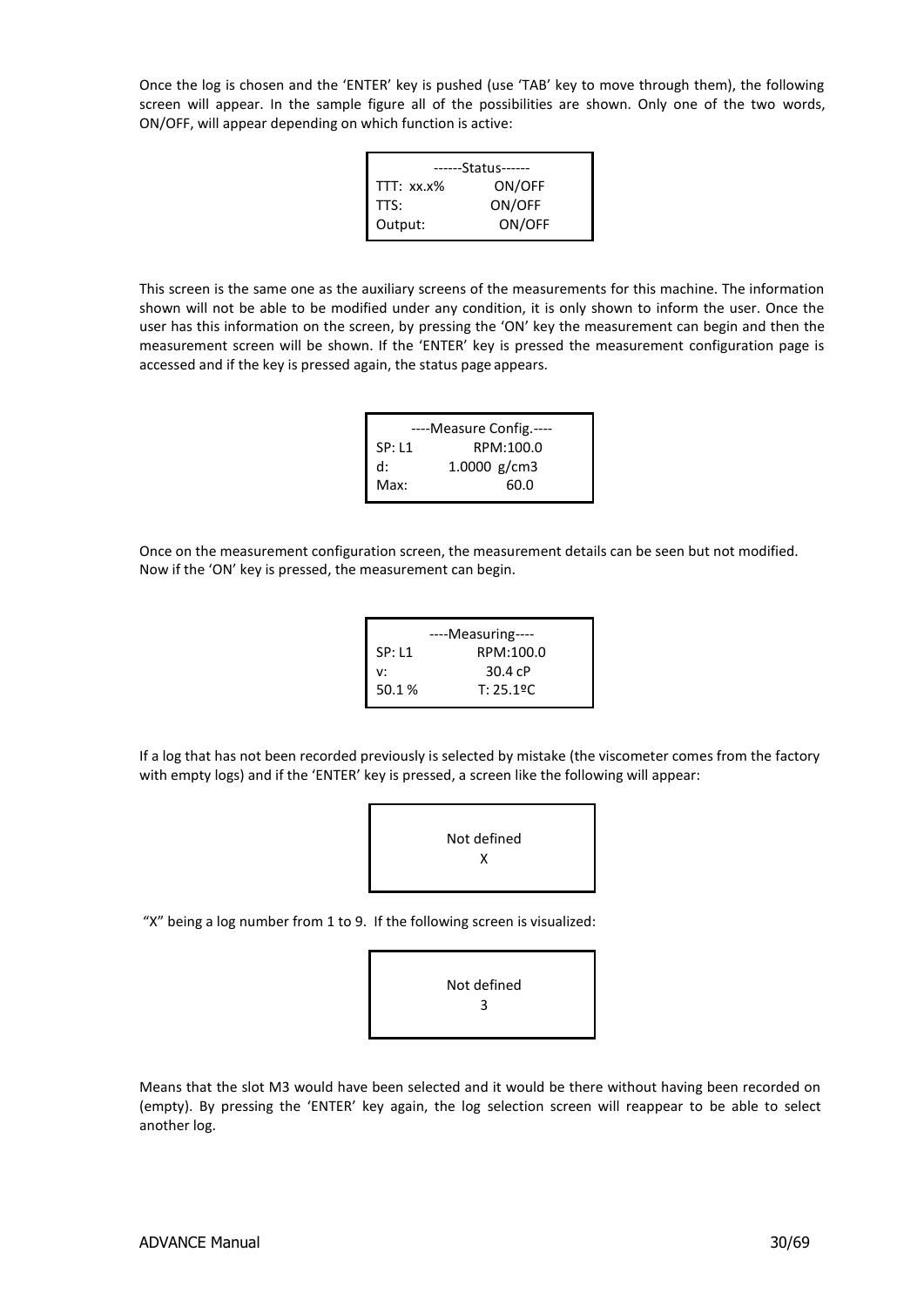### 10.7 Programming

The Programming menu contains the functions that allow some optional applications to be programmed for the measurements. The TTT (Time to Torque), TTS (Time to Stop) and the Speed Configuration are applications that are complementary to the normal measurements.

From the main menu screen you must place the cursor " $\rightarrow$ " on "Programming", as seen in the following diagram:

| Instrument Setup                       |  |
|----------------------------------------|--|
| Measurement                            |  |
| Test profiles                          |  |
| $\downarrow$ $\rightarrow$ Programming |  |

By pressing "ENTER", you will see the following screen:

| -- TTT & TTS -- |       |   |  |
|-----------------|-------|---|--|
| Time to torque: | OFF   |   |  |
| Torque:         | 15.0% |   |  |
|                 |       | → |  |

By pressing " $\rightarrow$ " the next image can be seen:



This screen will allow to activate and configure the 'Time to Torque' (TTT) and 'Time to Stop' (TTS) options that we will currently explain:

- Time To Torque (TTT): the TTT experiment measures viscosity until torque arrives to the prefixed value. To start the experiment is needed to obtain five consecutive measures with a difference in the torque minor than 2%, after that, the device it will measure viscosity until cross the prefixed value of torque (rising or falling). When the viscometer stops, the last viscosity measurement is displayed on the screen.
- Time to Stop (TTS): the 'Time to Stop' field is where you program the amount of time you want the measurement or experiment to last. Programming this field with a time limit will define the maximum duration of the viscometer's measurement. When the viscometer stops because the program is finished, the last viscosity measurement will be displayed on the screen.

To select the field that you want to activate (TTT or TTS) you use the 'TAB' key and you can jump from field to field cyclically. The selection of fields will start in 'Time to Torque'. The field that is selected will be intermittently displayed for further information.

The options for the two fields TTT and TTS can only either be 'ON' or 'OFF'. To vary this option you need to have the right field selected and use either the ' $\Delta'$  or ' $\nabla'$  keys to jump from option to option.

If the 'Time to Torque' or 'Time to Stop' fields are not activated (on the 'ON' position), then the 'Time' and 'Torque' fields cannot be accessed.

Once the 'Time to Torque' field is activated ('ON' position), you can access the 'Torque' field by typing the 'TAB' key. The field should begin to blink. You hit 'ENTER' to proceed to the modifications. By using the 'TAB' key you can introduce the desired torque value (between 15.0 and 95.0) and by hitting the 'ENTER' key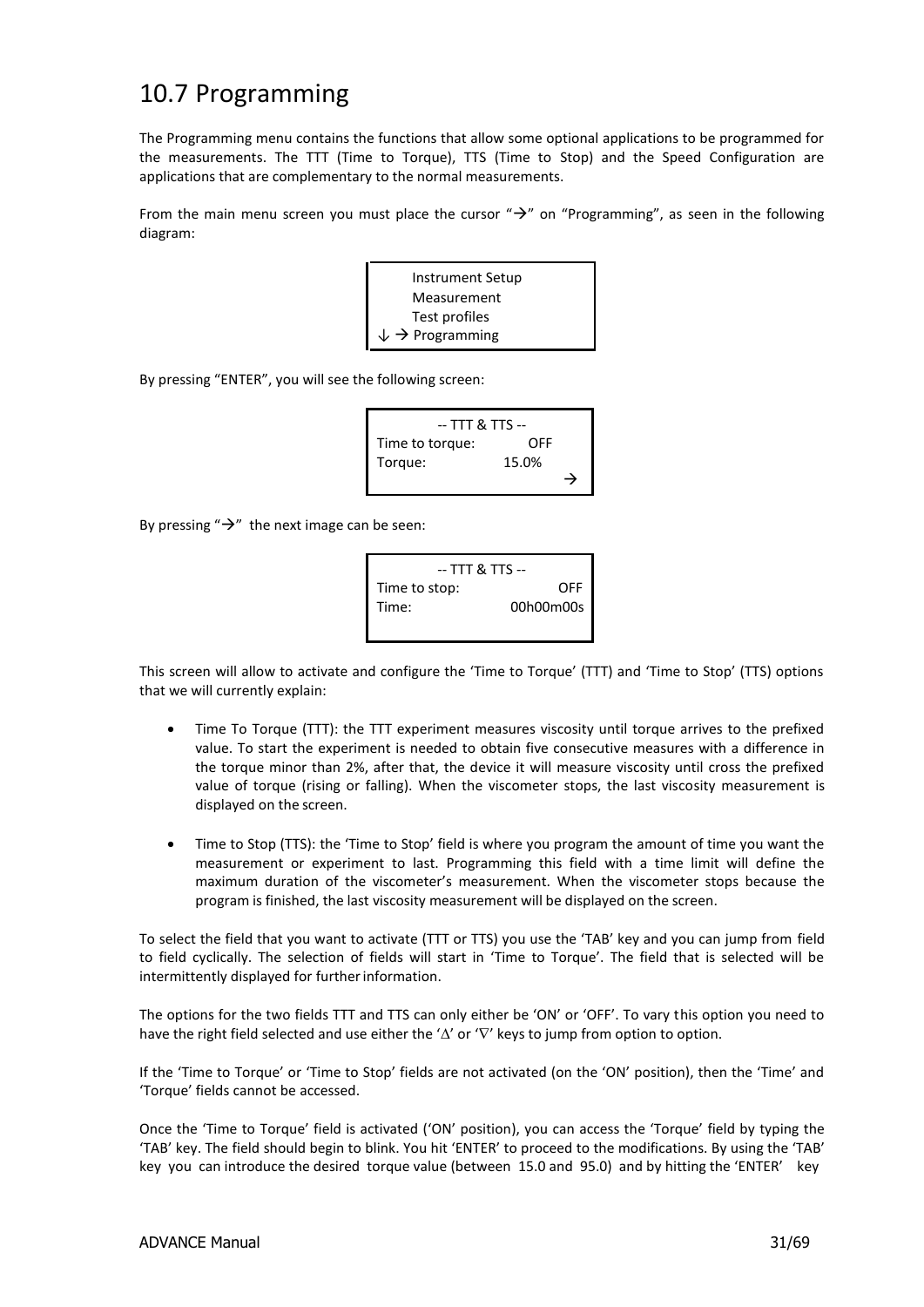again, you can keep this amount. This number will remain saved, unchanged, even if the 'Time to Torque' option is deactivated (by changing the field option to 'OFF').

The 'Time' field works in a similar way. The user needs, first, to activate the 'Time to Stop' option (on 'ON' position) and select it using the 'TAB' key. Once the field is selected, the user shall press the 'ENTER' key and enter the desired numerical amount into the 'Time' fields using the ' $\Delta'$  or ' $\nabla'$  keys. Pressing the 'ENTER' key again, the changes are saved and these will remain unchanged until a new value is entered in the same way. If the user deactivates the 'Time to Stop' option (in 'OFF' position), the value will be saved.

# <span id="page-31-0"></span>10.8 Options

The Options menu contains the information and output options that can be set in the Fungilab Viscometers. When the  $\rightarrow$  cursor is on the 'Options' field of the main menu, you must select it by pressing 'ENTER'. The viscometer will show the following screen:



Using the ' $\Delta'$  and ' $\nabla'$  keys, you can move our cursor through the options in a cyclical way and to choose one of them, the  $\rightarrow$  cursor must be on the field when you press 'ENTER'.

# <span id="page-31-1"></span>10.8.1 Output

The storage submenu allows to enable the recording system of the viscometer. This selection is mandatory in order to output such information: storing a file in a USB memory Stick. The Output menu presents the following screen:

| Status | OFF         |
|--------|-------------|
| Ini    | 00h 00m 00s |
| End    | 00h 00m 00s |
| Inc.   | 00h 00m 00s |

The selected field will remain blinking on the screen until it is chosen for modifications. To modify each field you must press 'ENTER' once the field is selected and then introduce the values using ' $\Delta'$  or ' $\nabla'$  keys or the 'TAB' key to enter a number in each digit place. To save the changes, press 'ENTER', whereupon the field will be unselected and the changes saved.

Screen Information:

- Ini: Begin time of recording.
- Fin: End time of data recording.
- Inc: By which increments of time a sample istaken.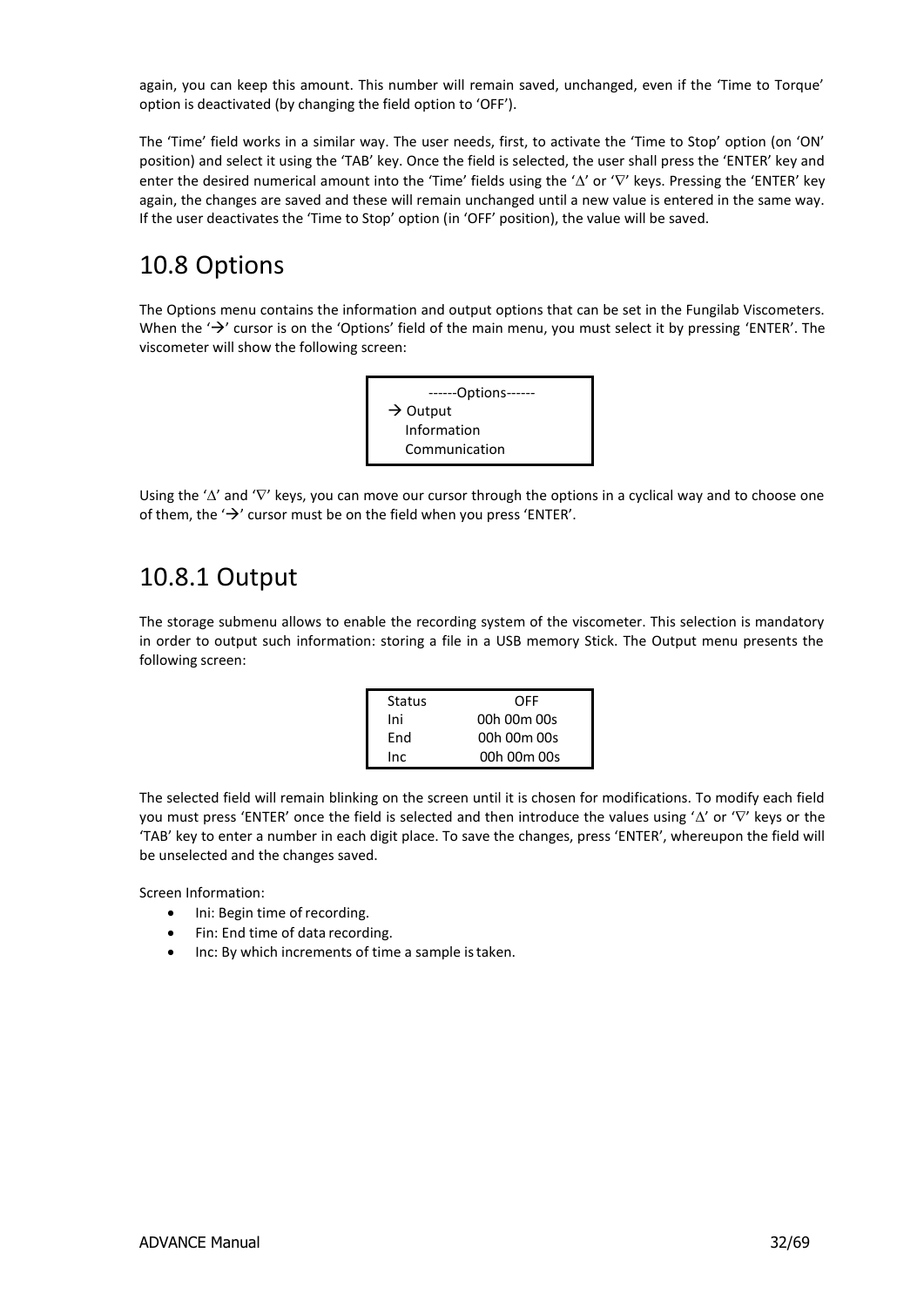### <span id="page-32-0"></span>10.8.2 nformation

If you select the 'Information' option, you will be brought to a screen in which the manufacturer contact information will be displayed, resembling this:



This option is incorporated as a means of security in the case of loss of the present document or the displacement of any reference to the company in technical support or on paper.

### <span id="page-32-1"></span>10.8.3 Comunication

This option allows downloading the data saved in the Viscometer's memory to an external USB-memory stick. When this option is selected, the following menu appears:



Before start to download the user shall connect the USB-memory stick to the USB port on the viscometer at it is shown at the next image:



Fig. 7 USB-memory stick connection

**NOTE:** the memory stick only works in the selected USB port. Never connect it in any other port of the viscometer.



Press 'ENTER' to start the download.

If there is no USB memory stick the viscometer will not change its screen and it will be waiting for the connection of a USB memory.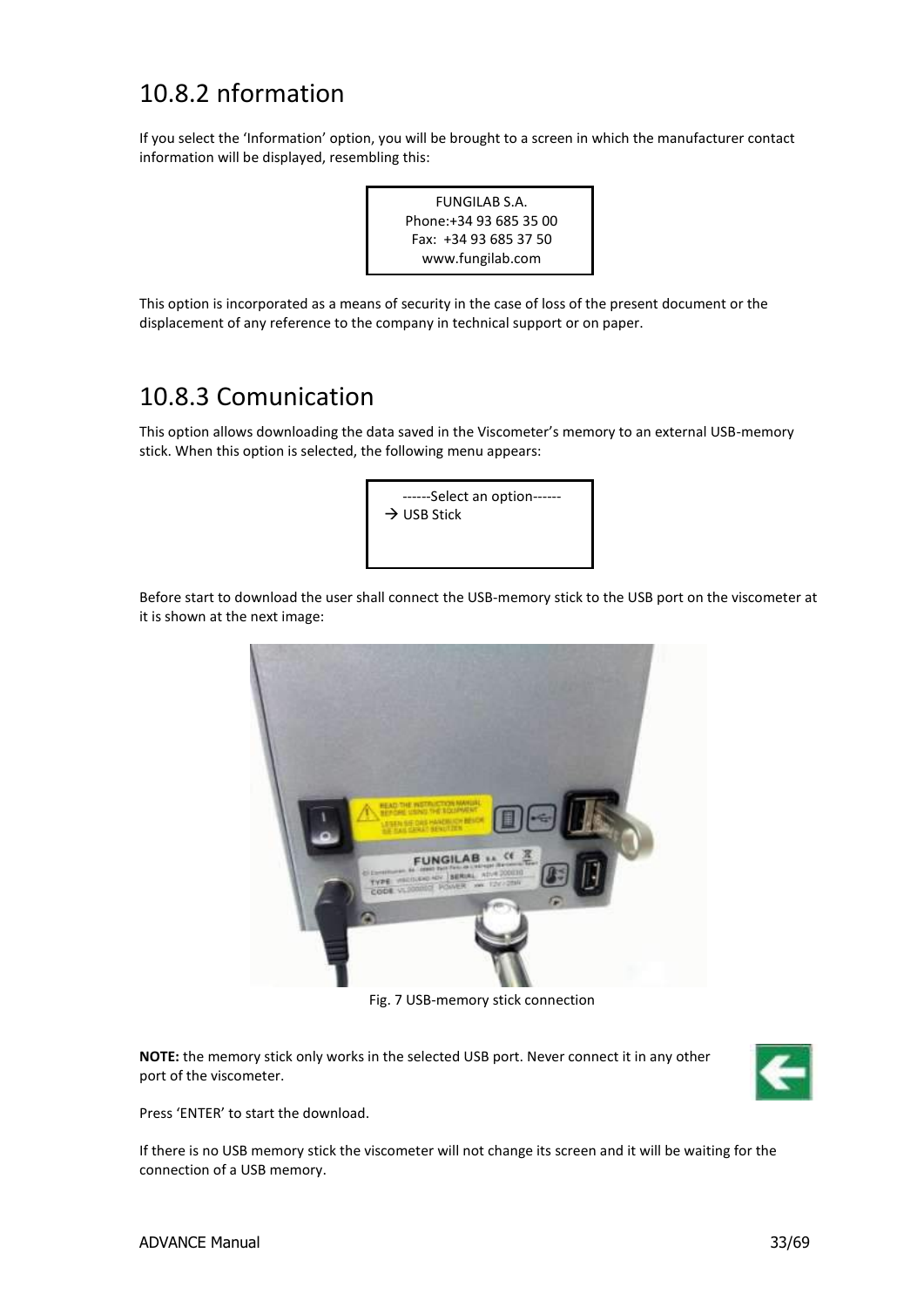| USB not detected |
|------------------|
|                  |

If no data is stored, the next screen will appear:



If the viscometer detects the USB stick connected to the suitable USB connector the download will start, showing this text on the screen:



If a USB-memory has been used to download the data, the viscometer will create a folder named 'FUNGILAB' in its root directory. The file or files resulting from the download will be stored in this folder. The first file is named 'FDL0' and the following ones are 'FDL1', 'FDL2' and so on. The files are saved in a CSV (Comma-Separated Values) format, so they can be opened using a plain text editor or a spreadsheet. An example of a file generated by this feature can be seen in the following screenshot:

| Fungilab Datalogger      |              |                  |        |            |              |             |  |
|--------------------------|--------------|------------------|--------|------------|--------------|-------------|--|
| Viscometer:              | EEXR00000    |                  |        |            |              |             |  |
| Date:                    | 10/01/2015   |                  |        |            |              |             |  |
| Measure type:            | Normal       |                  |        |            |              |             |  |
| Spindle type:            | R1           |                  |        |            |              |             |  |
| Start time:              | 02:10:11     |                  |        |            |              |             |  |
| Stop time:               | 02:10:35     |                  |        |            |              |             |  |
| Density:                 | 1.000 g/cm^3 |                  |        |            |              |             |  |
| Visc. Unit:              | c            |                  |        |            |              |             |  |
| Temp, Unit:              | 6C           |                  |        |            |              |             |  |
| S.R. Units:              | $5^{6}-1$    |                  |        |            |              |             |  |
| S.S. Units:              | g/(cm-s^2)   |                  |        |            |              |             |  |
| Time                     | Speed        | <b>Viscosity</b> | Torque | Shear Rate | Shear Stress | Temperature |  |
| 2:10:14 40:00            |              | 0.00             | 0.00   | 0.00.      | 0.00         | 25.00       |  |
| 2:10:15 40.00            |              | 0.00             | 0.00   | 0.05       | 0.00.        | 25.00       |  |
| 2:10:15 40.00            |              | 0.00             | 0.00   | 0.00       | 0.00         | 25.00       |  |
| 2:10:17 40:00            |              | 0.00             | 0.00   | 0.00.      | 0.00         | 25.00       |  |
| 2:10:18 40.00            |              | 0.00             | 0.00   | 0.00       | 0.00         | 25.00       |  |
| 2:10:19 40.00            |              | 254.44           | 70.78  | 0.00.      | 0.00         | 25.00       |  |
| 2:10:20 40.00            |              | 240.78           | 96.45  | 0,00       | 0.00         | 25.00       |  |
| 2:10:21 40.00            |              | 240.78           | 96.45  | 0.00.      | 0.06         | 25.00       |  |
| 2:10:22 40.00            |              | 239.95           | 96,36  | 0.00       | 0.00         | 25.00       |  |
| 2:10:28:40.00            |              | 237.35           | 95.25  | 0.00       | 0.00         | 25.00       |  |
| 2:10:24 40.00            |              | 237.39           | 95.25  | 0.00       | 0.00.        | 25.00       |  |
| 2:10:25 40.00            |              | 235.44           | 94.56  | 0.00       | 0.00         | 25.00       |  |
| 2:10:26 40.00            |              | 217.68           | 87.38  | 0.00       | 0.00         | 25.00       |  |
| 2:10:27 40.00            |              | 217.68           | 87.38  | 0.00.      | 0.00.        | 25.00       |  |
| 2:10:28 40.00            |              | 213.23           | 25.62  | 0.00       | 0.00         | 25.00       |  |
| 2:10:29 40.00            |              | 198.20           | 79.58  | 0.00.      | 0.00.        | 25.00       |  |
| 2:10:30 40.00            |              | 190.94           | 76.66  | 0.00       | 0.00.        | 25.00       |  |
| 2:10:31 40.00            |              | 190.94           | 76.66  | 0.00.      | 0.00         | 25.00       |  |
| 2:10:32 40.00            |              | 184.40           | 74.03  | 0.00       | 0.00         | 25.00       |  |
| 2:10:33 40.00            |              | 185.12           | 34.32  | 0.00       | 0.00         | 25.00       |  |
| 2:10:34 40.00            |              | 185.12           | 74.33  | 0.00.      | 0.00.        | 25.00       |  |
| 2:10:35 40.00            |              | 178.07           | 71.49  | 0.00       | 0.00         | 25.00       |  |
| 22 measurements in total |              |                  |        |            |              |             |  |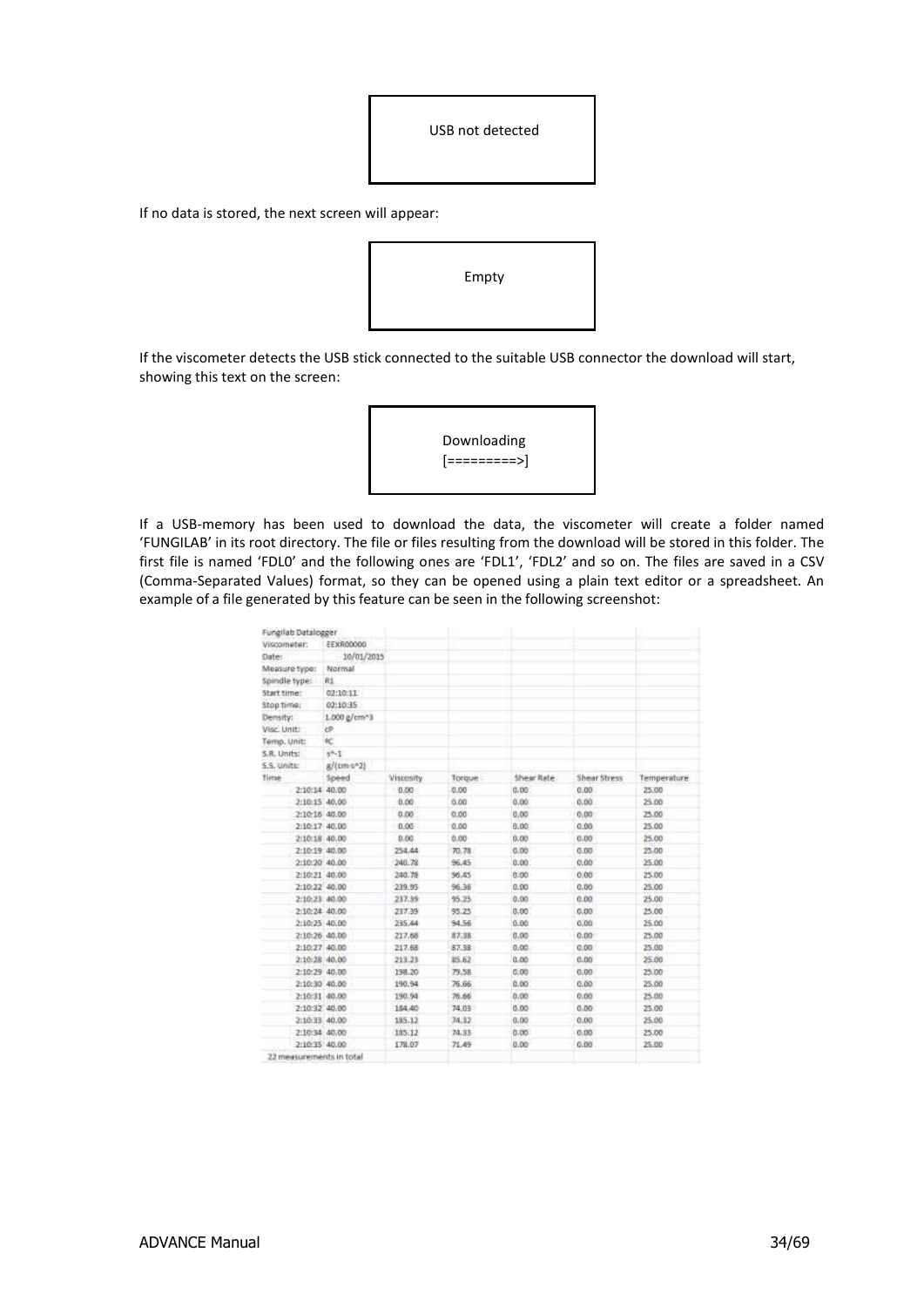# <span id="page-34-0"></span>11. Important Rheological Information

To obtain precise results it is necessary to know the most important rheological properties of the sample.

#### **Newtonian fluids**

The viscosity of these fluids does not depend on the shear rate meaning that at any speed the viscosity is the same. Only temperature affects the viscosity; changes of 1ºC can provoke a change in the viscosity of up to 10%.

### **Non-Newtonian fluids**

The viscosity of this type of products changes with the speed variable. Due to this inconsistency, the term *Apparent Viscosity* is habitually used.

Within the classification you can find two different groups:

Time-independent non-Newtonian fluids Time-dependent Newtonian fluids

#### **Time-independent non-Newtonian fluids**

The viscosity of a time-independent non-Newtonian fluid depends on the temperature and the speed gradient.

#### **Pseudo plastic Fluids:**

The viscosity diminishes when the speed gradient increases. Practical examples: paints, shampoos, fruit juice concentrate, adhesives, polymers, grease, starch, etc.

### **Dilatants-Fluids:**

The viscosity increases with the speed gradient. Practical examples: clay, sweets components, etc.

#### **Plastic Fluids:**

These fluids only start to flow after having been submitted to a certain force (shearing force). They behave like solids in static conditions. Practical example: Ketchup.

#### **Time-dependent non-Newtonian fluids.**

The viscosity of time-dependent non-Newtonian fluids is dependent on the temperature, on the speed gradient and on time.

### **Tixotropical fluids:**

In these substances the viscosity diminishes with time when the fluid is subjected to a constant speed gradient. These substances tend to return to their previous viscosity once the speed gradient ceases to be applied.

Practical examples: Many products in industrial food production (yogurt, etc.)

### **Reopectic fluids:**

In these fluids, the viscosity increases with time when the fluid is subjected to a constant speed gradient.

These substances tend to return to their previous viscosity once the speed gradient ceases to be applied.

These fluids are not very common.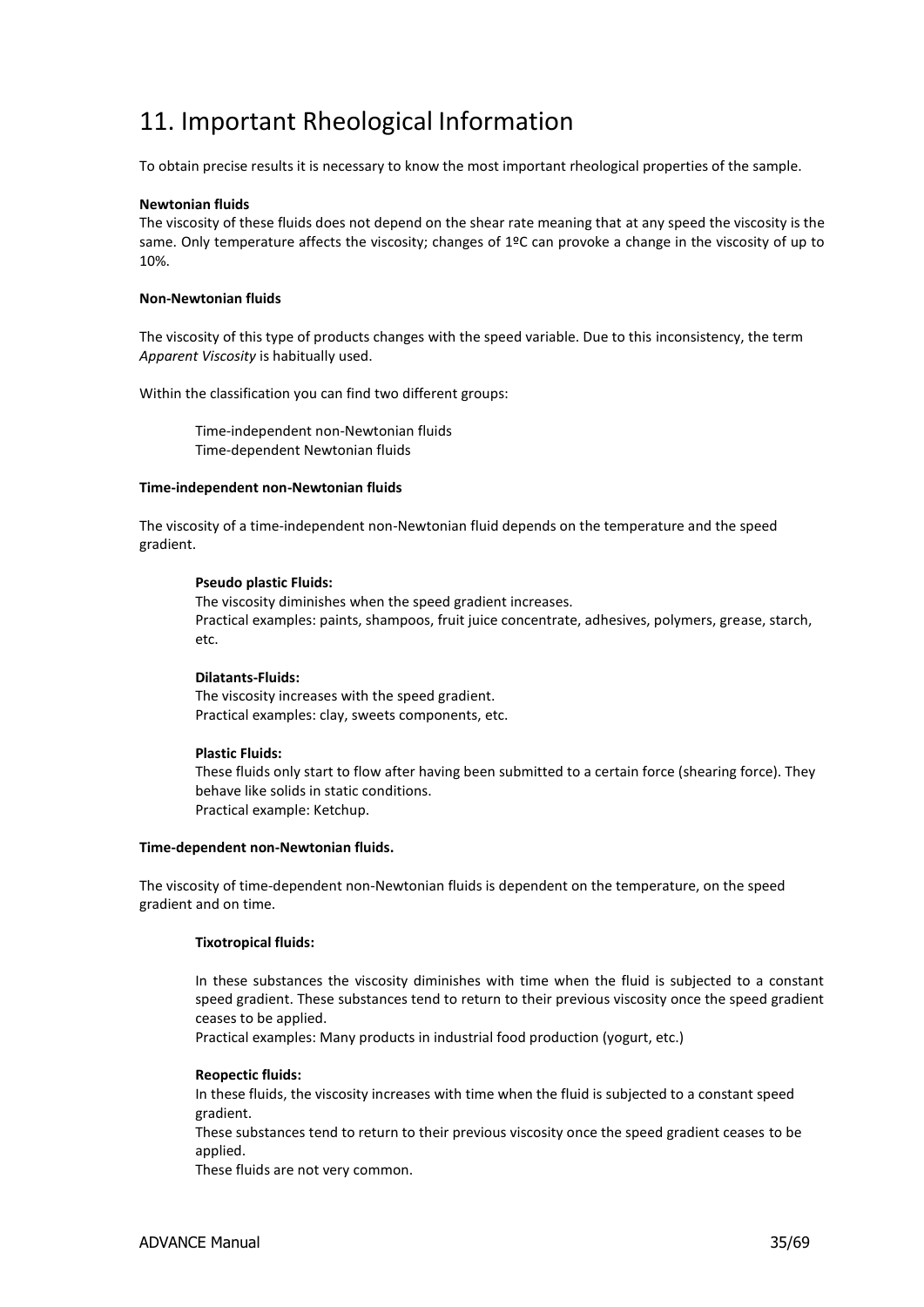*NOTE: The turbulent behaviour of a fluid can produce falsely high results in viscosity tests. Normally, turbulent behaviour is due to an excessively high rotation speed in relation to the viscosity of the sample (see detailed Warning further on).*



### **FACTORS AFFECTING VISCOSITY**

There are many variables that affect the rheological properties of products, so it is very important to take the following factors into account.

#### **Temperature**

Temperature is one of the most obvious factors affecting rheological behaviour.

It is essential to consider the effects of temperature on viscosity in the evaluation of materials that are subject to changes in temperature during its use or other processes. Some examples of this are motor oils, greases and adhesives.

#### **Shear Rate**

When a fluid is subjected to variations in the speed gradient during its process or use, it is essential to know its viscosity at the projected speed gradients.

Examples of materials, which are subjected to and affected by important variations in speed gradient during its process or use, are: paints, cosmetics, liquid latex, some food products such as ketchup and blood in the human circulatory system.

#### **Measurement conditions**

The measurement conditions of a material during its viscosity reading can have a considerable effect on the results of this measurement. Consequently, it is important to be careful and control the environment and conditions of any sample subjected to analysis.

Variables such as the type of viscometer, the speed/spindle combination, the sample's container, the absence or presence of a spindle protector, the temperature of the sample and the sample preparation techniques, etc, can affect not only the precision of the reading but also the real viscosity of the sample.

#### **Time**

Ageing under the same speed gradient conditions affects tixotropical and reopectical fluids. In some fluids the action of time combined with the proportion of the shear is very complex. In these cases, one can observe, with time, a return to the original fluid state.

#### **Previous conditions**

The conditions that the sample is subjected to before the viscosity reading can significantly affect the results, especially with heat-sensitive fluids or ageing.

Thus, the storage condition and the sample preparation techniques should be conceived to minimize effects on the viscosity measurements.

#### **Composition and additives**

A material's composition is a determining factor in its viscosity. When the composition is altered, whether this is by changing substance proportions that compose it or adding other substances, important changes can be observed in their viscosity.

For example, adding solvent to printing ink reduces the viscosity of the ink and other types of additives are used to control the rheological properties of paints.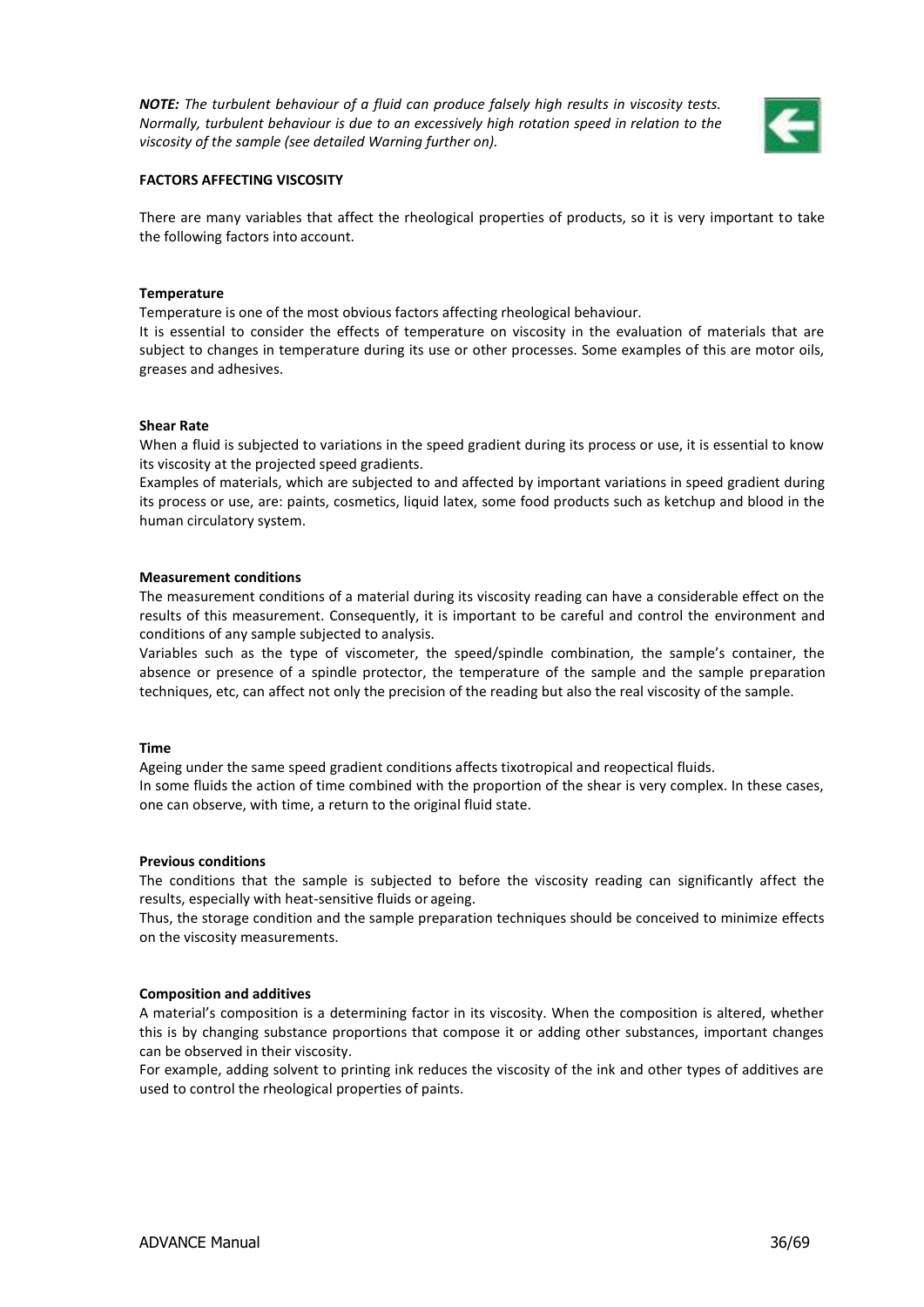#### **VISCOSITY MEASURING PROCEDURES**

#### **Data history**

We recommend documenting the following information each time you take a viscosity measurement:

- Model or type of viscometer
- Spindle (and accessory)
- Rotation speed
- Sample container
- Sample temperature
- Sample preparation procedure (if existent)
- Spindle protection use

The process is necessary in the event of comparison of results with other organizations, in the interest of being able to guarantee the possibility of reproduction of the results obtained.

#### **The spindle and its protection**

Examine each spindle before using it. If it's damaged or eroded in such a way that its dimensions are changed, it will provide false results for your viscosity reading.

The spindle protector (provided with every Fungilab rotational viscometer) protects the spindle and the viscometer axle and it is important for the reading of low viscosities with standard spindles.

The protector should always be used. In the event that it is not used, its absence must be reported in the measurement procedure notes.

The protector isn't used with most of the accessories.

#### **Speed selection and spindle**

If there is no described work procedure, the best method for the selection of the spindle for each speed is "trial and error". The objective is a torque reading between 15 and 95%, according to the type of product in question and a percentage higher than 50% is recommendable.

If you know the fluid's approximate viscosity, the quickest spindle/speed selection method is referring to the tables of maximum approximate viscosity.

When you do tests at different speeds, you should select a spindle with which all of the speeds show a torque reading of between 15 and 95%

GENERALLY:

RPM INCREMENT  $\Rightarrow$  READING PRECISION INCREMENT

### SPINDLE SIZE-REDUCTION  $\Rightarrow$  READING PRECISION INCREMENT

(Except for the non-Newtonian fluids that change their viscosity value when the rotational speed is modified. In these cases we recommended measuring with a determined speed and using a comparison method.)

#### **Size of the sample container**

For measurements using the Fungilab viscometer, we recommend working with containers with an interior diameter of 83 mm or more. The usual container is a 600 ml precipitation vase. If a smaller container is used, the viscosity values could be greater, especially with low-viscosity fluids.

#### **Sample conditions**

The sample should be free of air bubbles.

It should be exposed to a constant and uniform temperature. Before doing the viscosity readings, make sure that the spindle and its protection are the same temperature. Usually, thermostatic baths are used to maintain the sample at the desired temperature.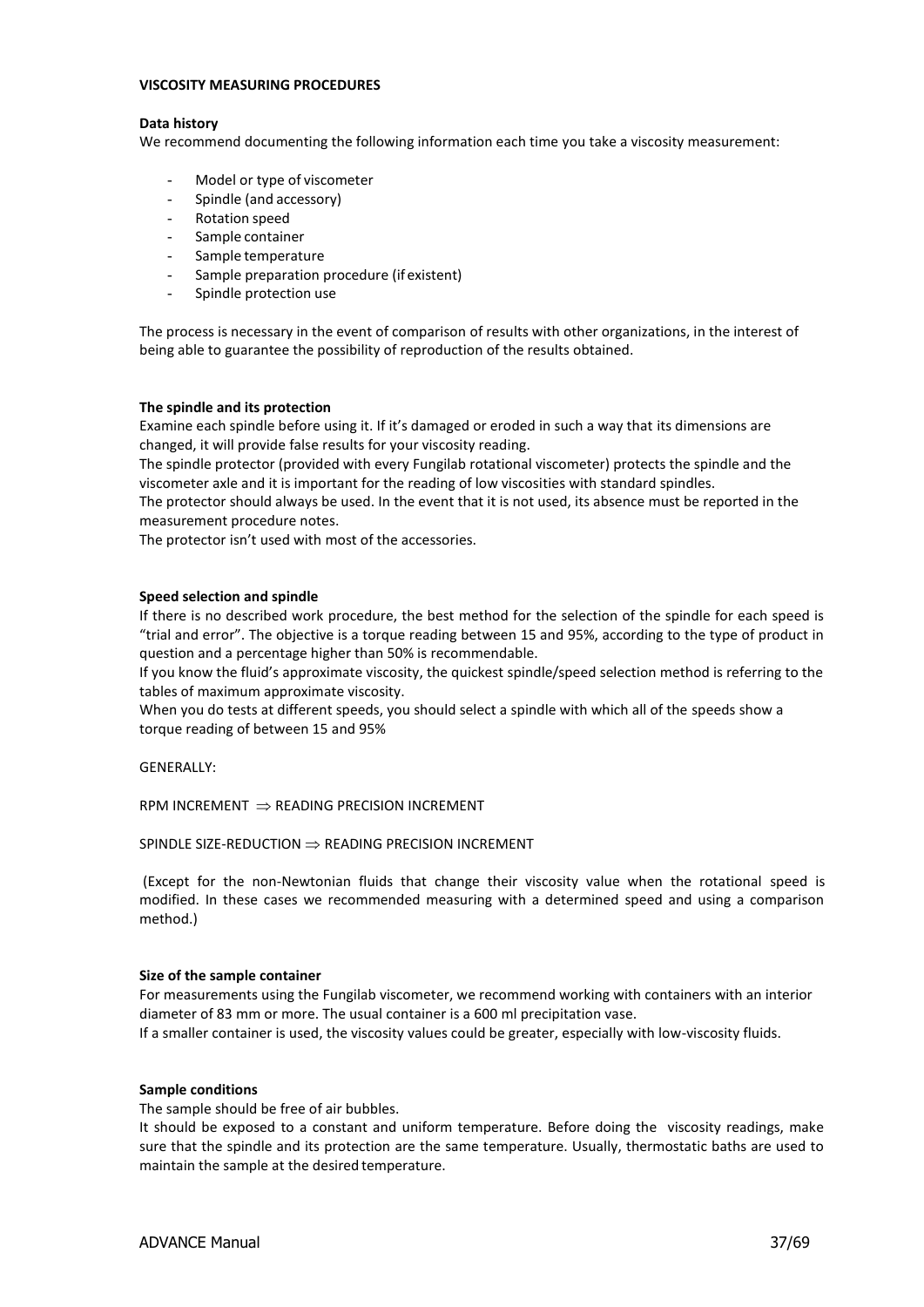The sample should have the properties of a homogeneous liquid; this means that it cannot have particles capable of being precipitated, deformed by the shear rate or decomposed into smaller particles. The measured substances shouldn't be subject to chemical or physical changes during the measurement.

### **Other essential conditions**

Experiments in conditions in which turbulent behaviour can be encountered should be avoided. The condition should be that of stationary fluid. Accelerations or retarding processes are excluded from the parameters of measurement.

### **Spindle immersion**

The standard spindle should be submerged to the halfway mark in the axle. An erroneous immersion can compromise the result of the viscosity measurement.

With the disc spindles you should avoid the creation of air bubbles, which could remain under the disc. To this end you should insert the spindle laterally and smoothly and bring it over to the centre of the sample. Once it is there, attach it to the viscometer's axle.

#### **Precision and Repetition**

FUNGILAB viscometers guarantee a precision of  $\pm 1\%$  from the bottom of the speed/spindle combination scale and a repetition of  $\pm 0.2$ %.

The precision of temperature measurement is ±0.2 °C.

### **Getting a viscosity reading**

Before working with the viscometer you should make sure of the following points:

The viscometer is properly fastened to the stick and level.

Both spindle and speed are selected. (read attentively the section about speed and spindle selection). The spindle is carefully placed and fastened.

The instructions and necessary parameters for obtaining a viscosity reading have been carefully read in the user's manual.

Once the readings have been initiated, allow some time for stabilization, the length of which will be in function of the rotational speed during the measurement.

### **IMPORTANT WARNING**

When you wish to obtain viscosity reading with FUNGILAB rotational viscometers, there are two considerations to take into account:

The obtained viscosity results must be between 15% and 100% of the torque range, for whichever spindle/rotational speed combination.

The viscosity reading must be executed under laminar flow condition, not turbulent flow conditions.

The first consideration is linked to the precision of the instruments. All of the FUNGILAB rotational viscometers guarantee a precision of  $(\pm)$  1% from the bottom of any spindle/rotational speed combination scale.

Working with less than 15% of the bottom of the scale is not recommended due to that the potential  $(\pm)$  1% error in the viscosity is relatively big compared to the equipment reading.

The second consideration has to do with fluid mechanics. All of the rheological measurements of fluid flow properties must be taken under laminar flow conditions. Laminar flow is when all of the movements of the fluid particles are in sheets, directed by an external applied force.

The flow lines represent speed and fluid flow direction. **Laminar flow:** "straight" flow lines. Relatively easy to predict. Generally slow.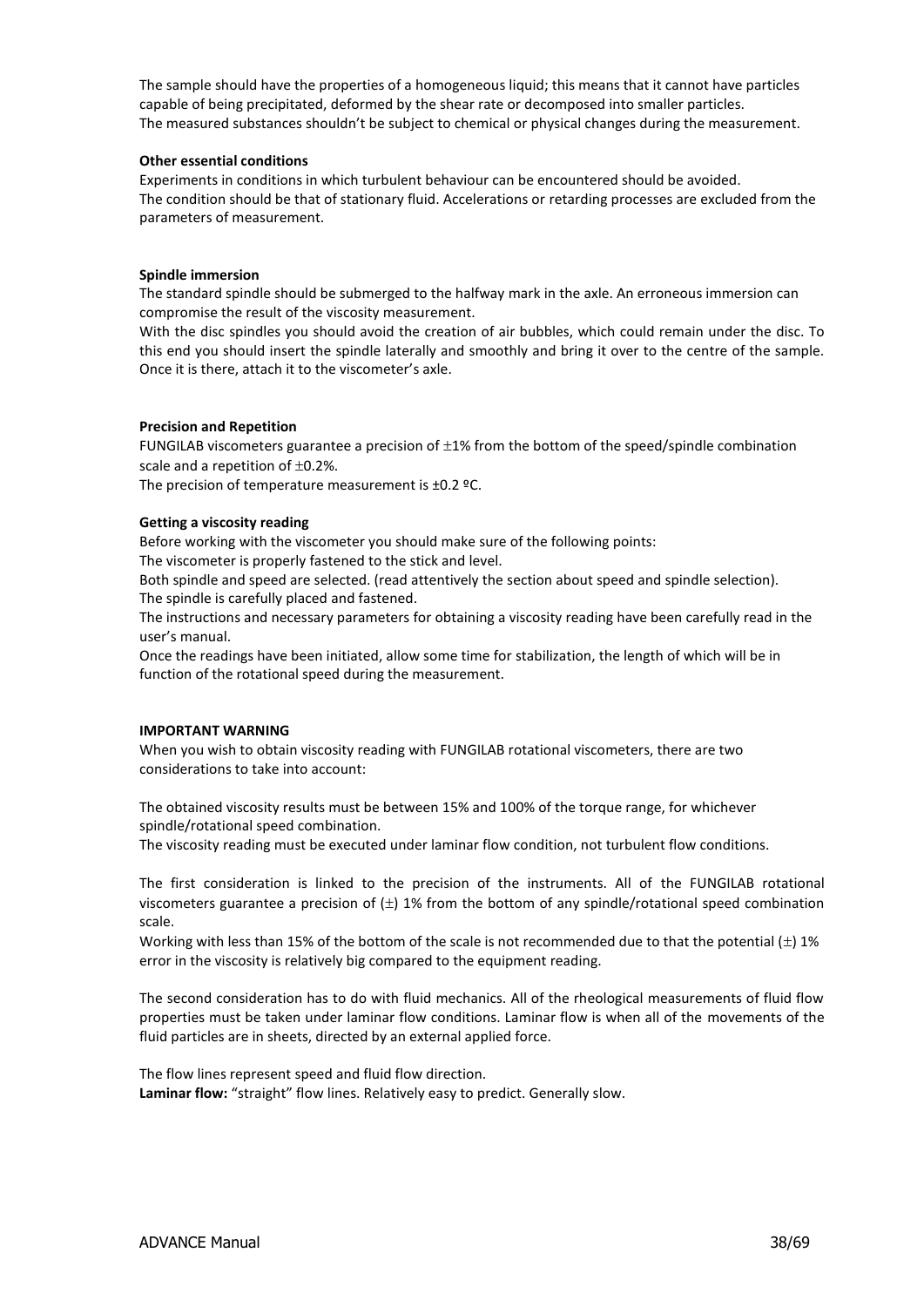

**Turbulent flow:** "non-linear" flow lines. Impossible to predict the exact movement of the fluid. Very quick.

For rotational systems, this means that the fluid's movement must be circumferential. When the internal forces of a fluid end up being too great, the fluid can become a turbulent flow, in that the particles that make it up become unpredictable, making it impossible to analyse it with standard mathematical models. This turbulence creates a false reading which is a lot higher than the real one, without linear growth and totally unpredictable.

For the following geometries, these transition points have been found to be approximate to turbulent flow:



1) Spindle L1: 15 cP to 60 rpm 2) Spindle R1: 100 cP to 50 rpm 3) Adaptor LCP: 0.85 cP to 60 rpm

Turbulent flow conditions will always exist in these conditions as long as the RPM/cP ratio exceeds the values listed above.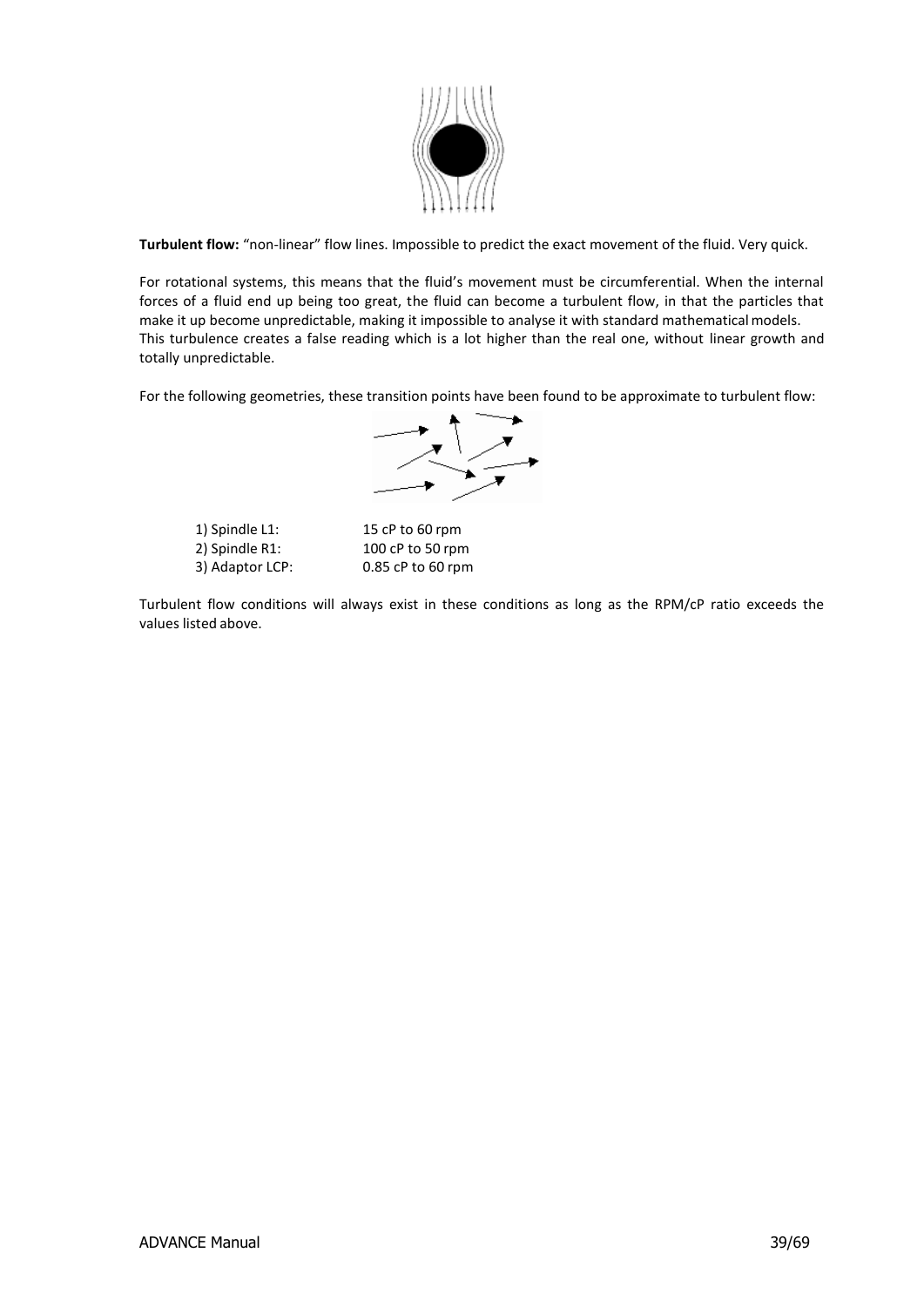# <span id="page-39-0"></span>12. Accessories

# <span id="page-39-1"></span>12.1. Low viscosity adapters (LCP and LCP/B)

Low viscosity adapters (LCP y LCP/B) do not come with the standard delivery. Any of these two versions (with or without thermo station jacket) must be ordered as an additional accessory. Both LCP and LCP/B accessories are supplied complete with a spindle.

Low viscosity adapters allow more precise measurements than using the standard spindle. The viscometer can measure very low viscosity levels, from 1 cP (when using the L model). Thanks to its cylindrical geometry shape, it is possible to get Shear Rate determinations and Shear Stress.

Only a small quantity of a sample is needed (16 ml.)



Fig. 8: LCP Spare parts



Fig.9: LCP Adapter assembled in viscometer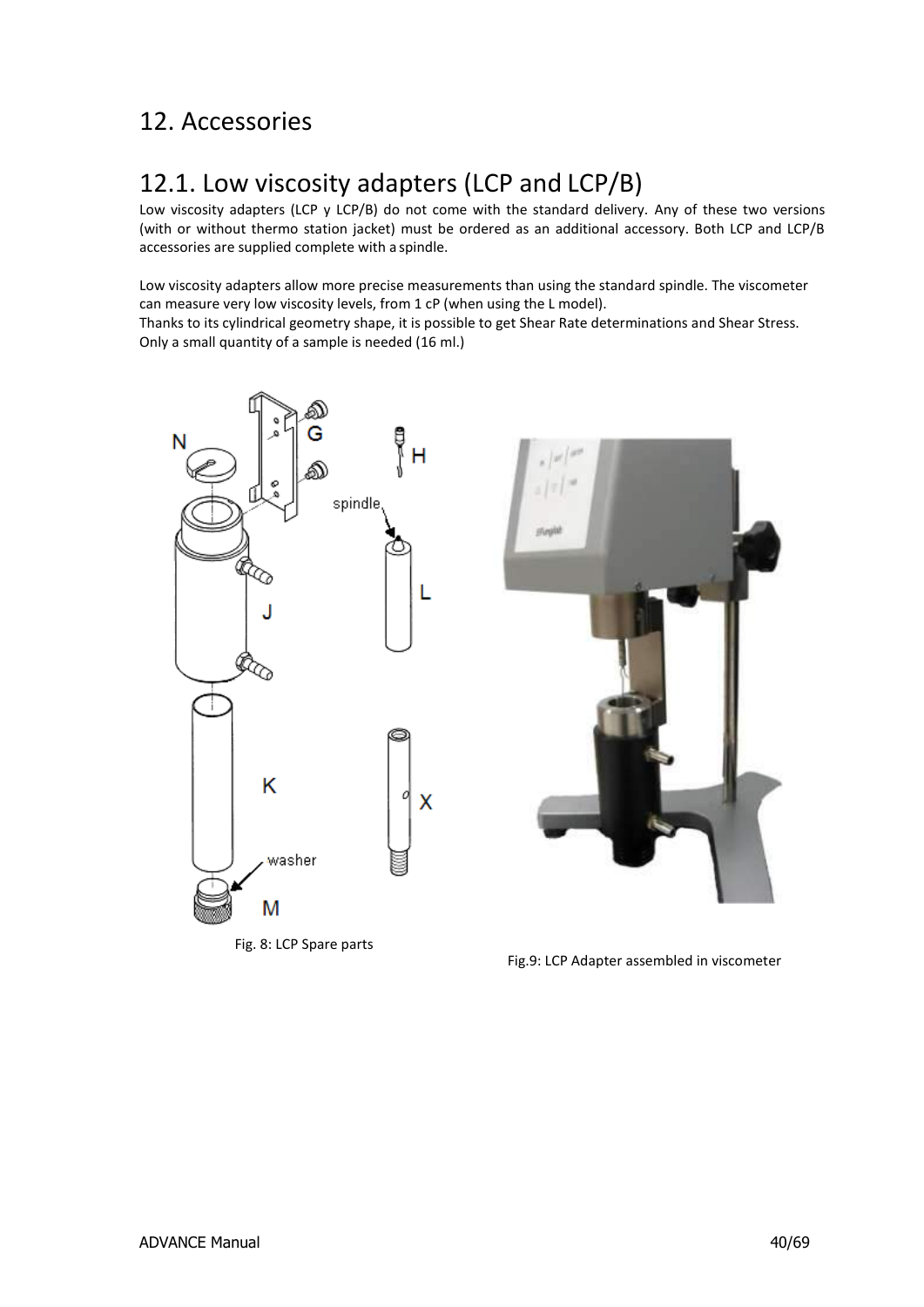# <span id="page-40-0"></span>12.1.1 Mounting

The mounting process is different according to the types of low viscosity accessories (LCP and LCP/B). The difference between them only remains that the LCP has a thermo station jacket (J) and a container (K) and the LCP/B only incorporates a container (K). The LCP screw its thermo station jacket (J) to the connector (G), on the other hand, the LCP/B screws the container directly to the connector (G). Now is detailed the LCP assembling

- Unplug the viscometer.
- Attach the extension (X) between the base Y shaped (A) and the rib (C). Use a 19 mm adjustable spanner in order to fasten the nut (D).
- Assemble the viscometer again starting with the base. The extension (X) is necessary because of the length of the LCP adapter. Without this extension the assembly of this accessory would be difficult, especially the assembly of the spindle.



Fig. 9: Mounting the LCP adapter extension.

- Close the sample (K) container with the stopper (M).
- Insert the container (K) to the lower part, in the circulation jacket (J) by turning it gently.
- Fasten the circulation jacket (J) to the connector(G).
- Fill the sample container with a 20 ml syringe, or less and fill the 16 ml sample container.
- Connect the hook (H) and the spindle(L)
- Insert the spindle (L) in the circulation jacket (See the note \* below)
- Fasten the connector (G) to the hole in the back of the viscometer's metallic base. **(See the note \*\* below)**
- Screw it with the viscometer axle by turning it clockwise.
- Check the level of the sample. It should be approximately in the middle of the cone, which is connected to the spindle connector (H). Figure 10 shows more information about this.
- Place the upper stopper (N) over the sample container.



Fig. 10: Full LCP adapter.

### **\*Important:**

Do this slowly since the spindle must be inserted correctly in the sample. When working with a more viscous sample be careful to avoid pulling the spindle upwards. Hold the spindle connector.

#### **\*\*Important:**

The piece named G has two possible holes for the upper screw.

The top hole is an universal hole to screw our low viscosity adapter to other viscometers. The bottom hole is to screw Fungilab pieces.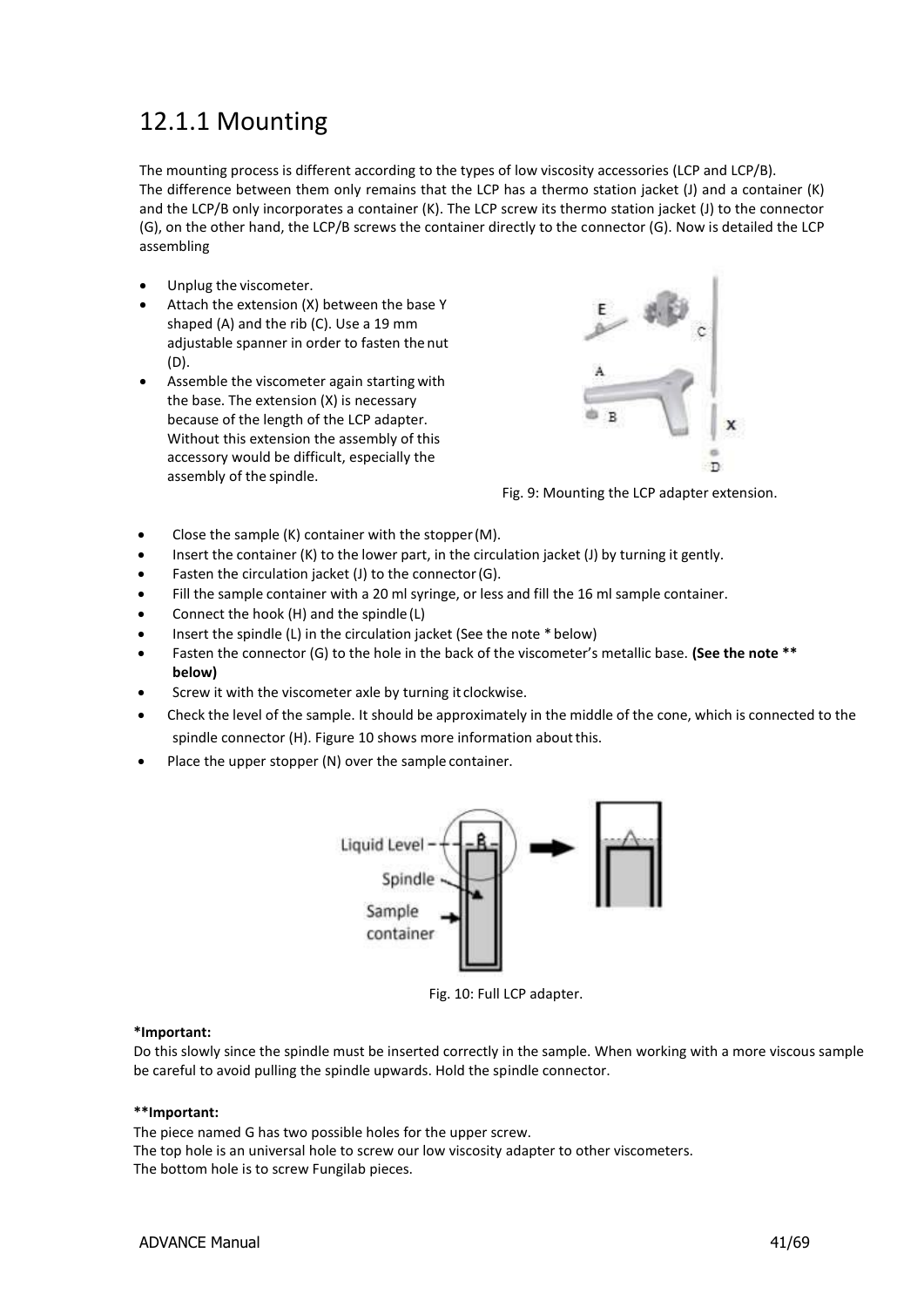### **NOTE:**

Before starting with the measurements, make sure the viscometer is correctly balanced (check the bubble level). The spindle that should be selected is 'LCP/SP'.

### <span id="page-41-0"></span>12.1.2 Dismounting and cleaning

Unscrew the spindle of the viscometer axis and lower the spindle slowly in the sample container (K).



**Caution on removing the spindle, it can be hot due to a previous high temperature experiment.**

- Remove the adapter (G) from the metallic glass.
- Place the viscometer upright. Remove the upper stopper(N).
- Remove the spindle carefully (L).
- Unscrew the bottom stopper (M) and remove the container (K) from below the thermo station jacket (J).
- Remove the container, wash it or use compressed air. Wash the circulation jacket too if necessary.
- Remove Adapter (G) from the circulation jacket.

#### **Important:**

Do not use any cleaner or tool that can damage the metallic surface. Make sure you only use liquids that agree with the LCP adapter material!

Solvents that can be used: water, ethanol or high concentrations of alcohol. For other solvents, check the chemistry compatibility table.

### <span id="page-41-1"></span>12.1.3 Technical specification for LCP accessories

#### **Measurements rank:**

- Sample L: 0.9\* until 2 000 mPa.s or cP
- Sample R: 3.2\*\* until 21 333 mPa.s or cP

\* Limited by turbulences

\*\* For the measurements that represent 10 % of the base scale

**Sample volume:** 16.0 ml

**Shear rate factor for the LCP spindle:** 1.2236 x RPM \*\*\*

\*\*\* Shear rate is calculated based on the features of Newtonian liquids.

#### **Temperature rank of the circulation jacket & thermo station conditions:**

- Temperature rank allowed: -10 a +100°C (14 a 212 °F)
- Use a thermo station wash with demineralised water or special refrigeration liquid. Change thermostat liquid regularly. Recommended flow: 15 l/min.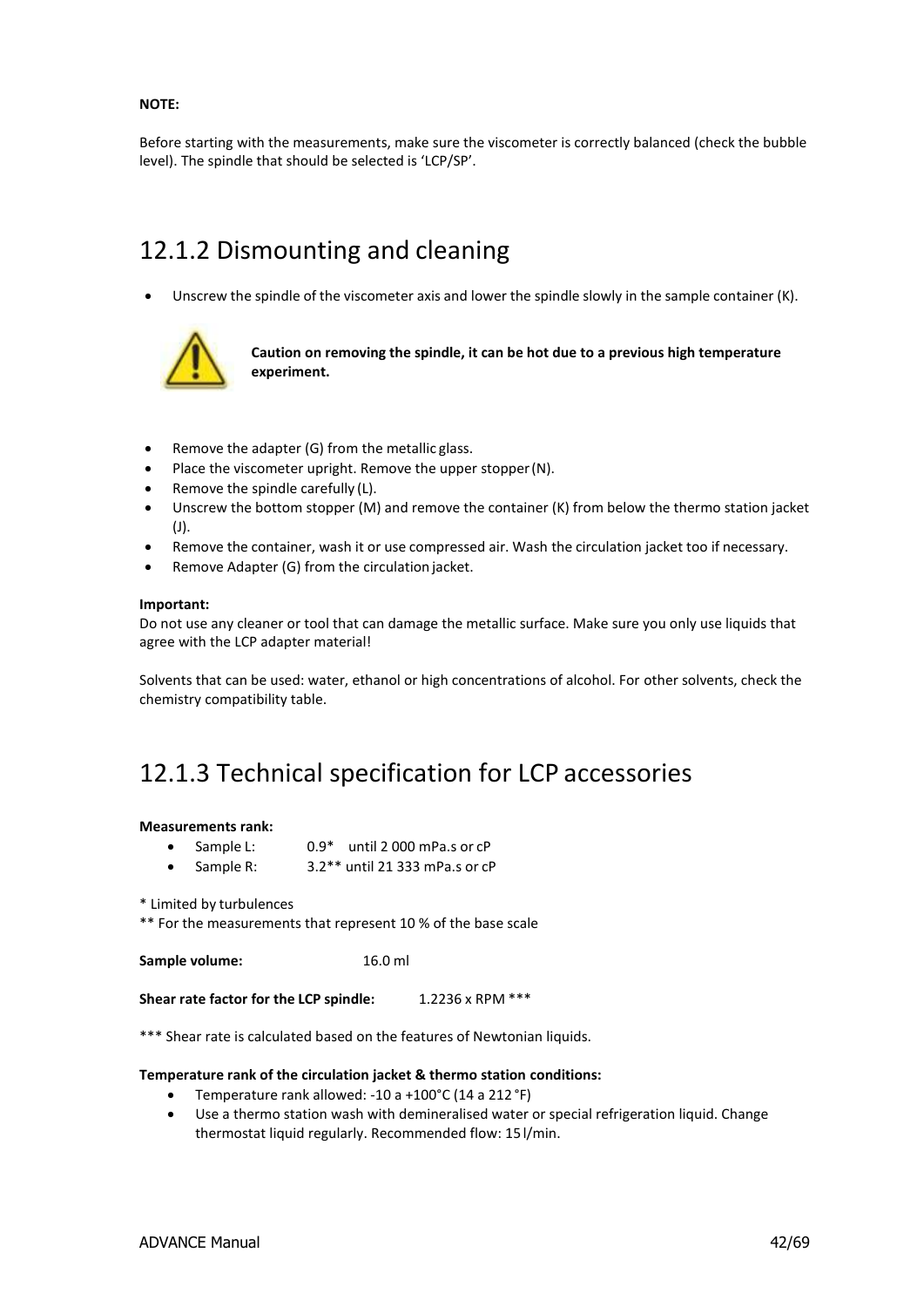### **Materials:**

- The metallic parts are made of stainless steel; the leads are made of black delrin plastic. The parts that come into contact with the sample (sample container and spindle) are made of AISI 316 and are suitable for the food industry.
- The lead inferior washer is made with black delrin. It is designed to withstand a maximum temperature of 100ºC (212 ºF)
- The circulation jacket is made of acetyl and Delrin.
- The O-ring on the plastic stopper (M) of the LCP Adapter is made of delrin. The softening point is 110 °C (230 °F).

### <span id="page-42-0"></span>12. 2. Small sample adapters APM and APM/B

### **NOTE:**

Small sample adapters (APM and APM/B) are not included in the standard delivery. Any of these two versions (with or without thermostatic flow jacket) must be ordered as an additional accessory. APM and APM/B accessory are not supplied with a spindle. Special spindles (TL or TR) are used according to the viscometer model (L, R or H).

Small sample adapters allow more precise measurements than the standard spindles and reaching lower viscosity ranges.

Thanks to its known cylindrical geometry, it is possible to obtain Shear Rate and Shear Stress determinations. Only a small quantity of the sample isrequired.







Fig. 12 APM accessory parts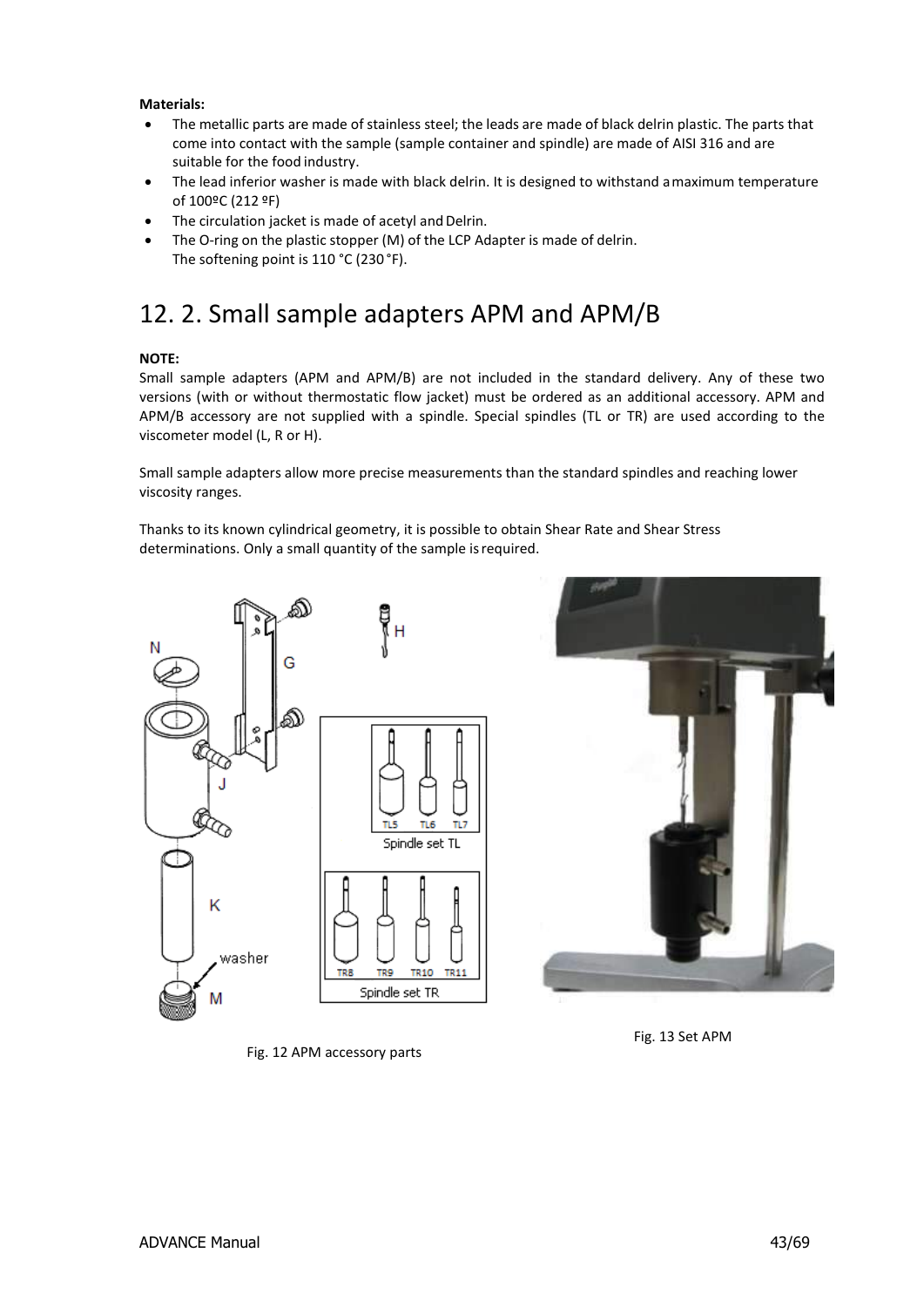# <span id="page-43-0"></span>12. 2. 1 Assembly

### **NOTE:**

The mounting process is different according to the types of low viscosity accessories (APM and APM/B). The difference between them only remains in that the APM has a thermostatic flow jacket (J) and a container (K) and the APM/B only incorporates a container (K). The APM screw its thermostatic flow jacket (J) to the connector (G), on the other hand, the APM/B screws the container directly to the connector (G). The APM assembly process is detailed below:

- Unplug the viscometer.
- Close the sample (K) container with the stopper(M).
- Insert the container (K) to the lower part, in the circulation jacket (J) by turning it gently.
- Fasten the circulation jacket (J) to the connector(G)
- Fill the sample container with a 20 ml syringe or less and fill the sample container according to the spindle selected (see section 10.2.3).
- Connect the hook (H) and the spindle(L)
- Insert the spindle (L) in the circulation jacket (See the note \* below)
- Fasten the connector (G) to the hole in the back of the viscometer's metallic base **(See the note \*\* below)**
- Screw it with the viscometer axle by turning it clockwise.
- Check the level of the sample. It should be approximately in the middle of the cone, which is connected to the spindle connector (H). Figure 13 shows more information aboutthis.
- Place the upper stopper (N) over the sample container.



Fig. 13: Full APM adapter.

### **\*Important:**

Do this slowly since the spindle must be inserted correctly in the sample. When working with a more viscous sample be careful to avoid pulling the spindle upwards. Hold the spindle connector.

### **\*\*Important:**

The piece named G has two possible holes for the upper screw. The top hole is a Universal hole to screw our small sample adapter to other brands viscometer. The bottom hole is to screw Fungilab pieces.

### **NOTE:**

Before starting with the measurements, make sure the viscometer is correctly balanced (check it with the bubble level). The Spindle selected shall be TL or TR in function of the model of viscometer (L. R or H).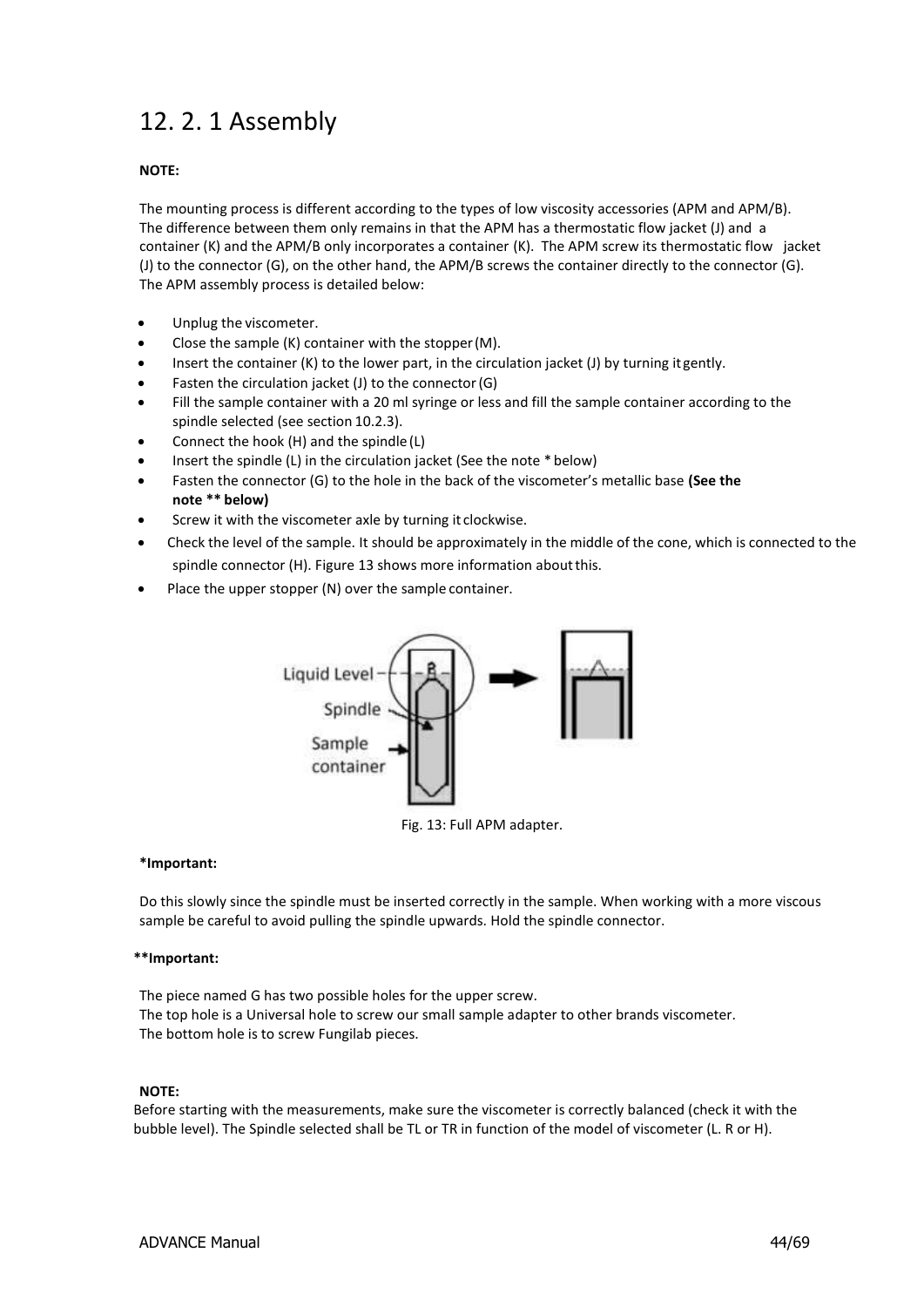# <span id="page-44-0"></span>12. 2. 2 Dismounting and cleaning

Unscrew the spindle of the viscometer axis and lower the spindle slowly in the sample container (K).



**Caution on removing the spindle, it can be hot due to a previous high temperature experiment.**

- Remove Adapter (G) from metallic glass.
- Place the viscometer upright. Remove the upper stopper(N).
- Remove the spindle carefully (L).
- Unscrew the bottom stopper (M) and remove the container (K) from below the thermostatic flow jacket (J).
- Remove the container, wash it or use compressed air. Wash the circulation jacket too if necessary.
- Remove Adapter (G) from the circulation jacket.

#### **Important:**

Do not use any cleaner or tool that can damage the metallic surface. Make sure you only use liquids that agree with the APM adapter material!

Solvents that can be used: water, ethanol or high concentrations of alcohol. For other solvents, check the chemistry compatibility table.

### <span id="page-44-1"></span>12. 2. 3 Technical specifications of APM and APM/B

### **Measurement range:**

- Model L: 1.5\* to 200 000mPa.s
- Model R: 25\* to 3 300 000 mPa.s
- Model H: 0.2\* to 26 660Pa.s

\* Measurement representing 10 % of the fullscale.

### **Spindles features and APM filling:**

L Model & TL spindles

| Spindle | Shear rate $[s^{-1}]^*$ | Sample volume [ ml ] | <b>Container</b> |
|---------|-------------------------|----------------------|------------------|
| TL5     | $1.32 \times$ RPM       | 6.7                  | STC              |
| TL6     | $0.34 \times$ RPM       | 9.0                  | <b>STC</b>       |
| TL7     | $0.28 \times$ RPM       | 9.4                  | <b>STC</b>       |
| TL8     | $0.29 \times$ RPM       | 4.2                  | TL8C             |
| TL9     | $0.22 \times$ RPM       | 16.0                 | <b>STC</b>       |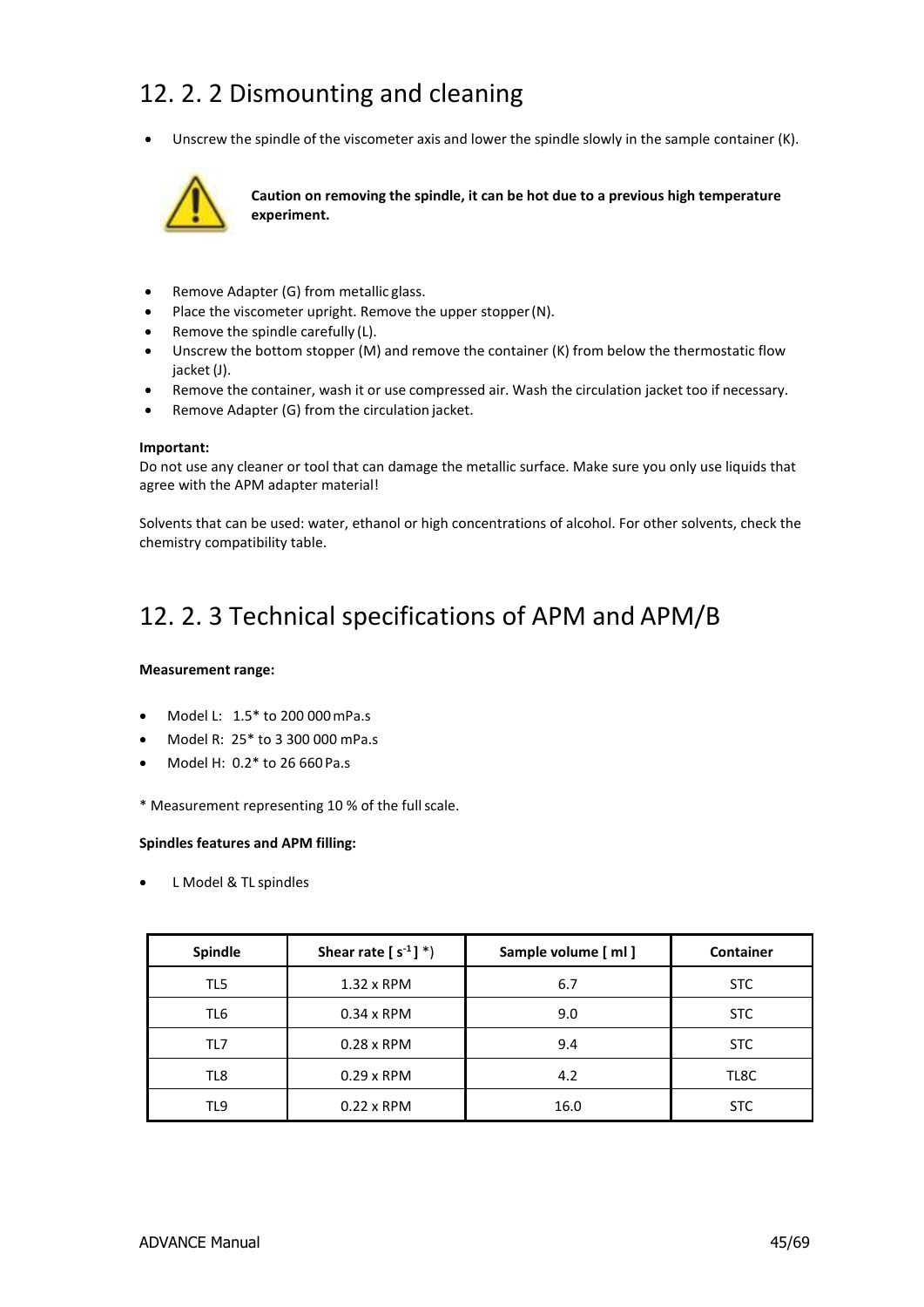### R Model or H & TR spindles

| <b>Spindle</b> | Shear rate $[s^{-1}]^*$ | Sample volume [ ml ] | <b>Container</b> |
|----------------|-------------------------|----------------------|------------------|
| TR8            | $0.93 \times$ RPM       | 7.1                  | <b>STC</b>       |
| TR9            | $0.34 \times$ RPM       | 10.4                 | <b>STC</b>       |
| TR10           | $0.28 \times$ RPM       | 11.0                 | <b>STC</b>       |
| <b>TR11</b>    | $0.25 \times$ RPM       | 13.5                 | <b>STC</b>       |
| TR12           | $0.48 \times$ RPM       | 3.8                  | TR12C            |
| TR13           | $0.40 \times$ RPM       | 2.1                  | <b>TR13C</b>     |

\*) Shear rate is calculated based on the features of Newtonian liquids.

| <b>Container</b> | <b>Stopper</b> | $D$ [mm] | L[mm] |
|------------------|----------------|----------|-------|
| TL8C             | T8BC           | 13.03    | 27.57 |
| <b>TR13C</b>     | T13BC          | 12.7     | 42.7  |
| <b>TR12C</b>     | <b>T12BC</b>   | 12.7     | 22.9  |
| <b>STC</b>       | <b>STBC</b>    | 19.05    |       |



Fig. 14 Container dimensions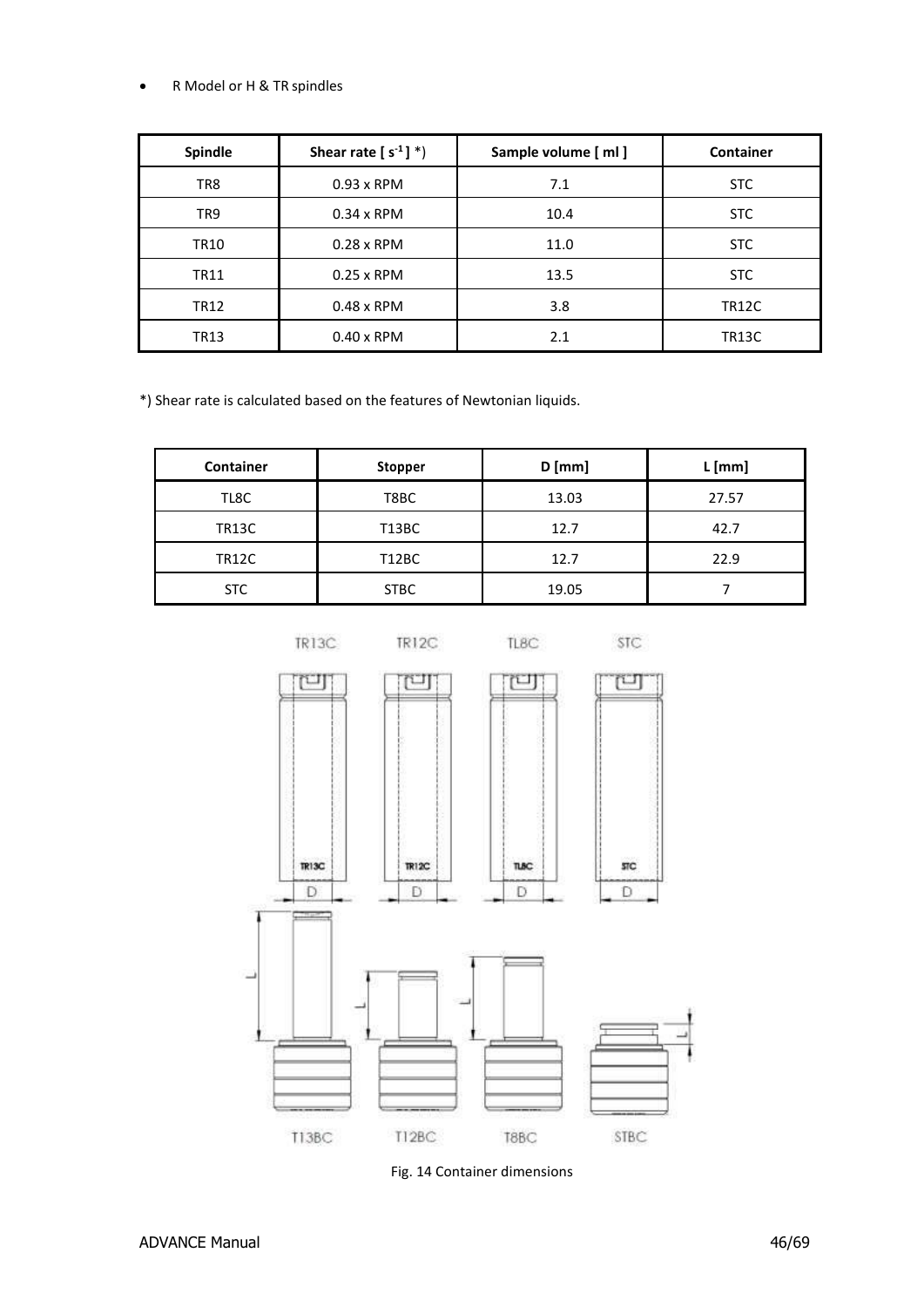### **Temperature range of circulation jacket and thermostatic flow conditions:**

- Permitted temperature range: -10 a +100°C (14 a 212 °F)
- Use a thermostatic bath with demineralised water or refrigeration special liquid. Change the liquid from the thermostatic bath regularly. Recommended flow: 15 l/min.

### **Materials:**

- The metallic parts are made of stainless steel; the lids are made of Delrin plastic. The parts in contact with the sample (sample container and spindle) are made of AISI 316 suitable for food industry.
- The lid inferior washer is made in black Delrin. It is designed to get a maximum temperature of 100ºC (212 ºF)
- The circulation jacket is made of acetal and Delrin.
- The O-ring on the plastic stopper (M) of the APM Adapter is made of Delrin. The softening point is 110 °C (230 °F).

### <span id="page-46-0"></span>12.3 HELDAL UNIT – Helicoidal Movement Unit

### **NOTE:**

The Heldal adapter doesn't come with the standard delivery. It can be ordered as an accessory. The unit is completely supplied with T-shaped spindles, in this case.

The Heldal accessory is used with substances that do not flow by themselves (like ice or pastas). The engine moves the viscometer slowly in a vertical movement and at the same time the spindle makes the rotation movement. This generates a helicoidal movement that makes that the T-shaped spindle is always in contact with the sample.

The measurements obtained with Heldal do not measure absolute viscosity! They are only comparative measurements with the same geometry as T-shaped spindles.



Fig. 15 Heldal Unit in its case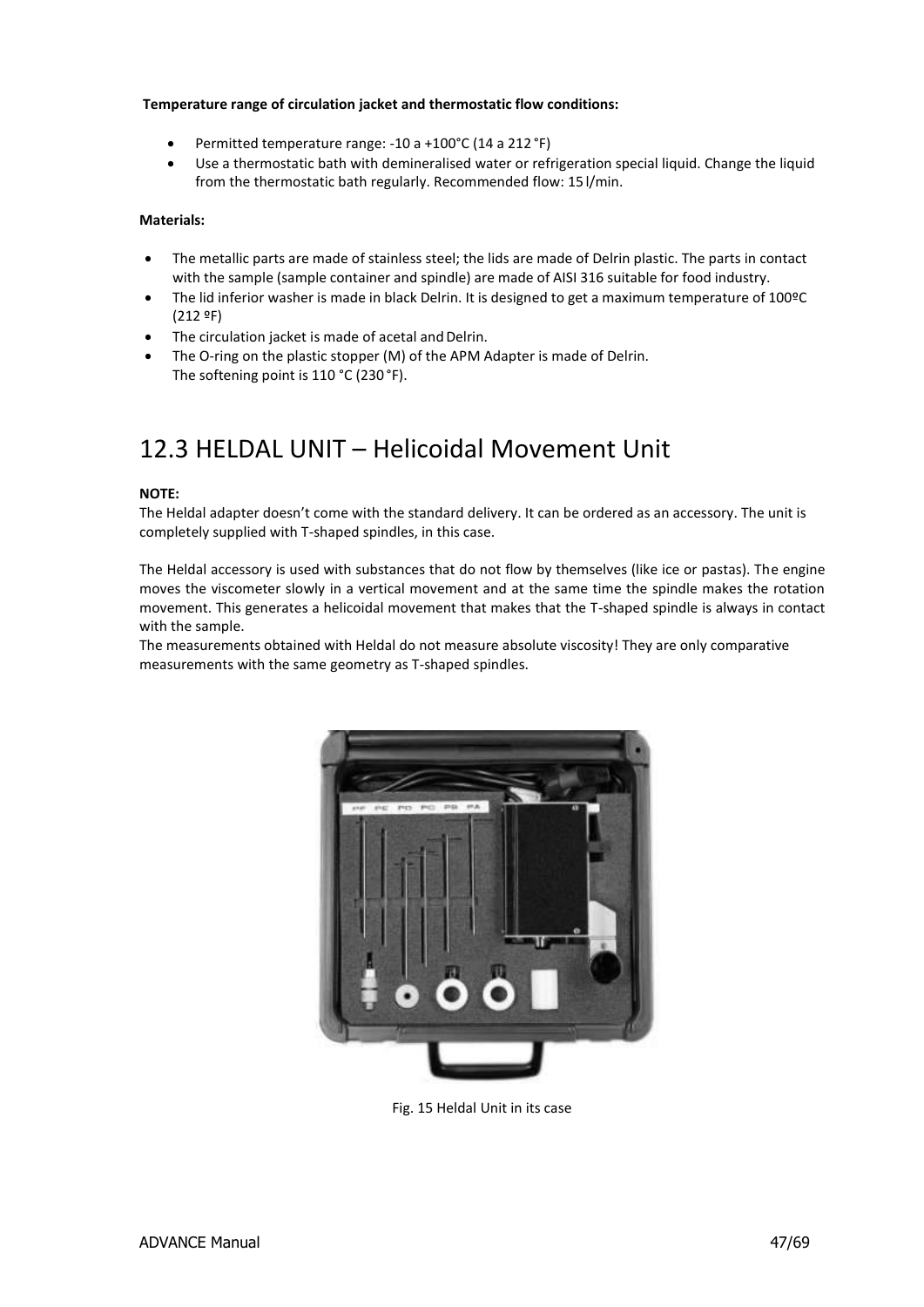# <span id="page-47-0"></span>12.3.1 Heldal unit mounting



Fig. 16 Heldal unit set in the viscometer

| 1. Rib joint                 | 9. Base                      |
|------------------------------|------------------------------|
| 2. Lower stop ring           | 10. Levelling knobs          |
| 3. Displacement command      | 11. Heldal engine unit       |
| 4. Viscometer fastening bolt | 12. Knobbed fastening rib    |
| 5. Upper stopper ring        | 13. Functioning pilot        |
| 6. Heldal fastening group    | 14. Nut bolt                 |
| 7. ON/OFF switch             | 15. Viscometer fastening rib |
| 8. Fastener                  |                              |

| 6.1 Spindle connector                |
|--------------------------------------|
| 6.2 Upper spindle receptor           |
| 6.3 Lower spindle receptor           |
| 6.4 Counterweight, spindle connector |
| 6.5 Spindle                          |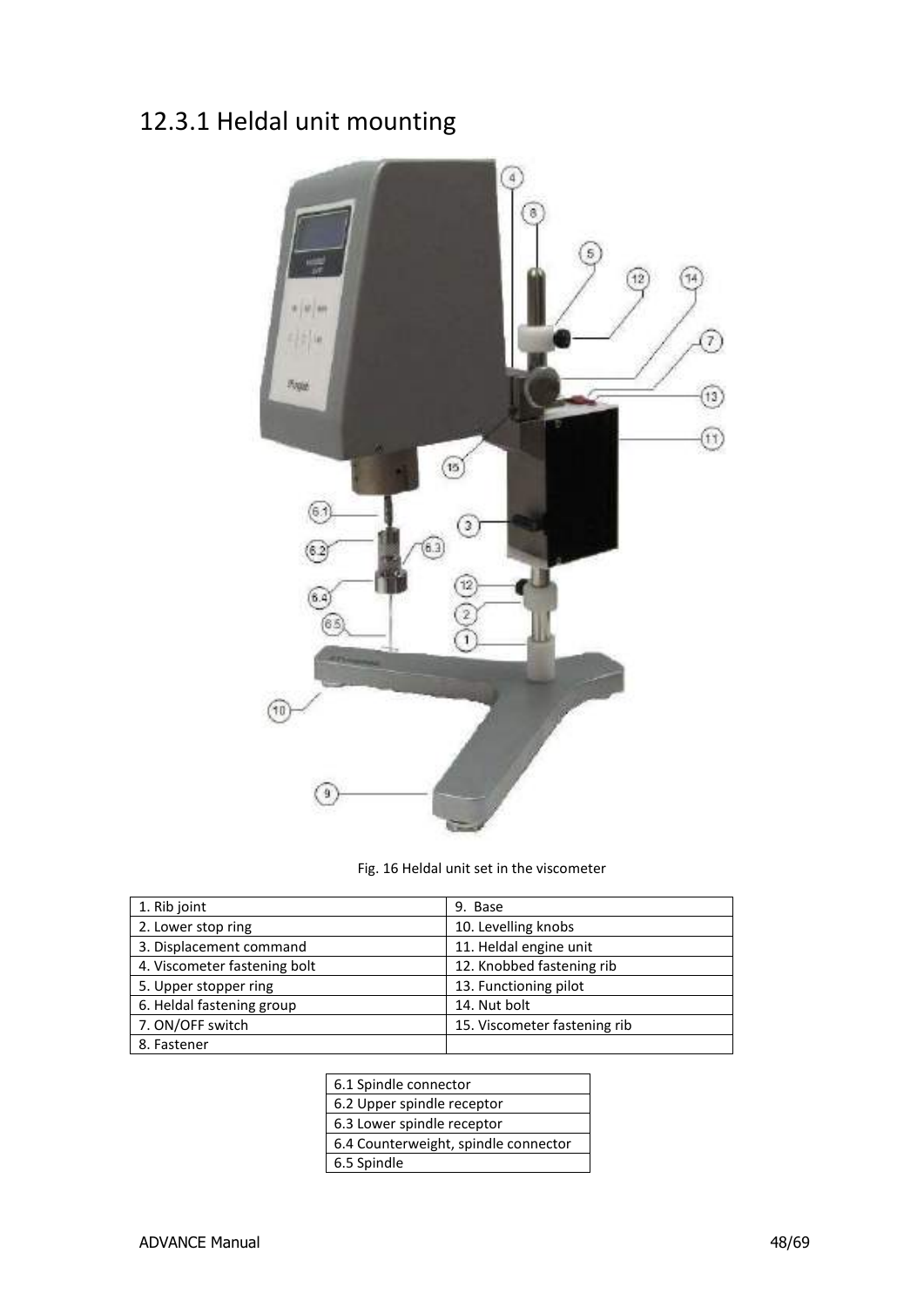- Place the fastener (8) facing the short end of the Y-shaped base(9).
- Place the safety shell (1) over the fastening rib (8) on the base of the viscometer (9).
- Place the lower ring in the fastener (8) as explained in the sketch and fasten it with the knobbed fastening rib (12).

### **Important:**

Do not fasten the stop rings to the fastening ribs (12) too tightly. They are plastic pieces and they can be damaged. Both stopper rings (upper and lower) look exactly the same and can be changed.

- Place the Heldal engine (11) in the fastener (8) while pressing the displacement command (3).
- Connect the upper stop ring to the fastener (8) and fasten it with the fastening rib (12).
- Insert the viscometer by placing the fastening rib (15) in the Heldel bolt (4) and fasten it with the nut bolt (14).
- Balance the viscometer Heldal set with the balancing knobs(10).
- Fasten the T-shaped spindle (PA to PF samples) to the viscometer. In order to choose the right one, look at the selection tables(T.3).
	- Screw the counterweight (6.4) in the lower part of the spindle receptor (6.3).
	- Insert the spindle receptor (6.5) between both upper and lower parts of the spindle receptor (6.2) and 6.3). Do not separate these two parts.
	- Fasten the spindle and screw in the lower part of the receptor (6.3) until it is completely fastened.

#### **Important:**

Do not fasten the spindle tighter than necessary. There should always be a small hole between both parts of the receptor.

- Fasten the spindle receptor and the spindle to the axis of the viscometer, by connecting the thread.
- Place the sample container under the viscometer and insert the spindle into the sample fluid by pressing the displacement button (3).
- The stopper rings limit the vertical movement of the spindle. Therefore, these two rings must be fastened correctly and in their correct positions.

### **Important:**

Placement of stopper rings as explained here:

- Upper ring: the spindle should be kept in the samefluid
- Lower stopper ring: The spindle must not touch the edge of the container. If so, the viscometer's axle can be damaged and the results can be wrong.
- Once the rings are fastened, connect the viscometer and the Heldal to the power point. Switch the viscometer on and insert the speed and the spindle, as always.
- Set the Heldal unit on with the ON/OFF switch (7). Check if the pilot is on. If not, check the main connection.

### OPERATION:

The Heldal unit (which moves helicoidally) is moved up and down between the two stopper rings. When the engine touches one of them, the unit changes direction.

The Heldal unit will keep moving, until turned off with the ON/OFF switch (7).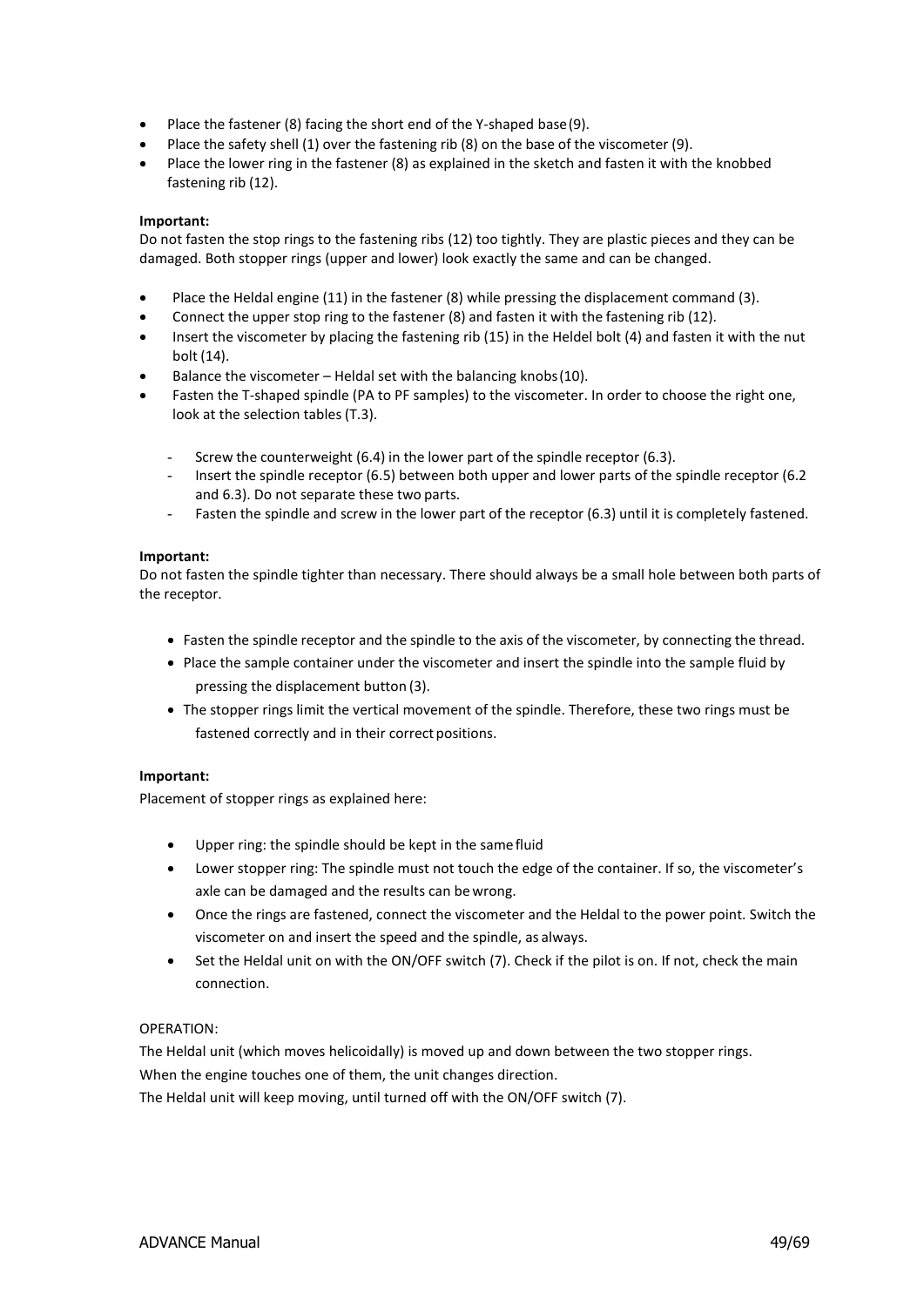# <span id="page-49-0"></span>12.4. Thermosphere

The Thermosphere is a heating chamber used to work with different samples at high temperatures, it allows to perform different tests with a controlled temperature. The thermosphere works in standalone mode, but it can be connected to the viscometer to send the temperature data to the viscometer screen.

The Thermosphere is not included in the standard delivery. It must be ordered as an additional accessory.



Fig. 17 Viscometer with Thermosphere unit

# <span id="page-49-1"></span>12.4.1 Connecting Thermosphere to viscometer

To communicate the Thermosphere with the viscometer it is only needed to connect the USB cable in the USB port dedicated to that function (fig 18.). When the Thermosphere is turned on it will automatically connect with the viscometer. The temperature value will appear on the measuring screen when the viscometer initiates an experiment.



Fig. 18 Thermosphere connection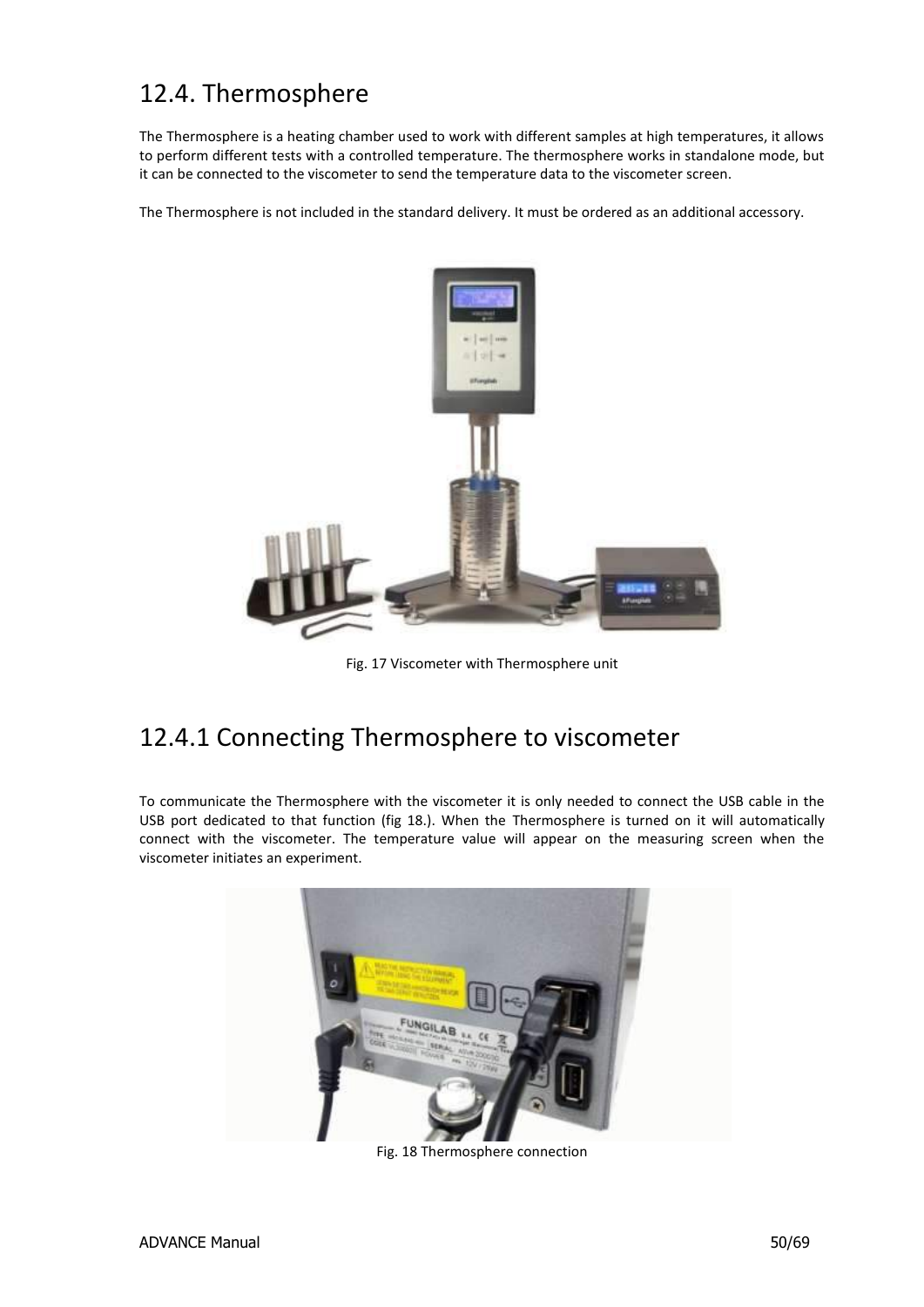# <span id="page-50-0"></span>13. Model/Spindle correspondence tables

Standard Spindles + R1 (Table 1):

| Viscometer model | Spindle        |
|------------------|----------------|
| <b>ADVANCE L</b> | L1             |
|                  | L2             |
|                  | L <sub>3</sub> |
|                  | L4             |
|                  | L5             |
| <b>ADVANCE R</b> | R1             |
|                  | R <sub>2</sub> |
|                  | R <sub>3</sub> |
|                  | R4             |
|                  | R5             |
|                  | R <sub>6</sub> |
|                  | R7             |
| <b>ADVANCE H</b> | R1             |
|                  | R <sub>2</sub> |
|                  | R3             |
|                  | R4             |
|                  | R <sub>5</sub> |
|                  | R6             |
|                  | R7             |

SPECIAL SPINDLES FOR APM ADAPTER (Table 2):

| Viscometer model | Spindle         |
|------------------|-----------------|
| <b>ADVANCE L</b> | L2C             |
|                  | L3C             |
|                  | TL5             |
|                  | TL6             |
|                  | TL7             |
|                  | TL8             |
|                  | TL9             |
| <b>ADVANCE R</b> | TR8             |
|                  | TR9             |
|                  | <b>TR10</b>     |
|                  | <b>TR11</b>     |
|                  | <b>TR12</b>     |
|                  | <b>TR13</b>     |
| <b>ADVANCE H</b> | TR8             |
|                  | TR <sub>9</sub> |
|                  | <b>TR10</b>     |
|                  | <b>TR11</b>     |
|                  | <b>TR12</b>     |
|                  | <b>TR13</b>     |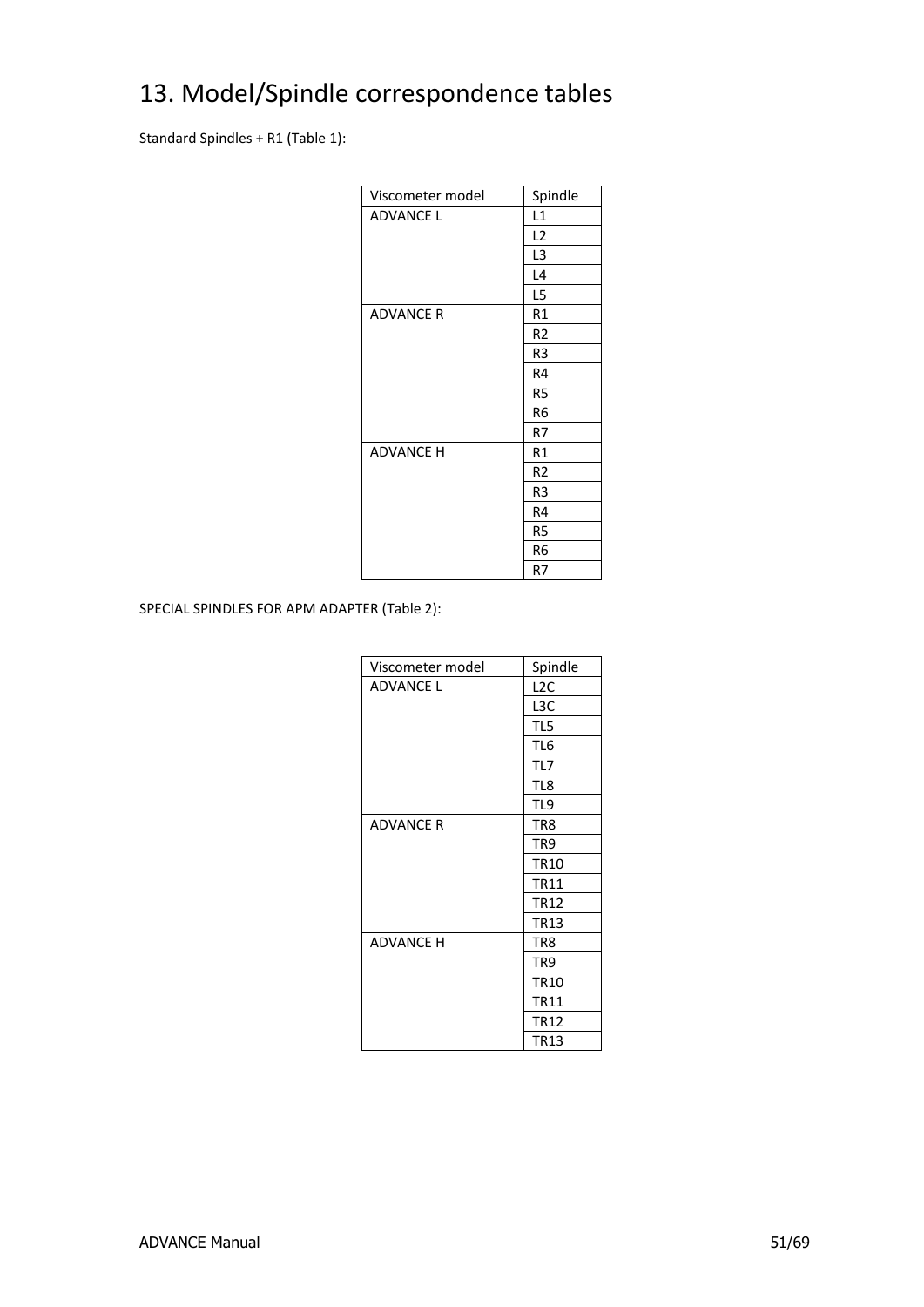| Viscometer model | Spindle |
|------------------|---------|
| <b>ADVANCE L</b> | PA      |
|                  | PB      |
|                  | PC      |
|                  | PD      |
|                  | PE      |
|                  | PF      |
| <b>ADVANCE R</b> | PA      |
|                  | PB      |
|                  | PC      |
|                  | PD      |
|                  | PE      |
|                  | PF      |
| <b>ADVANCE H</b> | PA      |
|                  | PB      |
|                  | PC      |
|                  | PD      |
|                  | PE      |
|                  | PF      |

SPECIAL SPINDLES FOR LCP ADAPTER (Table 4):

| Viscometer model | Spindle |
|------------------|---------|
| ADVANCE L        | LCP/SP  |
| ADVANCE R        | LCP/SP  |

SPECIAL VANE SPINDLES (Table 5):

| Viscometer model | Spindle         |
|------------------|-----------------|
| <b>ADVANCE L</b> | V71             |
|                  | V72             |
|                  | V73             |
|                  | V74             |
|                  | V75             |
| ADVANCE R        | V71             |
|                  | V72             |
|                  | V73             |
|                  | V74             |
|                  | V75             |
| <b>ADVANCE H</b> | V71             |
|                  | V72             |
|                  | V <sub>73</sub> |
|                  | V74             |
|                  | V75             |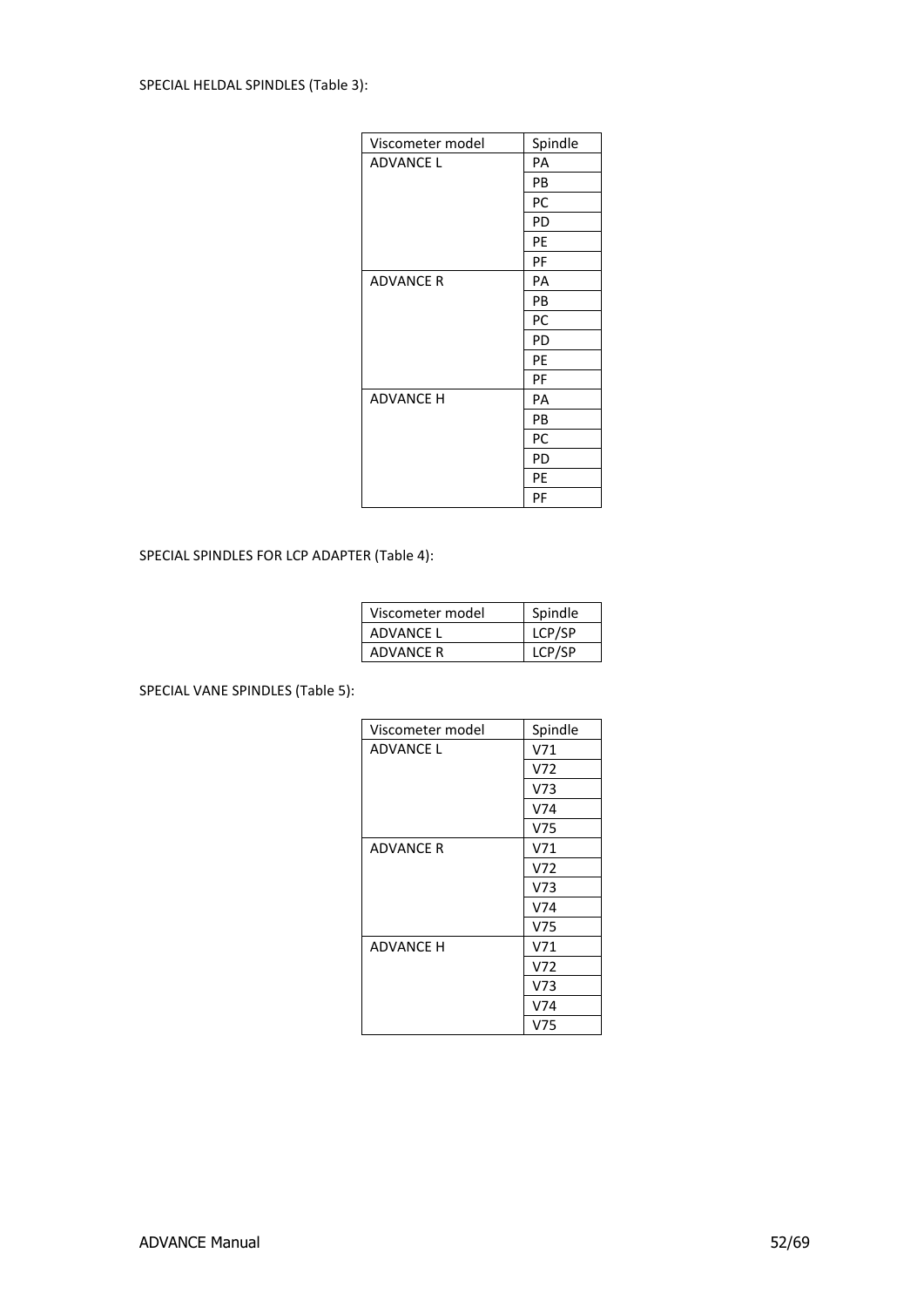# <span id="page-52-0"></span>14. Model/spindle/oil calibration tables

MODEL L (Table 6):

| Spindle          | Standard oil    |
|------------------|-----------------|
| L1               | <b>RT50</b>     |
| L <sub>2</sub>   | RT500           |
| L <sub>2</sub> C | RT500           |
| L3               | RT1000          |
| L3C              | RT1000          |
| L4               | RT5000          |
| L5               | RT12500         |
| TL5              | <b>RT50</b>     |
| TL <sub>6</sub>  | <b>RT500</b>    |
| TL7              | <b>RT500</b>    |
| TL8              | RT1000          |
| TL <sub>9</sub>  | RT5000          |
| LCP              | RT <sub>5</sub> |

### MODEL R (Table 7):

| Spindle         | Standard oil |
|-----------------|--------------|
| R1              | <b>RT50</b>  |
| R <sub>2</sub>  | RT500        |
| R <sub>3</sub>  | RT500        |
| R4              | RT1000       |
| R <sub>5</sub>  | RT5000       |
| R6              | RT5000       |
| R7              | RT30000      |
| TR8             | RT500        |
| TR <sub>9</sub> | RT5000       |
| <b>TR10</b>     | RT5000       |
| <b>TR11</b>     | RT5000       |
| <b>TR12</b>     | RT5000       |
| <b>TR13</b>     | RT12500      |
| LCP             | <b>RT50</b>  |

### MODEL H (Table 8):

| Spindle        | Standard oil |  |  |
|----------------|--------------|--|--|
| R1             | RT1000       |  |  |
| R <sub>2</sub> | RT5000       |  |  |
| R3             | RT12500      |  |  |
| R4             | RT12500      |  |  |
| R <sub>5</sub> | RT30000      |  |  |
| R <sub>6</sub> | RT100000     |  |  |
| R7             | RT100000     |  |  |
| TR8            | RT5000       |  |  |
| TR9            | RT12500      |  |  |
| <b>TR10</b>    | RT30000      |  |  |
| <b>TR11</b>    | RT60000      |  |  |
| <b>TR12</b>    | RT60000      |  |  |
| TR13           | RT60000      |  |  |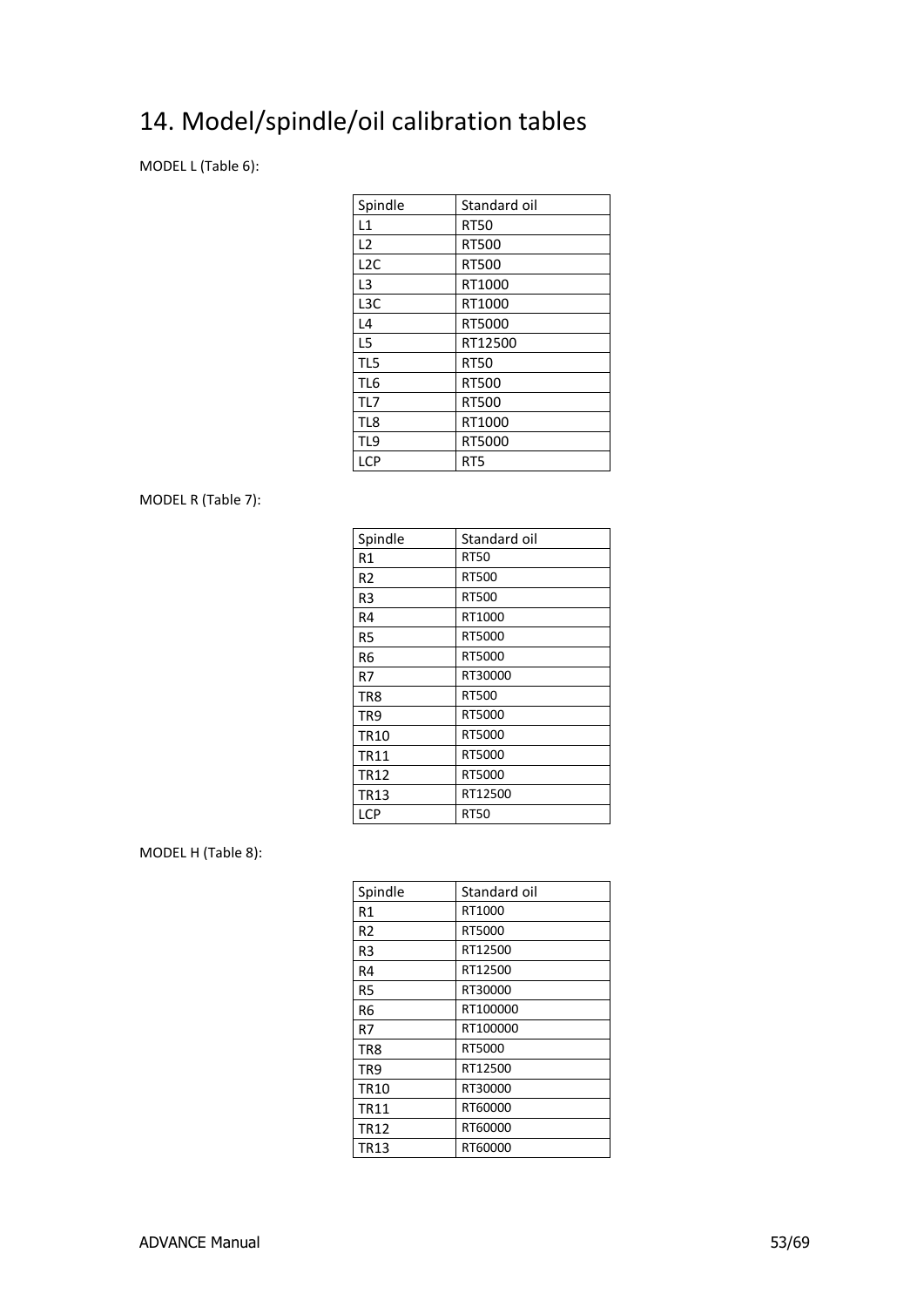# <span id="page-53-0"></span>15. ADVANCE L standard spindle selection table

| RPM / SP       | L1         | L2         | L3         | L4         | L5   |
|----------------|------------|------------|------------|------------|------|
| 0.3            | <b>20K</b> | 100K       | 400K       | 2M         | 4M   |
| 0.5            | 12K        | 60K        | 240K       | 1.2M       | 2.5M |
| 0.6            | <b>10K</b> | <b>50K</b> | 200K       | 1M         | 2M   |
| $\mathbf{1}$   | 6K         | 30K        | 120K       | 600K       | 1.2M |
| 1.5            | 4K         | 20K        | <b>80K</b> | 400K       | 800K |
| $\overline{2}$ | 3K         | 15K        | 60K        | 300K       | 600K |
| 2.5            | 2.4K       | 12K        | 48K        | 240K       | 500K |
| 3              | 2K         | 10K        | 40K        | 200K       | 400K |
| 4              | 1.5K       | 7.5K       | 30K        | 150K       | 300K |
| 5              | 1.2K       | 6K         | 24K        | 120K       | 250K |
| 6              | 1K         | 5K         | 20K        | 100K       | 200K |
| 10             | 600        | 3K         | 12K        | 60K        | 125K |
| 12             | 500        | 2.5K       | <b>10K</b> | <b>50K</b> | 100K |
| 20             | 300        | 1.5K       | 6K         | 30K        | 60K  |
| 30             | 200        | 1K         | 4K         | 20K        | 40K  |
| 50             | 120        | 600        | 2.4K       | 12K        | 25K  |
| 60             | 100        | 500        | 2K         | 10K        | 20K  |
| 100            | 60         | 300        | 1.2K       | 6K         | 12K  |

Maximum guideline values in cP (mPa·s)

Table 9.

#### **ATTENTION:**

K Indicates thousands. Example: 7.8K = 7800

M Indicates millions Example: 1.56M = 1560000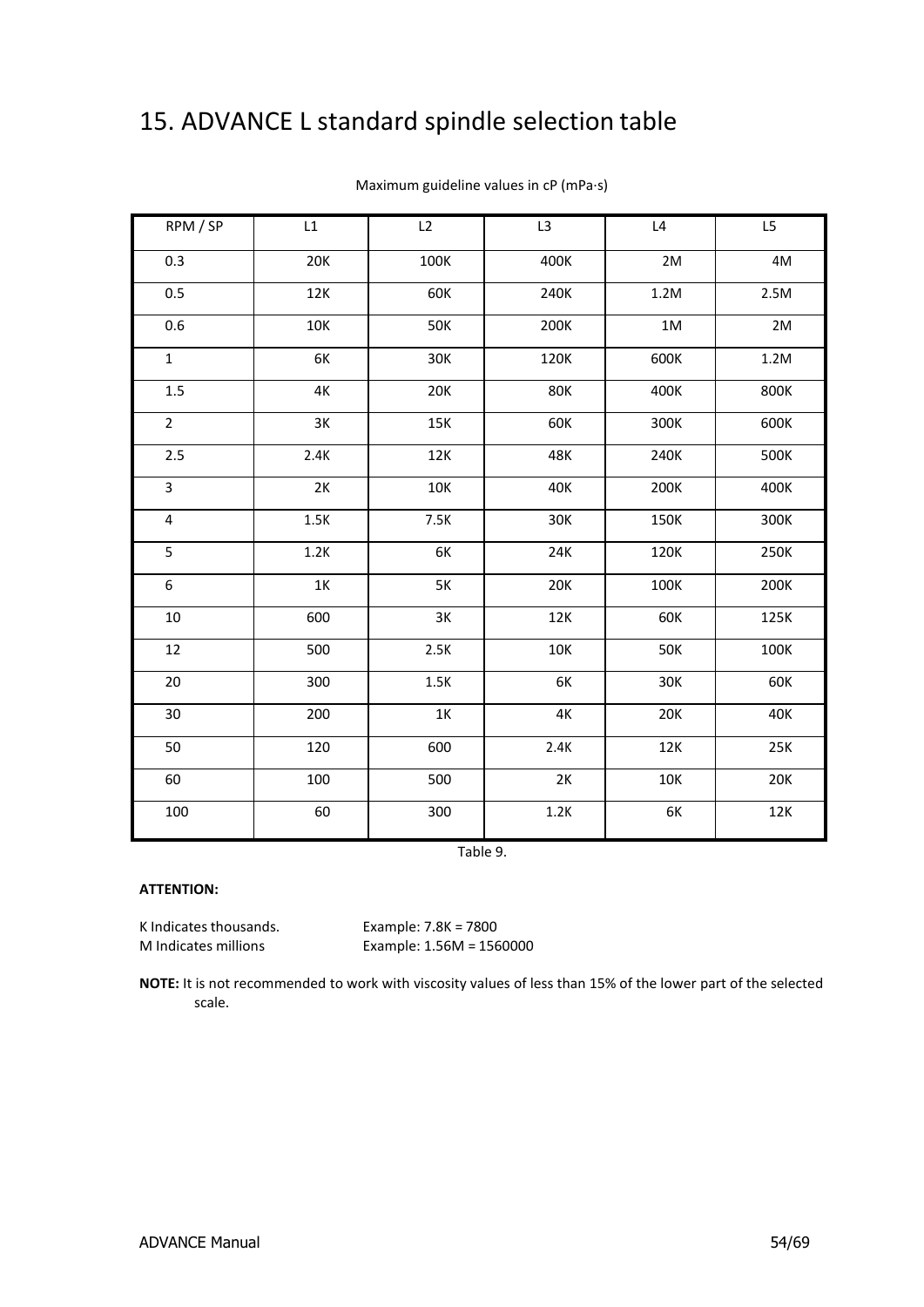# <span id="page-54-0"></span>16. ADVANCE L Special aerial spindle selection table

| RPM / SP       | L <sub>2</sub> C | L <sub>3</sub> C |
|----------------|------------------|------------------|
| 0.3            | 100K             | 400K             |
| 0.5            | 60K              | 250K             |
| 0.6            | <b>50K</b>       | 200K             |
| $\mathbf{1}$   | 30K              | 125K             |
| 1.5            | <b>20K</b>       | <b>80K</b>       |
| $\overline{2}$ | <b>15K</b>       | 60K              |
| 2.5            | 12K              | <b>50K</b>       |
| 3              | <b>10K</b>       | 40K              |
| 4              | 7.5K             | 30K              |
| 5              | 6K               | 25K              |
| 6              | 5K               | 20K              |
| 10             | 3K               | 12K              |
| 12             | 2.5K             | 10K              |
| 20             | 1.5K             | 6K               |
| 30             | 1K               | 4K               |
| 50             | 600              | 2.5K             |
| 60             | 500              | 2K               |
| 100            | 300              | 1.2K             |

Maximum guideline values in cP (mPa·s)

Table 10.

#### **ATTENTION:**

K Indicates thousands.<br> $E\tanh 1.56M = 7800$ 

M Indicates millions Example: 1.56M = 1560000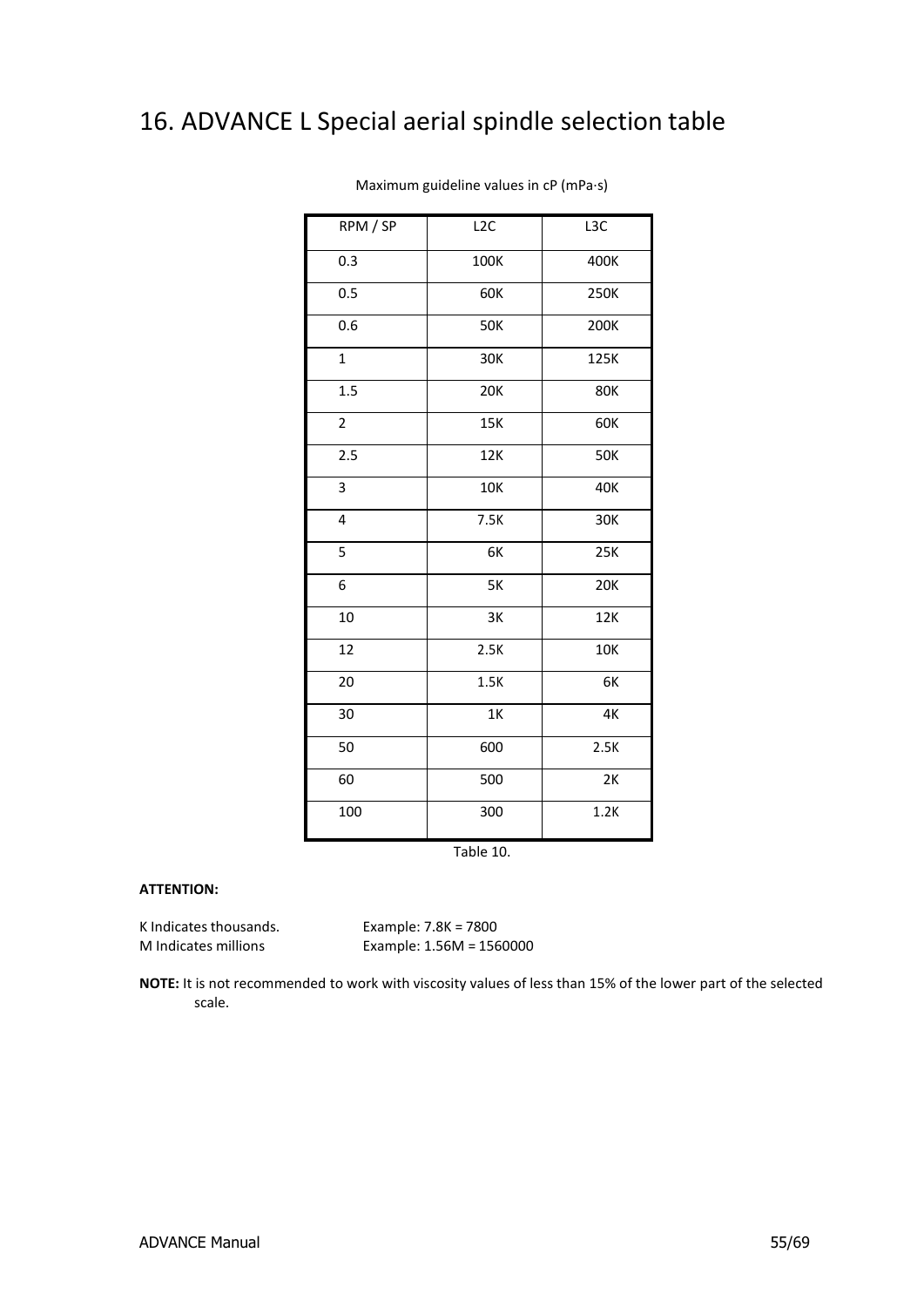# <span id="page-55-0"></span>17. ADVANCE L Special spindle selection table

| RPM / SP                | TL5  | TL <sub>6</sub> | TL7           | TL8             | TL9        |
|-------------------------|------|-----------------|---------------|-----------------|------------|
| 0.3                     | 10K  | 100K            | 200K          | 400K            | 1.6M       |
| 0.5                     | 6K   | 60K             | 120K          | 240K            | $1M$       |
| 0.6                     | 5K   | <b>50K</b>      | 100K          | 200K            | 800K       |
| $\mathbf 1$             | 3K   | 30K             | 60K           | 100K            | 500K       |
| 1.5                     | 2K   | 20K             | 40K           | <b>80K</b>      | 330K       |
| $\overline{2}$          | 1.5K | 15K             | 30K           | 60K             | 250K       |
| 2.5                     | 1.2K | 12K             | 24K           | <b>50K</b>      | 200K       |
| $\overline{3}$          | 1K   | 10K             | <b>20K</b>    | 40K             | 160K       |
| $\overline{\mathbf{4}}$ | 750  | 7.5K            | 15K           | 30K             | 125K       |
| 5                       | 600  | 6K              | 12K           | 25K             | 100K       |
| 6                       | 500  | 5K              | 10K           | 20K             | <b>80K</b> |
| $10\,$                  | 300  | 3K              | 6K            | 12K             | <b>50K</b> |
| 12                      | 250  | 2.5K            | <b>5K</b>     | 10K             | 40K        |
| 20                      | 150  | 1.5K            | 3K            | 6K              | 25K        |
| 30                      | 100  | $1\mathrm{K}$   | 2K            | $4\mathrm{\,K}$ | <b>16K</b> |
| 50                      | 60   | 600             | 1.2K          | 2.5K            | 10K        |
| 60                      | 50   | 500             | $1\mathrm{K}$ | 2K              | <b>8K</b>  |
| 100                     | 30   | 300             | 600           | 1.2K            | $5K$       |

Maximum guideline values in cP (mPa·s)

Table 11.

#### **ATTENTION:**

K Indicates thousands. Example: 7.8K = 7800

M Indicates millions Example: 1.56M = 1560000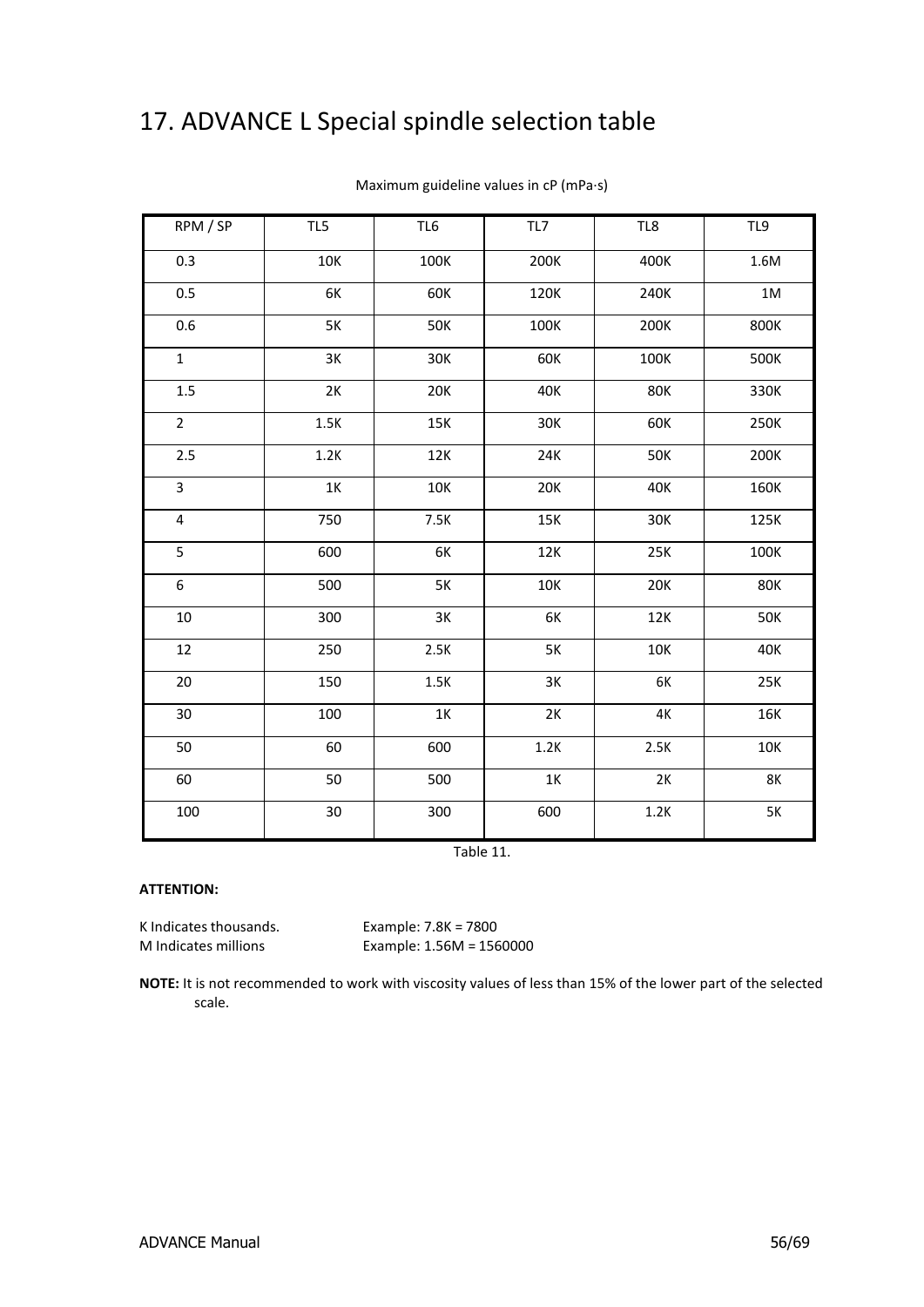# <span id="page-56-0"></span>18. ADVANCE L LCP Adaptor table

| RPM/SP           | <b>LCP</b>      |  |  |  |
|------------------|-----------------|--|--|--|
| 0.3              | 2K              |  |  |  |
| 0.5              | 1.2K            |  |  |  |
| 0.6              | 1 <sub>K</sub>  |  |  |  |
| $\overline{1}$   | 600             |  |  |  |
| 1.5              | 400             |  |  |  |
| $\overline{c}$   | 300             |  |  |  |
| $\overline{2.5}$ | 240             |  |  |  |
| 3                | 200             |  |  |  |
| 4                | 150             |  |  |  |
| 5                | 120             |  |  |  |
| 6                | 100             |  |  |  |
| 10               | 60              |  |  |  |
| 12               | 50              |  |  |  |
| 20               | 30              |  |  |  |
| 30               | 20              |  |  |  |
| 50               | $\overline{12}$ |  |  |  |
| 60               | 10              |  |  |  |
| $\frac{1}{100}$  | 6.0             |  |  |  |

Maximum guideline values in cP (mPa·s)

Table 12.

#### **ATTENTION:**

K Indicates thousands. Example: 7.8K = 7800

M Indicates millions Example: 1.56M = 1560000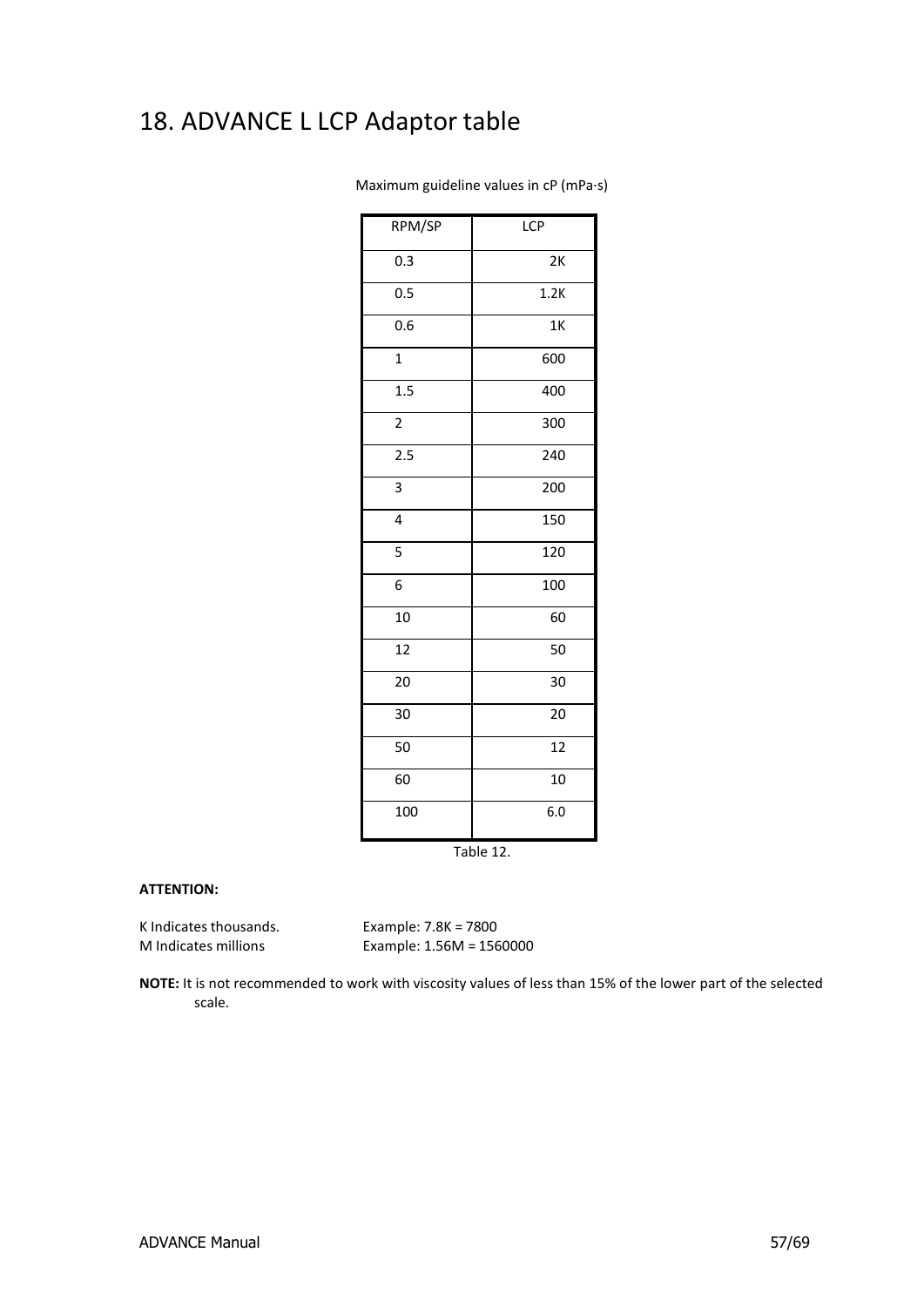# <span id="page-57-0"></span>19. ADVANCE L special Vane spindle selection table

| RPM / SP         | V71   | V72   | V <sub>73</sub> | V74   | V75   |
|------------------|-------|-------|-----------------|-------|-------|
| 0.3              | 8.1K  | 34.6K | 167K            | 1.6M  | 721K  |
| 0.5              | 4.9K  | 20.8K | 100K            | 1M    | 433K  |
| 0.6              | 4К    | 17.3K | 83.5K           | 848K  | 360K  |
| $\mathbf{1}$     | 2.4K  | 10.4K | 50.1K           | 508K  | 216K  |
| 1.5              | 1.6K  | 6.93K | 33.4K           | 339K  | 144K  |
| $\overline{2}$   | 1.2K  | 5.2K  | 25K             | 254K  | 108K  |
| 2.5              | 982.2 | 4.1K  | 20K             | 203K  | 86.6K |
| 3                | 818.5 | 3.4K  | 16.7K           | 169K  | 72.1K |
| 4                | 613.9 | 2.6K  | 12.5K           | 127K  | 54.1K |
| 5                | 491.1 | 2k    | 10K             | 101K  | 43.3K |
| $\boldsymbol{6}$ | 409.2 | 1.7K  | 8.3K            | 84.8K | 36K   |
| 10               | 245.5 | 1K    | 5K              | 50.8K | 21.6K |
| 12               | 204.6 | 867   | 4.1K            | 42.4K | 18K   |
| 20               | 122.7 | 520.2 | 2.5K            | 25.4K | 10.8K |
| 30               | 81.8  | 346.8 | 1.6K            | 16.9K | 7.2K  |
| 50               | 49.1  | 208   | 1K              | 10.1K | 4.3K  |
| 60               | 40.9  | 173.4 | 835.7           | 8.4K  | 3.6K  |
| 100              | 24.5  | 100   | 501.4           | 5K    | 2.1K  |

Maximum guideline values in cP (mPa·s)

Table 13.

#### **ATTENTION:**

K Indicates thousands. Example: 7.8K = 7800<br>M Indicates millions Example: 1.56M = 156

Example:  $1.56M = 1560000$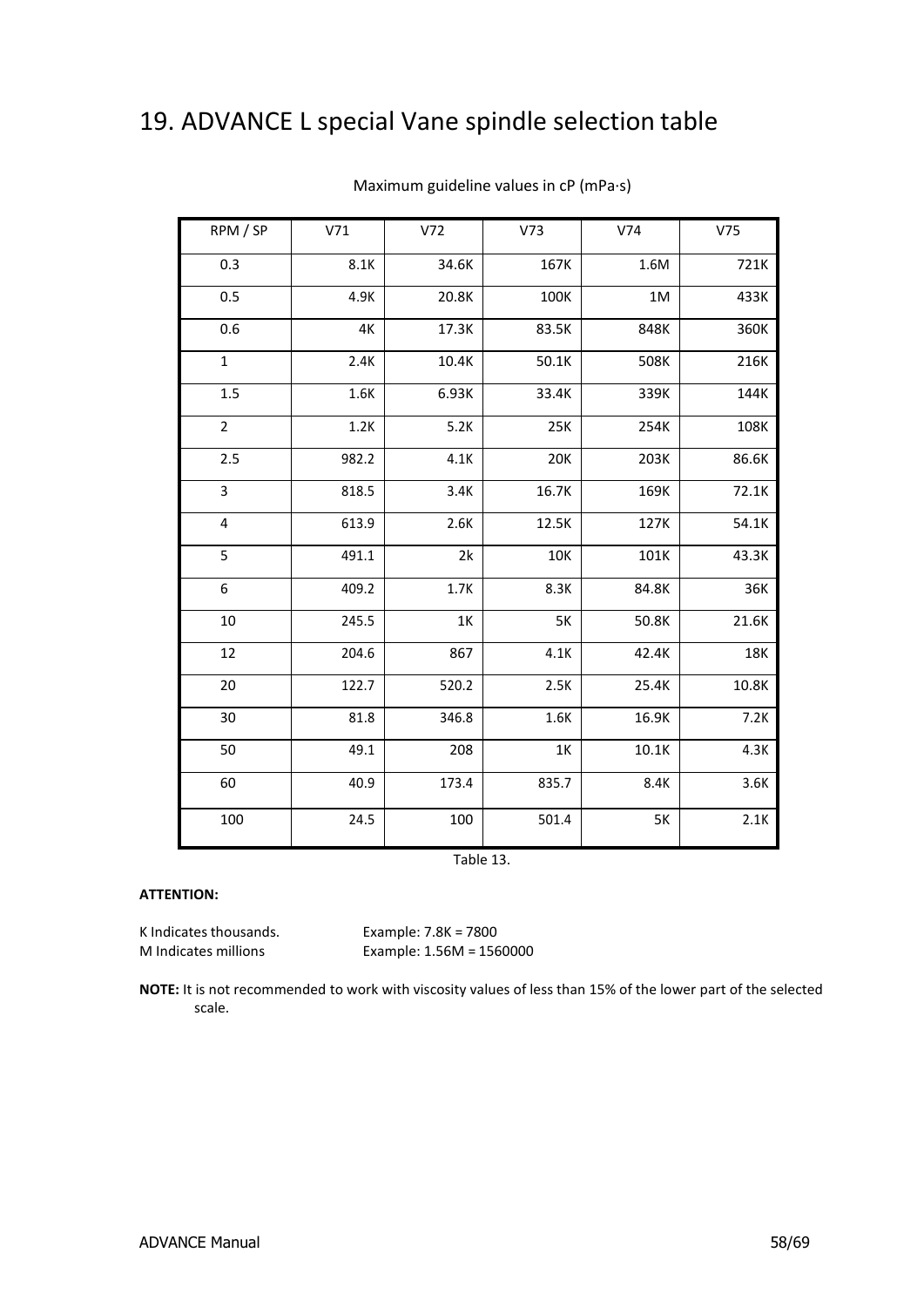# <span id="page-58-0"></span>20. ADVANCE L special Heldal spindle selection table

| RPM/SP         | PA     | PB     | PC    | PD    | PE    | PF         |
|----------------|--------|--------|-------|-------|-------|------------|
| 0.3            | 62.4K  | 124.8K | 312K  | 624K  | 1.5M  | 3.1M       |
| 0.5            | 37.4K  | 74.8K  | 187K  | 374K  | 936K  | 1.8M       |
| 0.6            | 31.2K  | 62.4K  | 156K  | 312K  | 780K  | $1M$       |
| $\mathbf{1}$   | 18.72K | 37.4K  | 93.6K | 187K  | 468K  | 936K       |
| 1.5            | 12.4K  | 24.9K  | 62.4K | 124K  | 312K  | 624K       |
| $\overline{2}$ | 9.36K  | 18.7K  | 46.8K | 93.6K | 234K  | 468K       |
| 2.5            | 7.4K   | 14.9K  | 37.4K | 74.8K | 187K  | 374.4K     |
| 3              | 6.2K   | 12.4K  | 31.2K | 62.4K | 156K  | 312K       |
| 4              | 4.6K   | 9.3K   | 23.4K | 46.8K | 117K  | 234K       |
| 5              | 3.7K   | 7.4K   | 18.7K | 37.4K | 93.6K | 187.2K     |
| 6              | 3.1K   | 6.2K   | 15.6K | 31.2K | 78K   | 156K       |
| 10             | 1.8K   | 3.7K   | 9.3K  | 18.7K | 46.8K | 93.6K      |
| 12             | 1.5K   | 3.12K  | 7.8K  | 15.6K | 39K   | <b>78K</b> |

Maximum guideline values in cP (mPa·s)

Table 14.

### **ATTENTION:**

K Indicates thousands. Example: 7.8K = 7800

M Indicates millions Example: 1.56M = 1560000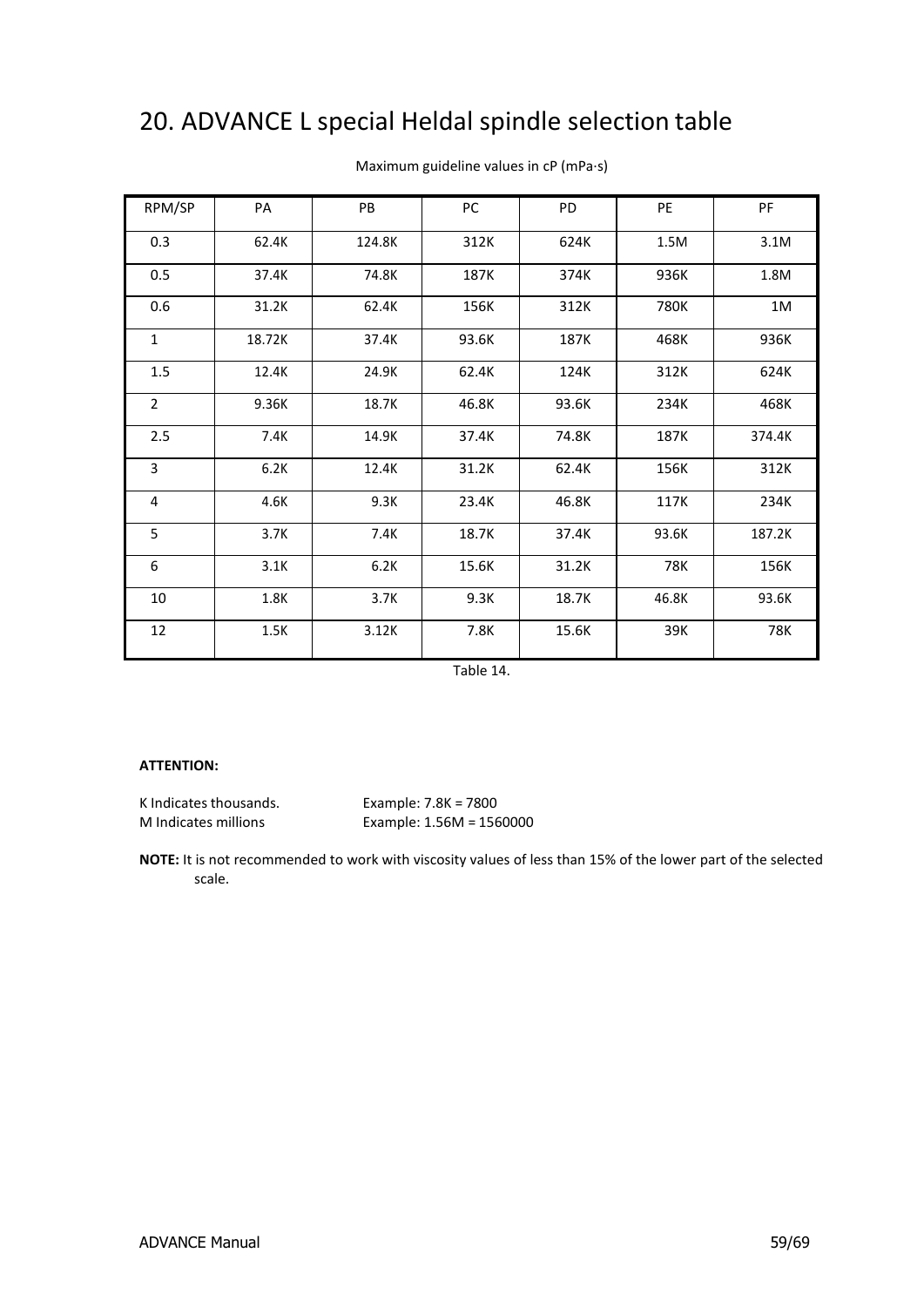# <span id="page-59-0"></span>21. ADVANCE R standard spindle selection table

| RPM / SP                | R1         | R2     | R <sub>3</sub> | R4         | R <sub>5</sub> | R <sub>6</sub> | R7     |
|-------------------------|------------|--------|----------------|------------|----------------|----------------|--------|
| 0.3                     | 33.3K      | 133.3K | 333.3K         | 666.6K     | 1.3M           | 3.33M          | 13.3M  |
| 0.5                     | <b>20K</b> | 80K    | 200K           | 400K       | 800K           | 2M             | 8M     |
| 0.6                     | 16.6K      | 66.6K  | 166.6K         | 333.3K     | 666.6K         | 1.6M           | 6.6M   |
| $\mathbf 1$             | 10K        | 40K    | 100K           | 200K       | 400K           | 1M             | 4M     |
| 1.5                     | 6.6K       | 26.6K  | 66.6K          | 133.3K     | 266.6K         | 666.6K         | 2.6M   |
| $\overline{2}$          | 5K         | 20K    | 50K            | 100K       | 200K           | 500K           | 2M     |
| 2.5                     | 4K         | 16K    | 40K            | 80K        | 160K           | 400K           | 1.6M   |
| 3                       | 3.3K       | 13.3K  | 33.3K          | 66.6K      | 133.3K         | 333.3K         | 1.3M   |
| $\overline{\mathbf{4}}$ | 2.5K       | 10K    | 25K            | <b>50K</b> | 100K           | 250K           | $1M$   |
| 5                       | 2K         | 8K     | 20K            | 40K        | <b>80K</b>     | 200K           | 800K   |
| 6                       | 1.6K       | 6.6K   | 16.6K          | 33.3K      | 66.6K          | 166.6K         | 666.6K |
| 10                      | 1K         | 4K     | 10K            | 20K        | 40K            | 100K           | 400K   |
| 12                      | 833        | 3.3K   | 8.3K           | 16.6K      | 33.3K          | 83.3K          | 333.3K |
| 20                      | 500        | 2K     | 5K             | 10K        | 20K            | 50K            | 200K   |
| 30                      | 333        | 1.3K   | 3.3K           | 6.6K       | 13.3K          | 33.3K          | 133.3K |
| 50                      | 200        | 800    | 2K             | 4K         | 8K             | 20K            | 80K    |
| 60                      | 166        | 660    | 1.6K           | 3.3K       | 6.6K           | 16.6K          | 66.6K  |
| 100                     | 100        | 400    | $1K$           | 2K         | 4K             | 10K            | 40K    |

Maximum guideline values in cP (mPa·s)

Table 15.

#### **ATTENTION:**

K Indicates thousands. Example: 7.8K = 7800

M Indicates millions Example: 1.56M = 1560000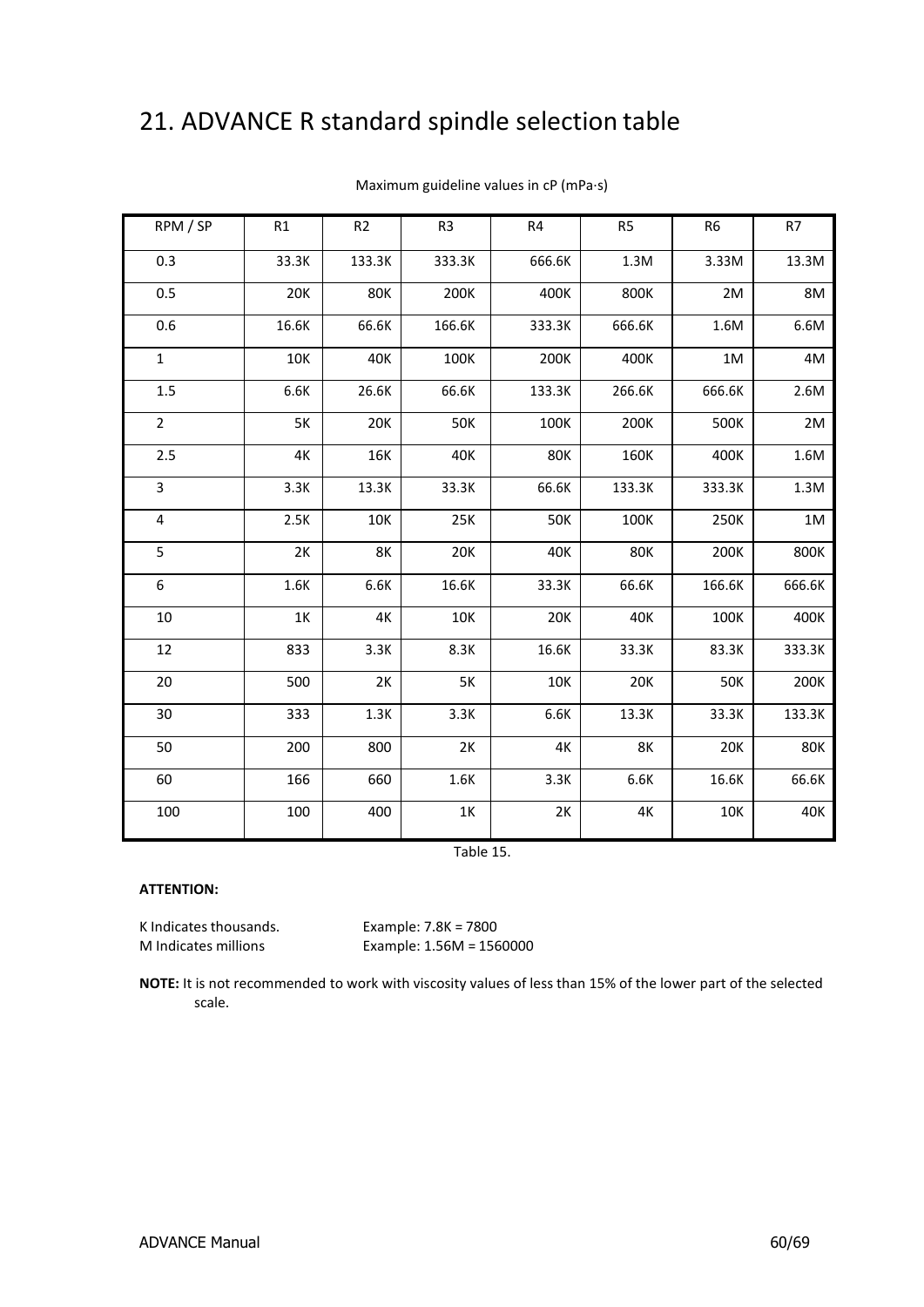# <span id="page-60-0"></span>22. ADVANCE R Special spindle selection table

| RPM / SP       | TR8    | TR9        | <b>TR10</b> | <b>TR11</b> | <b>TR12</b> | <b>TR13</b> |
|----------------|--------|------------|-------------|-------------|-------------|-------------|
| 0.3            | 166.6K | 833.3K     | 1.6M        | 3.3M        | 1.6M        | 4.1M        |
| 0.5            | 100K   | 500K       | 1M          | 2M          | 1M          | 2.5M        |
| 0.6            | 83.3K  | 416.6K     | 833.3K      | 1.6M        | 833.3K      | 2M          |
| $\mathbf{1}$   | 50K    | 250K       | 500K        | 1M          | 500K        | 1.2M        |
| 1.5            | 33.3K  | 166.6K     | 333.3K      | 666.6K      | 333.3K      | 833.3K      |
| $\overline{2}$ | 25K    | 125K       | 250K        | 500K        | 250K        | 625K        |
| 2.5            | 20K    | 100K       | 200K        | 400K        | 200K        | 500K        |
| 3              | 16.6K  | 83.3K      | 166.6K      | 333.3K      | 166.6K      | 416.6K      |
| 4              | 12.5K  | 62.5K      | 125K        | 250K        | 125K        | 312.5K      |
| 5              | 10K    | <b>50K</b> | 100K        | 200K        | 100K        | 250K        |
| 6              | 8.3K   | 41.6K      | 83.3K       | 166.6K      | 83.3K       | 208.3K      |
| 10             | 5K     | 25K        | <b>50K</b>  | 100K        | <b>50K</b>  | 125K        |
| 12             | 4.16K  | 20.83K     | 41.6K       | 83.3K       | 41.6K       | 104.1K      |
| 20             | 2.5K   | 12.5K      | 25K         | <b>50K</b>  | 25K         | 62.5K       |
| 30             | 1.6K   | 8.3K       | 16.6K       | 33.3K       | 16.6K       | 41.6K       |
| 50             | 1K     | 5K         | 10K         | 20K         | 10K         | 25k         |
| 60             | 833.3  | 4.16K      | 8.3K        | 16.6K       | 8.3K        | 20.8k       |
| 100            | 500    | 2.5K       | 5K          | 10K         | <b>5K</b>   | 12.5K       |

Maximum guideline values in cP (mPa·s)

Table 16.

#### **ATTENTION:**

K Indicates thousands. Example: 7.8K = 7800

M Indicates millions Example: 1.56M = 1560000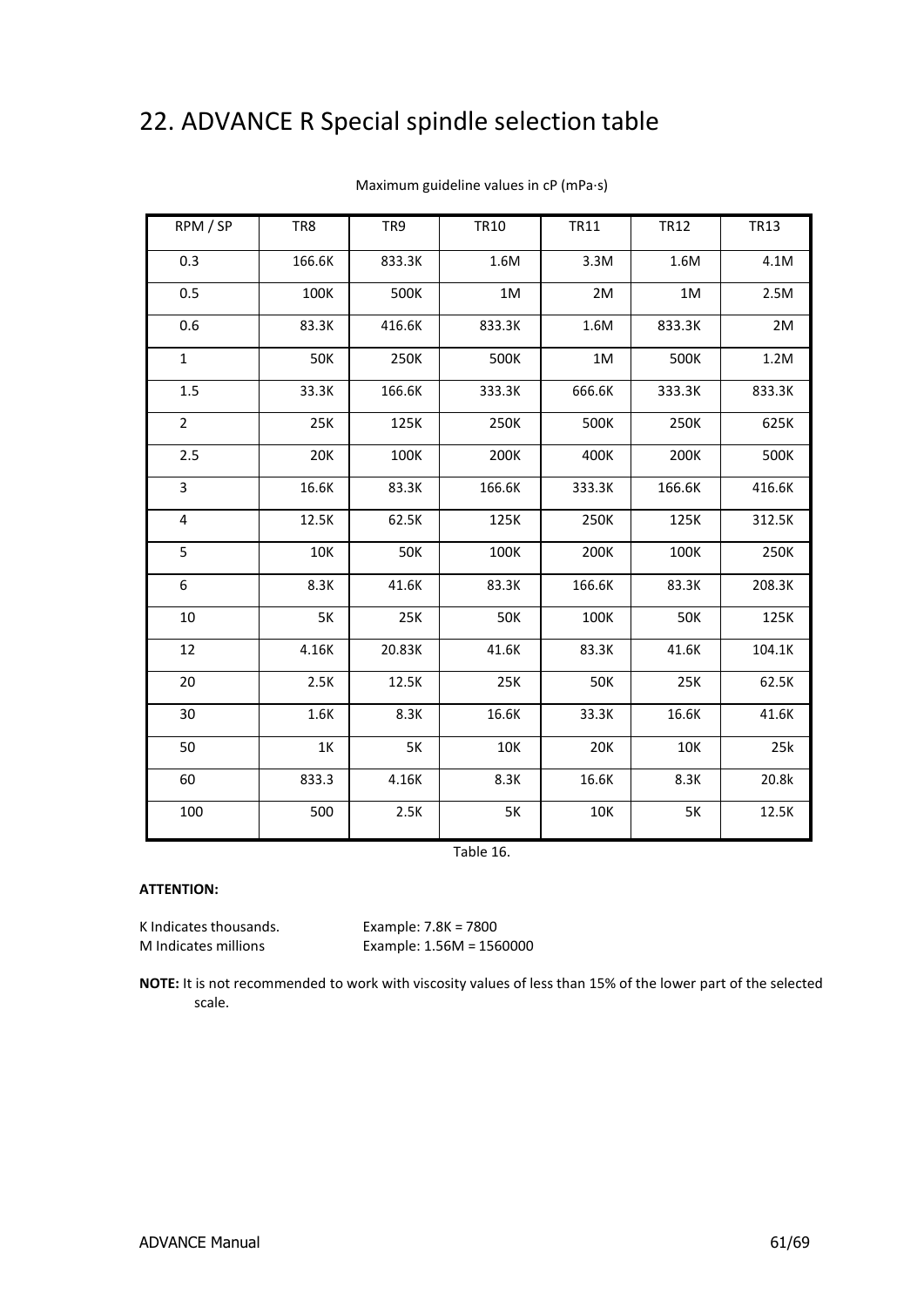# <span id="page-61-0"></span>23. ADVANCE R LCP Adaptor table

Maximum guideline values in cP (mPa·s)

| <b>RPM</b>              | <b>LCP</b>     |  |  |  |  |
|-------------------------|----------------|--|--|--|--|
| 0.3                     | 21.3K          |  |  |  |  |
| 0.5                     | 12.8K          |  |  |  |  |
| 0.6                     | 10K            |  |  |  |  |
| $\mathbf{1}$            | 6.4K           |  |  |  |  |
| 1.5                     | 4.2K           |  |  |  |  |
| $\overline{c}$          | 3.2K           |  |  |  |  |
| $\overline{2.5}$        | 2.5K           |  |  |  |  |
| 3                       | 2.1K           |  |  |  |  |
| $\overline{\mathbf{4}}$ | 1.6K           |  |  |  |  |
| 5                       | 1.2K           |  |  |  |  |
| 6                       | 1 <sub>K</sub> |  |  |  |  |
| 10                      | 640            |  |  |  |  |
| 12                      | 533            |  |  |  |  |
| 20                      | 320            |  |  |  |  |
| 30                      | 213            |  |  |  |  |
| 50                      | 128            |  |  |  |  |
| 60                      | 106            |  |  |  |  |
| 100                     | 64             |  |  |  |  |
| Table 17.               |                |  |  |  |  |

### **ATTENTION:**

K Indicates thousands. Example: 7.8K = 7800

M Indicates millions Example: 1.56M = 1560000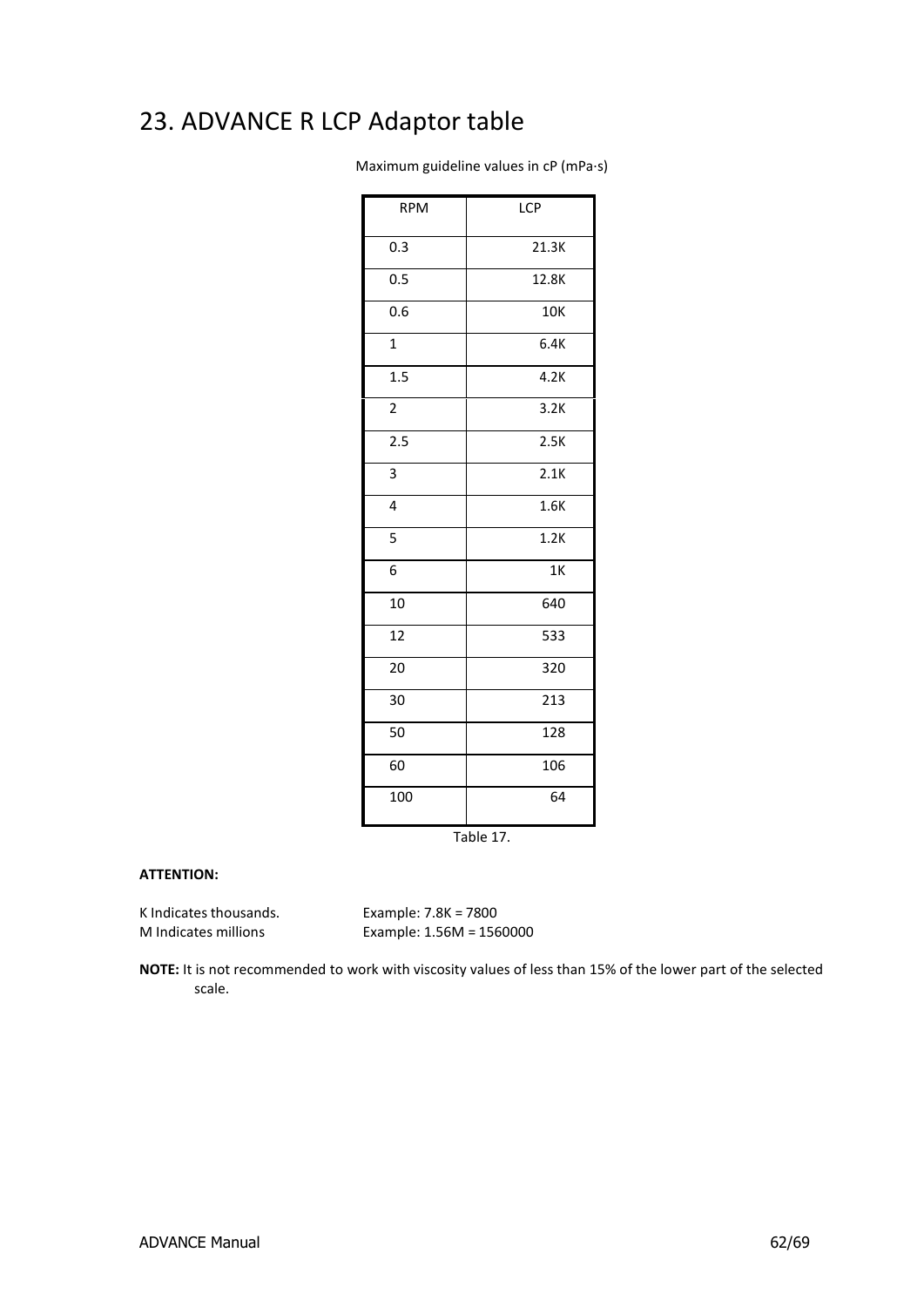# <span id="page-62-0"></span>24. ADVANCE R special Vane spindle selection table

| RPM / SP       | V71   | V72   | V <sub>73</sub> | V74   | V75   |
|----------------|-------|-------|-----------------|-------|-------|
| 0.3            | 87.3K | 370K  | 1.7M            | 18.1M | 7.6M  |
| 0.5            | 52.3K | 222K  | $1M$            | 10.8M | 4.6M  |
| 0.6            | 43.6K | 185K  | 891K            | 9M    | 3.8M  |
| $\mathbf 1$    | 26.1K | 111K  | 535K            | 5.4M  | 2.3M  |
| 1.5            | 17.4K | 74K   | 356K            | 3.6M  | 1.5M  |
| $\overline{2}$ | 13K   | 55.5K | 267K            | 2.7M  | 1.1M  |
| 2.5            | 10.4K | 44.4K | 214K            | 2.1M  | 924K  |
| 3              | 8.7K  | 37K   | 178K            | 1.8M  | 770K  |
| $\pmb{4}$      | 6.5K  | 27.7K | 133K            | 1.3M  | 577K  |
| 5              | 5.2K  | 22.2K | 107K            | 1M    | 462K  |
| 6              | 4.3K  | 18.5K | 89.1K           | 905K  | 385K  |
| 10             | 2.6K  | 11.1K | 53.5K           | 543K  | 231K  |
| 12             | 2.1K  | 9.2K  | 44.5K           | 452K  | 192K  |
| 20             | 1.3K  | 5.5K  | 26.7K           | 271K  | 115K  |
| 30             | 873.3 | 3.7K  | 17.8K           | 181K  | 77K   |
| 50             | 524   | 2.2K  | 10.7K           | 108K  | 46.2K |
| 60             | 436.6 | 1.8K  | 8.91K           | 90.5K | 38.5K |
| 100            | 262   | 1.1K  | 5.3K            | 54.3K | 23.1K |

Maximum guideline values in cP (mPa·s)

Table 18.

#### **ATTENTION:**

K Indicates thousands. Example: 7.8K = 7800

M Indicates millions Example: 1.56M = 1560000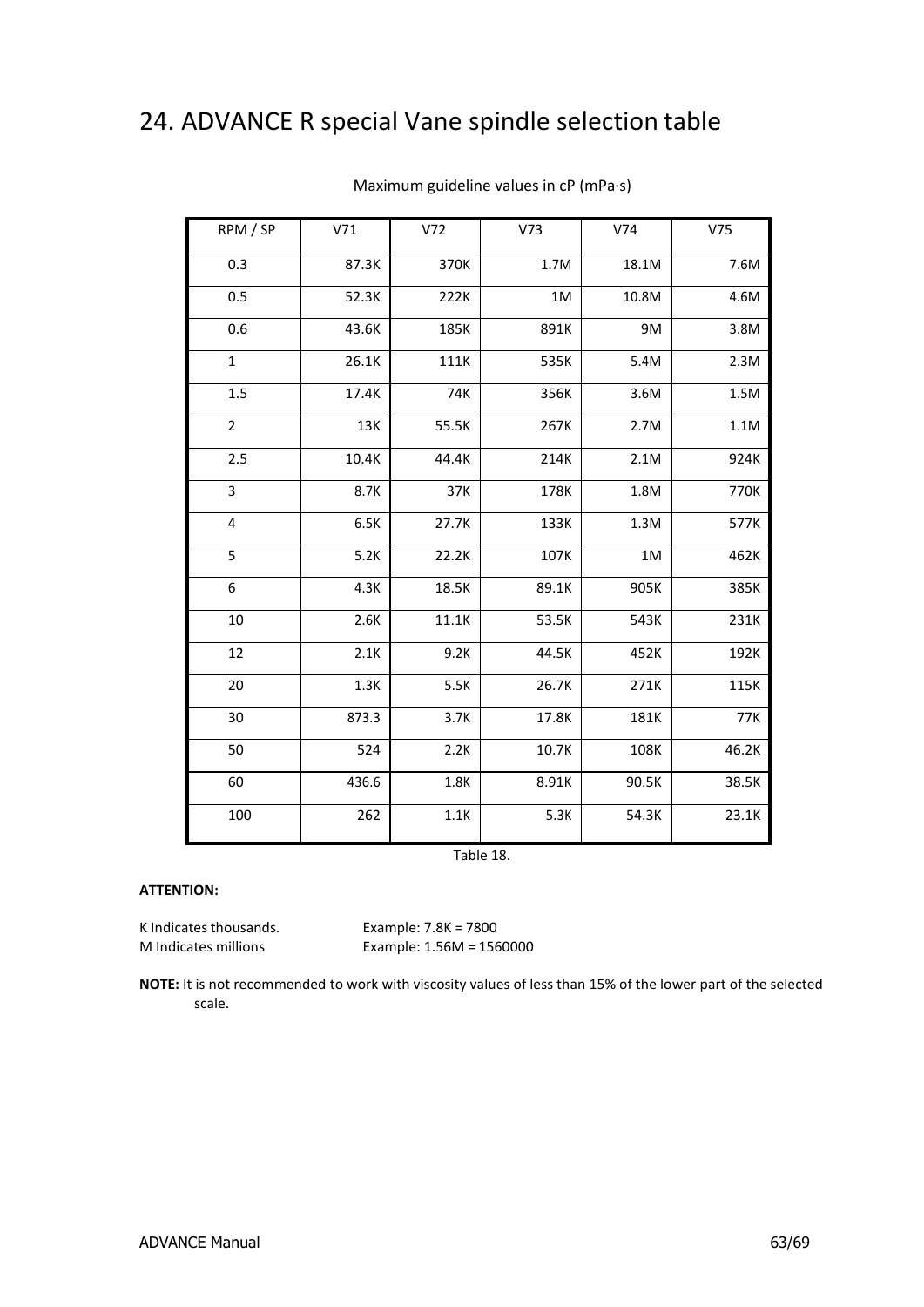# <span id="page-63-0"></span>25. ADVANCE R special Heldal spindle selection table

| RPM/SP         | PA         | PB     | PC     | PD          | <b>PE</b> | PF     |
|----------------|------------|--------|--------|-------------|-----------|--------|
| 0.3            | 666.6K     | 1.3M   | 3.3M   | 6.6M        | 16.6M     | 33.3M  |
| 0.5            | 400K       | 800K   | 2M     | 4M          | 10M       | 20M    |
| 0.6            | 333.3K     | 666.6K | 1.6M   | 3.3M        | 8.3M      | 16.6M  |
| 1              | 200K       | 400K   | $1M$   | 2M          | 5M        | 10M    |
| 1.5            | 133.3K     | 266.6K | 666.6K | 1.3M        | 3.3M      | 6.6M   |
| $\overline{2}$ | 100K       | 200K   | 500K   | $1\text{M}$ | 2.5M      | 5M     |
| 2.5            | <b>80K</b> | 160K   | 400K   | 800K        | 2M        | 4M     |
| 3              | 66.6K      | 133.3K | 333.3K | 666.6K      | 1.6M      | 3.3M   |
| $\overline{4}$ | 50K        | 100K   | 250K   | 500K        | 1.25M     | 2.5M   |
| 5              | 40K        | 80K    | 200K   | 400K        | 1M        | 2M     |
| 6              | 33.3K      | 66.6K  | 166.6K | 333.3K      | 833.3K    | 1.6M   |
| 10             | 20K        | 40K    | 100K   | 200K        | 500K      | $1M$   |
| 12             | 16.6K      | 33.3K  | 83.3K  | 166.6K      | 416.6K    | 833.2K |

### Maximum guideline values in cP (mPa·s)

Table 19.

#### **ATTENTION:**

K Indicates thousands. Example: 7.8K = 7800

M Indicates millions Example: 1.56M = 1560000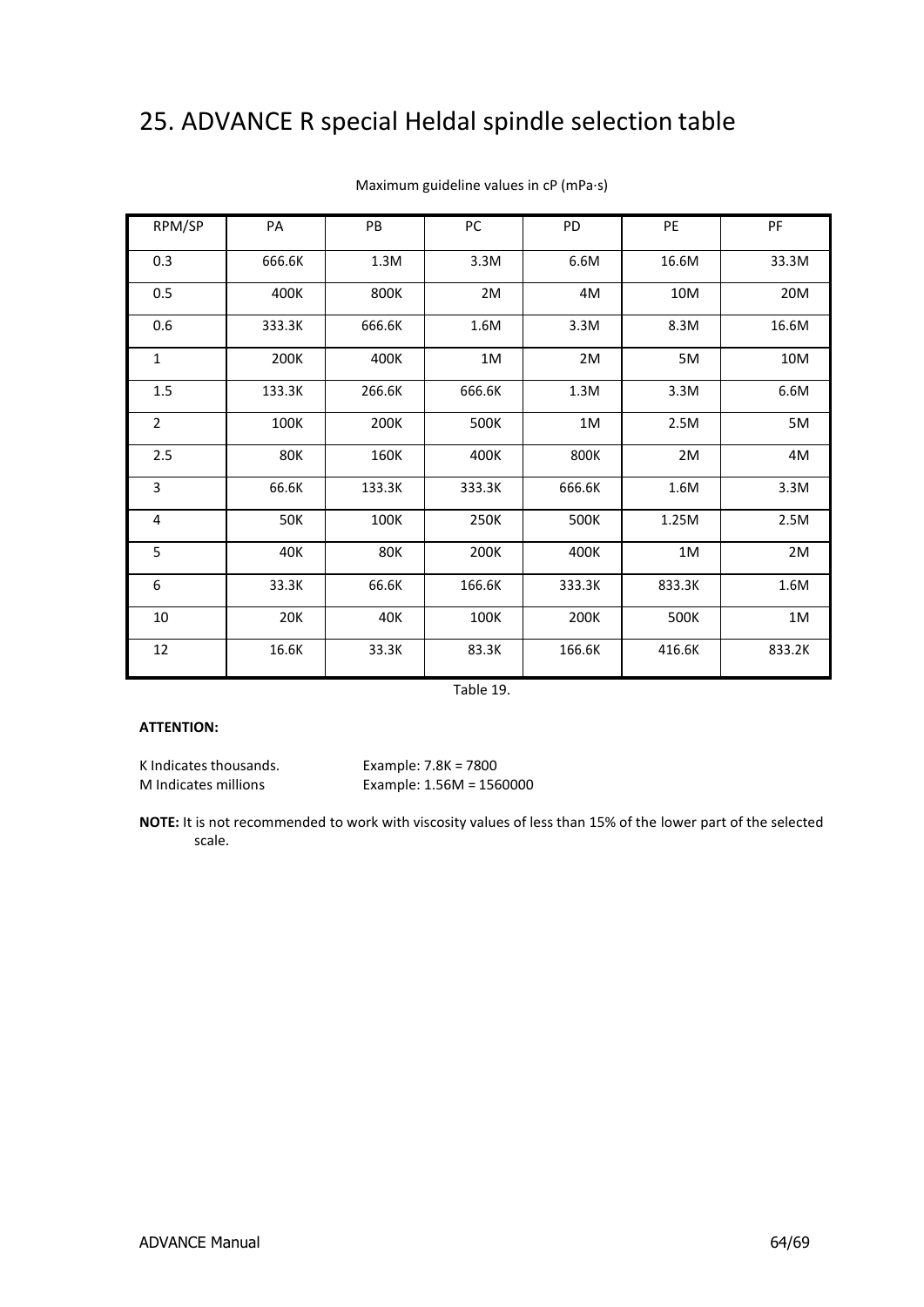# <span id="page-64-0"></span>26. ADVANCE H standard spindle selection table

| RPM/SP         | R1    | R <sub>2</sub> | R <sub>3</sub> | R4    | R <sub>5</sub> | R <sub>6</sub> | R7     |
|----------------|-------|----------------|----------------|-------|----------------|----------------|--------|
| 0.3            | 2.6K  | 10.6K          | 26.6K          | 53.3K | 106.6K         | 266.6K         | 1M     |
| 0.5            | 1.6K  | 6.4K           | 16K            | 32K   | 64K            | 160K           | 640K   |
| 0.6            | 1.3K  | 5.3K           | 13.3K          | 26.6K | 53.3K          | 133.3K         | 533.3K |
| $\mathbf{1}$   | 800   | 3.2K           | 8K             | 16K   | 32K            | <b>80K</b>     | 320K   |
| 1.5            | 533.3 | 2133           | 5.3K           | 10.6K | 21.3K          | 53.3K          | 213.3K |
| $\overline{2}$ | 400   | 1.6K           | 4K             | 8K    | 16K            | 40K            | 160K   |
| 2.5            | 320   | 1.28K          | 3.2K           | 6.4K  | 12.8K          | 32K            | 128K   |
| 3              | 266.6 | 1066           | 2.6K           | 5.3K  | 10.6K          | 26.6K          | 106.6K |
| 4              | 200   | 800            | 2K             | 4K    | <b>8K</b>      | <b>20K</b>     | 80K    |
| 5              | 160   | 640            | 1.6K           | 3.2K  | 6.4K           | 16K            | 64K    |
| 6              | 133.3 | 533.3          | 1.3K           | 2.6K  | 5.3K           | 13.3K          | 53.3K  |
| 10             | 80    | 320            | 800            | 1.6K  | 3.2K           | 8K             | 32K    |
| 12             | 66.6  | 266.6          | 666            | 1.3K  | 2.6K           | 6.6K           | 26.6K  |
| 20             | 40    | 160            | 400            | 800   | 1.6K           | 4K             | 16K    |
| 30             | 26.6  | 106.6          | 266            | 533   | 1066           | 2.6K           | 10.6K  |
| 50             | 16    | 64             | 160            | 320   | 640            | 1.6K           | 6.4K   |
| 60             | 13.3  | 53.3           | 133.3          | 266.6 | 533            | 1.3K           | 5.3K   |
| 100            | 8     | 32             | 80             | 160   | 320            | 800            | 3.2K   |

Maximum guideline values in Poise

Table 20.

#### **ATTENTION:**

K Indicates thousands. Example: 7.8K = 7800

M Indicates millions Example: 1.56M = 1560000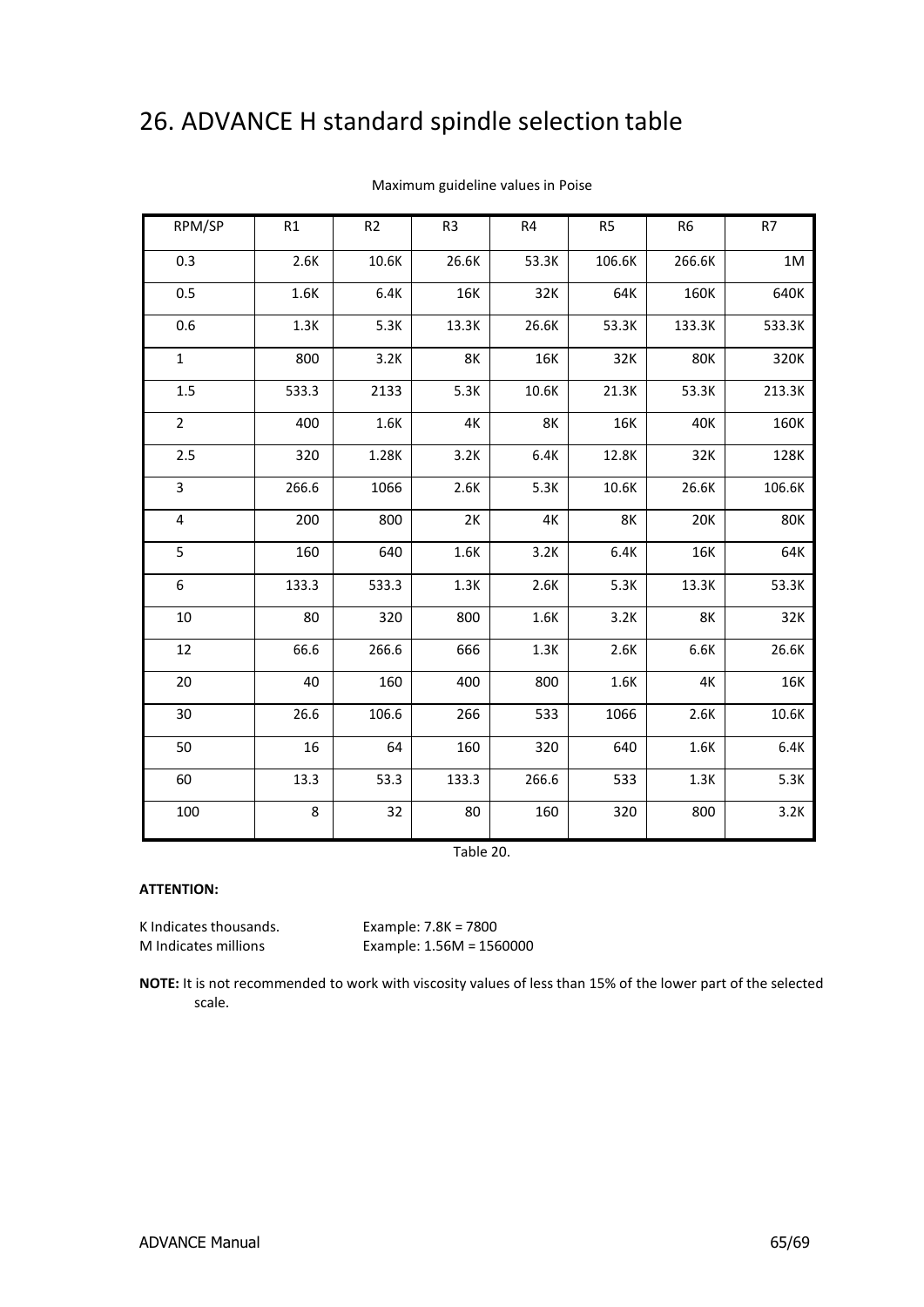# <span id="page-65-0"></span>27. ADVANCE H Special spindle selection table

| RPM / SP       | TR8   | TR9   | <b>TR10</b> | TR11       | <b>TR12</b> | <b>TR13</b> |
|----------------|-------|-------|-------------|------------|-------------|-------------|
| 0.3            | 13.6K | 66.6K | 133.3K      | 266.6K     | 133.3K      | 333.3K      |
| 0.5            | 8K    | 40K   | <b>80K</b>  | 160k       | <b>80K</b>  | 200K        |
| 0.6            | 6.6K  | 33.3K | 66.6K       | 133.3K     | 66.6K       | 166.6K      |
| $\mathbf{1}$   | 4K    | 20K   | 40K         | <b>80K</b> | 40K         | 100K        |
| 1.5            | 2.6K  | 13.3K | 26.6K       | 53.3K      | 26.6K       | 66.6K       |
| $\overline{2}$ | 2K    | 10K   | <b>20K</b>  | 40K        | 20K         | 50K         |
| 2.5            | 1.6K  | 8K    | 16K         | 32K        | 16K         | 40K         |
| 3              | 1.3K  | 6.6K  | 13.3K       | 26.6K      | 13.3K       | 33.3K       |
| 4              | $1K$  | 5K    | 10K         | 20K        | 10K         | 25K         |
| 5              | 800   | 4K    | 8K          | 16K        | 8K          | 20K         |
| 6              | 666   | 3.30K | 6.6K        | 13.3K      | 6.6K        | 16.6K       |
| 10             | 400   | 2K    | 4K          | 8K         | 4K          | 10K         |
| 12             | 333   | 1.6   | 3.3K        | 6.6K       | 3.3K        | 8.3K        |
| 20             | 200   | 1K    | 2K          | 4K         | 2K          | <b>5K</b>   |
| 30             | 133   | 666   | 1.3K        | 2.6K       | 1.3K        | 3.3K        |
| 50             | 80    | 400   | 800         | 1.6K       | 800         | 2K          |
| 60             | 66    | 333   | 666         | 1.3K       | 666         | 1.6K        |
| 100            | 40    | 200   | 400         | 800        | 400         | 1K          |

Maximum guideline values in Poise

Table 21.

#### **ATTENTION:**

K Indicates thousands. Example: 7.8K = 7800

M Indicates millions Example: 1.56M = 1560000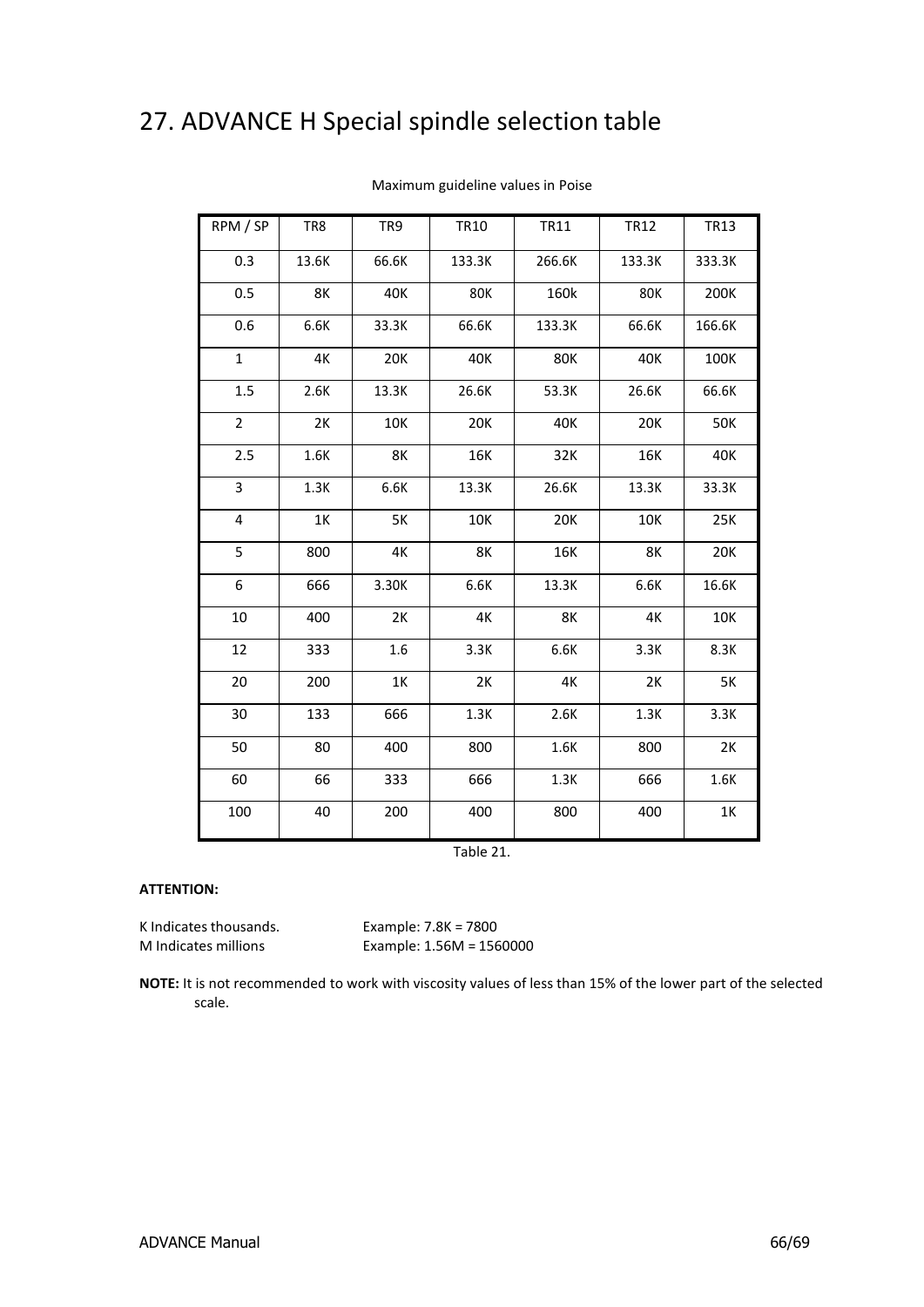# <span id="page-66-0"></span>28. ADVANCE H special Vane spindle selection table

| RPM / SP     | V71  | V <sub>72</sub> | V <sub>73</sub> | V74   | V75   |
|--------------|------|-----------------|-----------------|-------|-------|
| 0.3          | 6.9K | 29.6K           | 142K            | 1.4M  | 615K  |
| 0.5          | 4.1K | 17.7K           | 85.6K           | 868K  | 369K  |
| 0.6          | 3.4K | 14.8K           | 71.3K           | 724K  | 307K  |
| $\mathbf{1}$ | 2K   | 8.8K            | 42.8K           | 434K  | 184K  |
| 1.5          | 1.3K | 5.9K            | 28.5K           | 289K  | 123K  |
| $\mathbf 2$  | 1K   | 4.4K            | 21.4K           | 217K  | 92.4K |
| 2.5          | 838  | 3.5K            | 17.1K           | 173K  | 73.9K |
| 3            | 698  | 2.9K            | 14.2K           | 144K  | 61.6K |
| 4            | 523  | 2.2K            | 10.7K           | 108K  | 46.2K |
| 5            | 419  | 1.7K            | 8.5K            | 86.8K | 36.9K |
| 6            | 349  | 1.4K            | 7.1K            | 72.4K | 30.8K |
| $10\,$       | 209  | 888             | 4.2K            | 43.4K | 18.4K |
| 12           | 174  | 740             | 3.5K            | 36.2K | 15.4K |
| 20           | 104  | 444             | 2.1K            | 21.7K | 9.24K |
| 30           | 69.8 | 296             | 1.4K            | 14.4K | 6.1K  |
| 50           | 41.9 | 177             | 856             | 8.6K  | 3.6K  |
| 60           | 34.9 | 148             | 713             | 7.2K  | 3K    |
| 100          | 20.9 | 88.8            | 428             | 4.3K  | 1.8K  |

### Maximum guideline values in poise

Table 22.

### **ATTENTION:**

K Indicates thousands.<br>
M Indicates millions<br>
Example: 1.56M = 156

Example:  $1.56M = 1560000$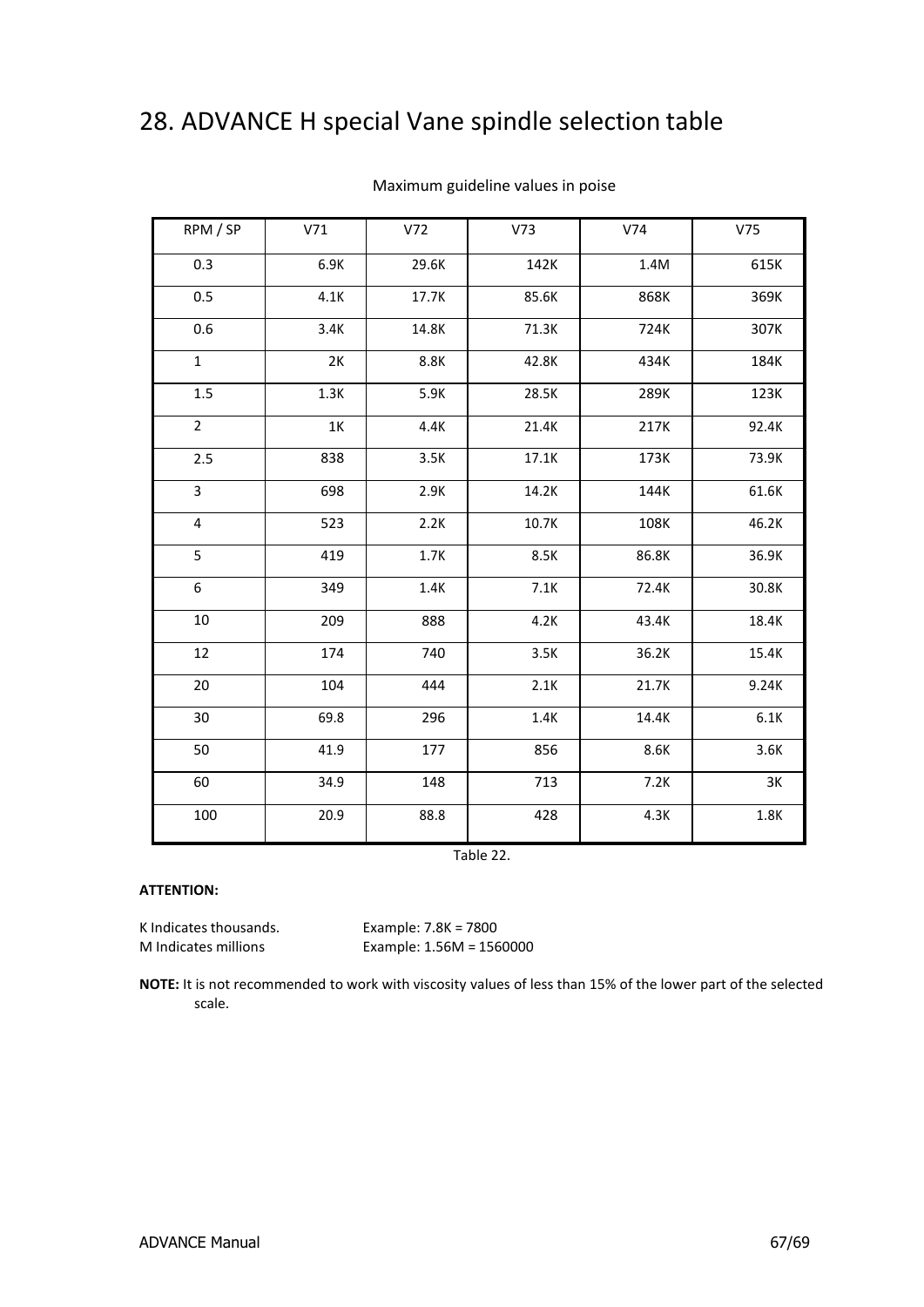# <span id="page-67-0"></span>29. ADVANCE H special Heldal spindle selection table

| RPM/SP         | PA    | PB    | PC         | PD         | PE     | PF         |
|----------------|-------|-------|------------|------------|--------|------------|
| 0.3            | 53.3K | 106K  | 266.6K     | 533.3K     | 1.3M   | 2.6M       |
| 0.5            | 32K   | 64K   | 160K       | 320K       | 800K   | 1.6M       |
| 0.6            | 26.6K | 53.3K | 133.3K     | 266.6K     | 666.6K | 1.3M       |
| $\mathbf{1}$   | 16K   | 32K   | <b>80K</b> | 160K       | 400K   | 800K       |
| 1.5            | 10.6K | 21.3K | 53.3K      | 106K       | 266.6K | 533.3K     |
| $\overline{2}$ | 8K    | 16K   | 40K        | <b>80K</b> | 200K   | 400K       |
| 2.5            | 6.4K  | 12.8K | 32K        | 64K        | 160K   | 380K       |
| 3              | 5.3K  | 10.6K | 26.6K      | 53.3K      | 133.3K | 266.6K     |
| 4              | 4K    | 8K    | 20K        | 40K        | 100K   | 200K       |
| 5              | 3.2K  | 6.4K  | 16K        | 32K        | 80K    | 160K       |
| 6              | 2.6K  | 5.3K  | 13.3K      | 26.6K      | 66.6K  | 133.3K     |
| 10             | 1.6K  | 3.2K  | 8K         | 16K        | 40K    | <b>80K</b> |
| 12             | 1.3K  | 2.6K  | 6.6K       | 13.3K      | 33.3K  | 66.6K      |

### Maximum guideline values in Poise

Table 23

### **ATTENTION:**

K Indicates thousands. Example: 7.8K = 7800

M Indicates millions Example: 1.56M = 1560000